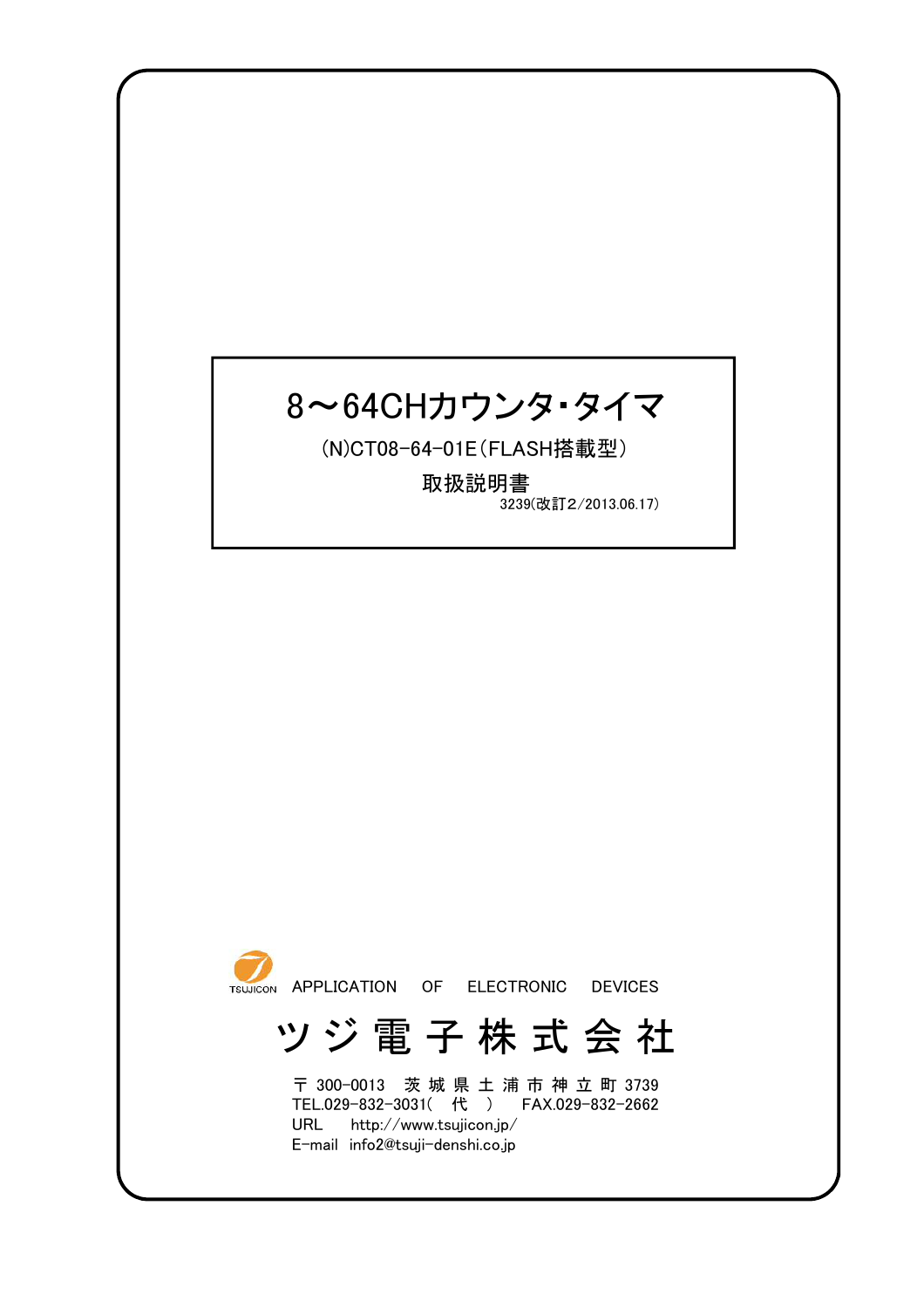CT08-01D/E~CT64-01D/E 共通コマンド表(LAN,USB対応) よく使われるコマンド

緑文字は、-01E(FLASH ROM搭載型)用のFLASH関連コマンド

赤文字:記載漏れや誤記の修正です 青文字:バージョンアップ内容です

| コマンド               | コマンド内容                          | 内容詳細                                                                                                                                                                                                                                                                                                                |
|--------------------|---------------------------------|---------------------------------------------------------------------------------------------------------------------------------------------------------------------------------------------------------------------------------------------------------------------------------------------------------------------|
| ALM?               | alarm read 0-15ch               | オーバーフロー内容の問合せ 0-15CHとタイマ                                                                                                                                                                                                                                                                                            |
|                    |                                 | 応答: overXXXXTM or overXXXX--                                                                                                                                                                                                                                                                                        |
|                    |                                 | オーバーフロー内容の問合せ 0-xxCHとタイマ                                                                                                                                                                                                                                                                                            |
| ALMX?              | alarm read extended to 0-xxch   | 応答: overXXXXXXXXXXXXTM or                                                                                                                                                                                                                                                                                           |
|                    | xx: 08 to 64                    | overXXXXXXXXXXX--                                                                                                                                                                                                                                                                                                   |
| <b>CLAL</b>        | clear all                       | 全カウンタ、タイマクリア                                                                                                                                                                                                                                                                                                        |
| <b>CLPC</b>        | clear preset counter            | プリセットカウンタ(ch7)クリア                                                                                                                                                                                                                                                                                                   |
| <b>CLTM</b>        | clear timer                     | タイマクリア                                                                                                                                                                                                                                                                                                              |
| <b>CLCTxx</b>      | clear counter xx                | カウンタxxクリア<br>xx:00-63                                                                                                                                                                                                                                                                                               |
| CLCTxxyy           | clear counter xx to yy          | カウンタxx to yy クリア<br>xx, yy:00-63                                                                                                                                                                                                                                                                                    |
| CPR?               | counter preset data read        | カウンタプリセット値リート                                                                                                                                                                                                                                                                                                       |
|                    |                                 | 応答 10進数で8桁で(Kcts単位) (例:00010000)                                                                                                                                                                                                                                                                                    |
| CPRF?              | counter preset data read        | かウンタプリセット値リート                                                                                                                                                                                                                                                                                                       |
|                    |                                 | 応答 10進数で8桁で(cts単位) (例:00010000)                                                                                                                                                                                                                                                                                     |
| CTMR? uuvvww       | counter uu to vv and timer read | カウンタ uu ~ vv chリート゛<br>uu, vv:00-63                                                                                                                                                                                                                                                                                 |
|                    |                                 | 応答 10進10桁<br>ww: $00/no$ timer, $01/timer$                                                                                                                                                                                                                                                                          |
| CTMRH?uuvvww       | counter uu to vv and timer read | カウンタ uu ~ vv chリート<br>uu, vv:00-63                                                                                                                                                                                                                                                                                  |
|                    |                                 | 応答 16進8桁<br>ww: $00/no$ timer, $01/timer$                                                                                                                                                                                                                                                                           |
| CTR?xx             | counter xx read                 | カウンタxxリート<br>$xx:00-63$                                                                                                                                                                                                                                                                                             |
|                    |                                 | 応答 10進10桁                                                                                                                                                                                                                                                                                                           |
| CTRH?xx            | counter xx read                 | カウンタxxリート<br>$xx:00-63$                                                                                                                                                                                                                                                                                             |
|                    |                                 | 応答 16進8桁                                                                                                                                                                                                                                                                                                            |
| CTR? xxyy          | counter xx to yy read           | カウンタxx to yy リート<br>$XX$ , yy: 00-63                                                                                                                                                                                                                                                                                |
|                    |                                 | 応答 10進10桁 区切りはスペース                                                                                                                                                                                                                                                                                                  |
| CTRH? xxyy         | counter xx to yy read           | $\frac{1}{2}$ $\frac{1}{2}$ $\frac{1}{2}$ $\frac{1}{2}$ $\frac{1}{2}$ $\frac{1}{2}$ $\frac{1}{2}$ $\frac{1}{2}$ $\frac{1}{2}$ $\frac{1}{2}$ $\frac{1}{2}$ $\frac{1}{2}$ $\frac{1}{2}$ $\frac{1}{2}$ $\frac{1}{2}$ $\frac{1}{2}$ $\frac{1}{2}$ $\frac{1}{2}$ $\frac{1}{2}$ $\frac{1}{2}$ $\frac{1}{2}$ $\frac{1}{2}$ |
|                    |                                 | 応答 16進8桁 区切りはスペース                                                                                                                                                                                                                                                                                                   |
| <b>DSAS</b>        | disable auto stop               | 自動停止禁止(STOPコマント'までカウント)                                                                                                                                                                                                                                                                                             |
| <b>ENCS</b>        | enable counter stop             | カウンタ停止有効                                                                                                                                                                                                                                                                                                            |
| <b>ENTS</b>        | enable timer stop               | 外々一停止有効                                                                                                                                                                                                                                                                                                             |
| <b>GATEIN_DS</b>   | gate in disable                 | ゲート入力を無効にする(ゲートにかかわらずカウント)                                                                                                                                                                                                                                                                                          |
| <b>GATEIN_EN</b>   | gate in enable                  | ゲート入力を有効にする(デフォルト)                                                                                                                                                                                                                                                                                                  |
| GATEIN?            | ask gate in mode                | ゲート入力の状態を問合せ reply: EN or DS                                                                                                                                                                                                                                                                                        |
| MOD?               | mode read                       | モードの間合せ                                                                                                                                                                                                                                                                                                             |
| RDAL?              | read all counter and timer      | 全カウンタ・タイマリード 応答:10進10桁                                                                                                                                                                                                                                                                                              |
| RDALH?             | read all counter and timer      | 全カウンタ・タイマリード 応答:16進 8桁                                                                                                                                                                                                                                                                                              |
| SCPRddd            | set counter preset data         | プリセットカウンタ値セット(Kets単位)                                                                                                                                                                                                                                                                                               |
| SCPRFddd           | set counter preset data         | プリセットカウンタ値セット(cts単位)                                                                                                                                                                                                                                                                                                |
| TPR?               | timer preset data read          | タイマプリセット値リート(ms単位)                                                                                                                                                                                                                                                                                                  |
| TPRF?              | timer preset data read          | タイマプリセット値リード( $\mu$ s単位)                                                                                                                                                                                                                                                                                            |
| <b>STOP</b>        | stop counter                    | カウンタストップ                                                                                                                                                                                                                                                                                                            |
| STPRddd            | set preset counter to dddd      | プリセットタイマ値セット(ms)単位                                                                                                                                                                                                                                                                                                  |
| $STPRFdddd \cdots$ | set preset counter to dddd      | プリセットタイマ値セット(μs)単位                                                                                                                                                                                                                                                                                                  |
| <b>STRT</b>        | start counter                   | カウンタスタート                                                                                                                                                                                                                                                                                                            |
| TMR?               | timer read                      | タイマリート<br>応答:10進10桁                                                                                                                                                                                                                                                                                                 |
| TMRH?              | timer read                      | タイマリート゛<br>応答:16進10桁                                                                                                                                                                                                                                                                                                |
| VER?               | version information read        | バージョン情報リード "1.00 11-11-11 CT48-01E"                                                                                                                                                                                                                                                                                 |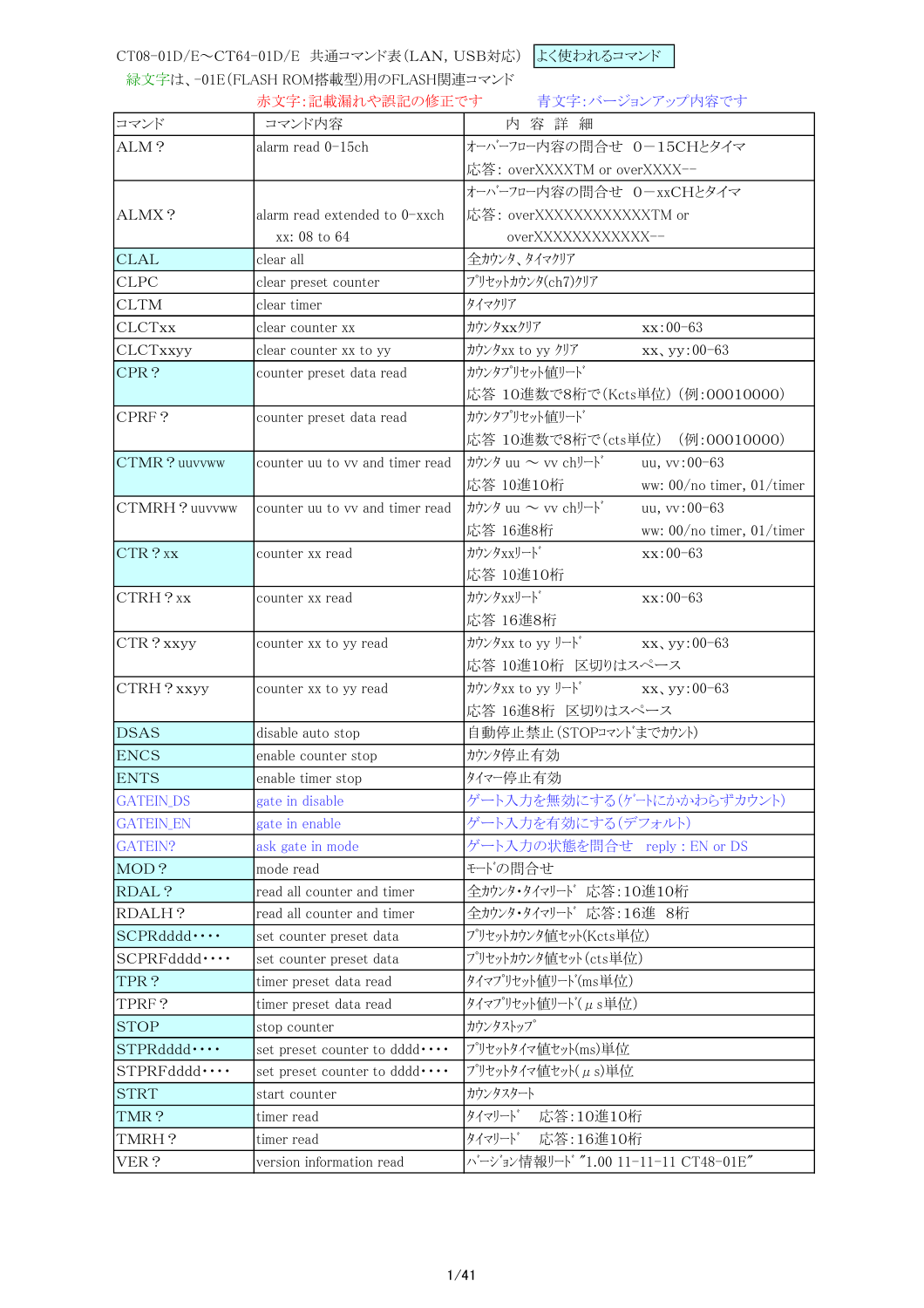| IVERH?                                    | hardware version information | ハート゛ウェアハ゛ーシ゛ョン情報リート゛ "HD-VER 1" |
|-------------------------------------------|------------------------------|---------------------------------|
| <b>IREST</b>                              | reset and start              | セジュールのリセットスタート。電源再投入と同じです。      |
| $FLG?x (x:0, 1, 2, 3)$ read internal flag |                              | 内部状態フラグの読出しを行います                |

GATE信号同期、タイマクロック同期データ収集コマンド

|  | データ収集準備コマンド |
|--|-------------|
|--|-------------|

| <b>CLGSDN</b>       | Clear Gate Synchronous           | 現在データ番号クリア(データ格納開始番地を        |
|---------------------|----------------------------------|------------------------------|
|                     | Data Number                      | ゼロにする)                       |
| <b>CLGSAL</b>       | Clear Gate Synchronous           | 現在データ番号·全データクリア              |
|                     | acquired All data                | 注)全データクリアには30秒かかります          |
| $GSDNddd \cdots$    | Gate Synchronous Data            | 現在データ番号(データ格納開始番地)セット        |
|                     | acquisition data Number set to   |                              |
| GSDN?               | Gate Synchronous Data            | 現在データ番号読み出し                  |
|                     | acquisition data Number read     | reply : $0 \sim 9999$        |
| GSEDddd ···         | Gate Synchronous acquisition     | 測定最終データ番号セット                 |
|                     | End data Number set to           | (この番号までデータを取得後測定自動終了)        |
| GSED?               | Gate Synchronous acquisition     | 測定最終データ番号読出し                 |
|                     | End data Number read             | reply : $0 \sim 9999$        |
| <b>GT_ACQ_DIF</b>   | GateSync. Differential Data Acq. | 増分データ収集モードへ                  |
| <b>GT_ACQ_FUL</b>   | GateSync. Full Data Acq.         | 生のカウントデータ収集モードへ(デフォルト)       |
| GT_ACQ?             | Ask Diff or Full                 | 収集モードの間合せ reply : FUL or DIF |
| GATE信号同期データ収集関連コマンド |                                  |                              |
| <b>GSTRT</b>        | Gate synchronous data            | ゲート同期データ収集スタート               |
|                     | acquisition STaRT                | (電源投入直後は、停止状態です)             |
| <b>GESTRT</b>       | Gate Edge synchronous data       | ゲートエッジ同期データ収集スタート            |
|                     | acquisition STaRT                | (電源投入直後は、停止状態です)             |
|                     | タイマ(内部生成)クロック同期データ収集関連コマンド       |                              |
| GTRUNddd · · ·      | Gate Timer synchronous           | ゲートタイマ ON 時間指定               |
|                     | RUN time                         | (µs単位で指定可)                   |
| GTRUN?              | Gate Timer synchronous           | ゲートタイマ ON 時間読み出し             |
|                     | RUN time read                    |                              |
| $GTOFFddd\cdots$    | Gate Timer synchronous           | ゲートタイマ同期データ収集OFF時間           |
|                     | OFF time                         | (µs単位で指定可、ゼロ指定時は最小の120ns)    |
| GTOFF?              | Gate Timer synchronous           | ゲートタイマ同期データ収集OFF時間読出し        |
|                     | OFF time read                    |                              |
| <b>GTSTRT</b>       | Gate Timer synchronous data      | ゲートタイマ同期データ収集スタート            |
|                     | acquisition STaRT                | (電源投入直後は、停止状態です)             |
| 同期データ収集動作共通コマンド     |                                  |                              |
| <b>STOP</b>         | gate synchronous data            | ゲート同期データ収集中強制ストップ            |
|                     | acquisition STOP                 | (カウンタストップ"STOP"と共通です)        |
| GSTS?               | Gate synchronous data            | ゲート同期データ収集状態読み出し             |
|                     | acquisition Status read          |                              |
| GSDAL?              | Gate synchronous acquired        | 全データ読み出し(0~現在データ番号-1まで)      |
|                     | all data(0-7ch & time) read      | 応答:10進数                      |
| GSDALX?             | Gate synchronous acquired        | 全データ読み出し(0~現在データ番号-1まで)      |
|                     | all data(0-xxch & time) read     | 応答:10進数                      |
| GSDALH?             | Gate synchronous acquired        | 全データ読み出し(0~現在データ番号-1まで)      |
|                     | all data(0-7ch & time) read      | 応答:16進数                      |
| GSDALXH?            | Gate synchronous acquired        | 全データ読み出し(0~現在データ番号-1まで)      |
|                     | all data(0-xxch & time) read     | 応答:16進数                      |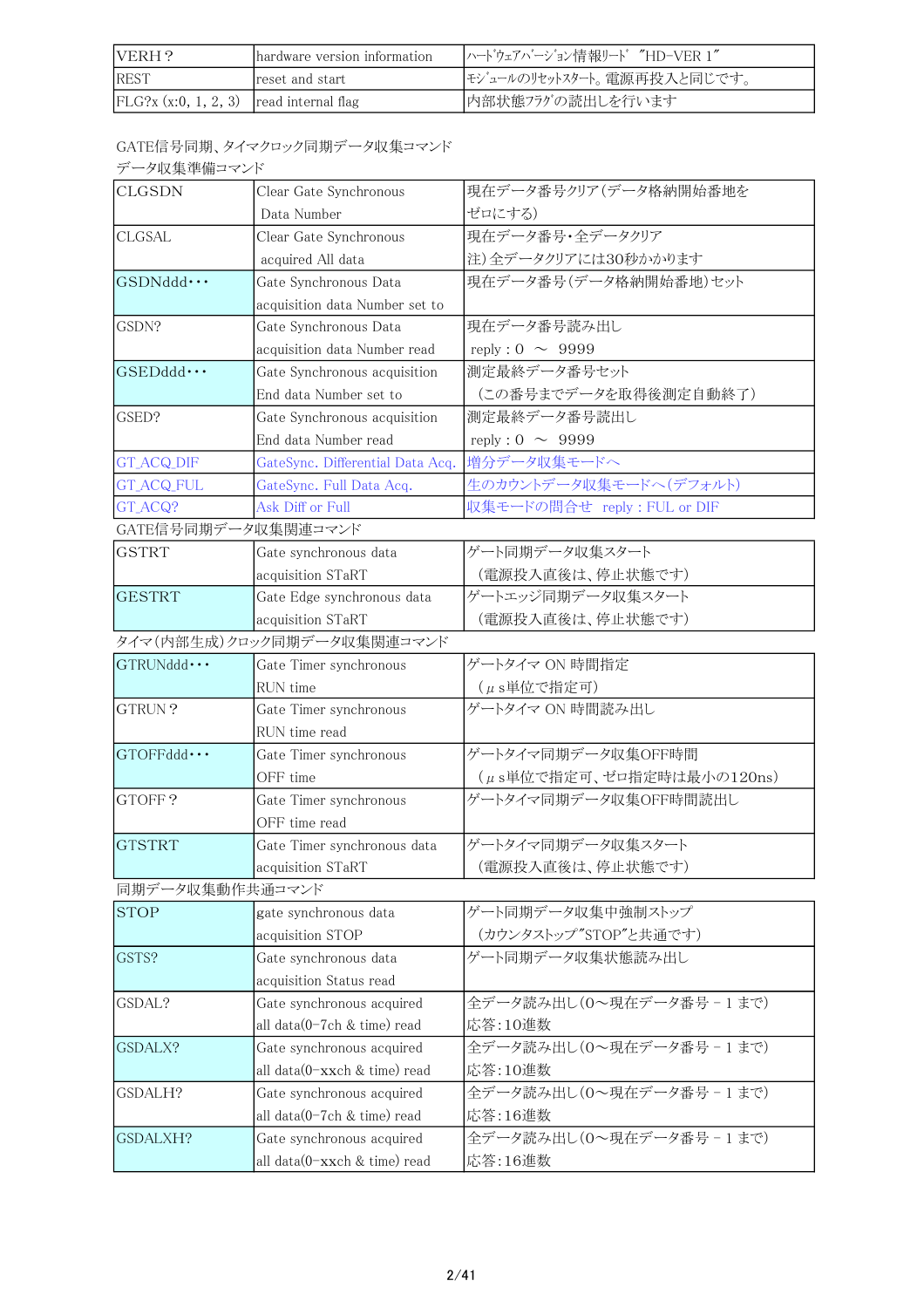| GSDRD?xxxxyyyy  | Gate synchronous acquired data  指定範囲全データ読み出し |                                                           |
|-----------------|----------------------------------------------|-----------------------------------------------------------|
|                 | $(0-7ch)$ read from xxxx to yyyy             | 応答:10進数                                                   |
| GSDRDX?         |                                              | Gate synchronous acquired data  指定範囲全データ読み出し (K)付加でデータ番号は |
| xxxxyyyy(K)     | all ch read from xxxx to yyyy                | 応答:10進数<br>×1000になります                                     |
| GSDRDH?xxxxyyyy | Gate synchronous acquired data  指定範囲データ読み出し  |                                                           |
|                 | $(0-7ch)$ read from xxxx to yyyy             | 応答:16進数                                                   |

| GSDRDXH?          | Gate synchronous acquired data              | 指定範囲データ読み出し(LAN高速読出対応)                              |
|-------------------|---------------------------------------------|-----------------------------------------------------|
|                   |                                             |                                                     |
| xxxxyyyy(K)       | all ch read from xxxx to yyyy               | 応答:16進数                                             |
| <b>GSCRD?</b>     |                                             | Gate synchronous acq. data read 指定範囲の指定チャンネルデータ読み出し |
| UVWXXXXVVVV       | $(u - v ch)$ from xxxx to yyyy              | 応答:10進数<br>ch u to v, w:1 タイマ有り                     |
| <b>GSCRDX?</b>    |                                             | Gate synchronous acq. data read 指定範囲の指定チャンネルデータ読み出し |
| uuvvwwxxxxyyyy(K) | (uu-vv ch)from xxxx to yyyy                 | 応答:10進数<br>ch uu to vv, ww: 01 タイマ有り                |
| lgscrdh?          | Gate synchronous acq. data read 指定範囲データ読み出し |                                                     |
| UVWXXXXVVVV       | $(u - v ch)$ from xxxx to yyyy              | 応答:16進数<br>ch u to v, w:1 タイマ有り                     |
| <b>GSCRDXH?</b>   | Gate synchronous acq. data read 指定範囲データ読み出し |                                                     |
| uuvvwwxxxxyyyy(K) | $\mu$ (uu–vv ch) from xxxx to yyyy          | 応答:16進数<br>ch uu to vv, ww: 01 タイマ有り                |
|                   |                                             |                                                     |

大容量FLASHメモリー用GATE信号同期、タイマクロック同期データ収集コマンド

| データ収集準備コマンド                |                              |                            |
|----------------------------|------------------------------|----------------------------|
| FF_NAME_ABCD · · ·         | Name the data those will be  | 収集するデータに名称(ASCII 16文字以内)   |
|                            | saved after start sequence   | をつける。データ番号をクリアする。          |
| FF NAME?                   | Read data name               | 格納データ名称読出し                 |
|                            | acquisition data Number read | $reply : ABCD \cdots$      |
| $FF GSEDddd \cdots$        | Gate Synchronous acquisition | 測定最終データ番号セット(単位はキロ)        |
|                            | End data Number set to       | (この番号×1Kまでデータを取得後測定自動終了)   |
| FF GSED?                   | Gate Synchronous acquisition | 測定最終データ番号読出し(単位はキロ)        |
|                            | End data Number read         | reply : $0 \sim 999999$    |
| GATE信号同期データ収集関連コマンド        |                              |                            |
| <b>FF GSTRT</b>            | Gate synchronous data        | ゲート同期データ収集スタート(書き込みも開始)    |
|                            | acquisition STaRT            | (電源投入直後は、停止状態です)           |
| FF GESTRT                  | Gate Edge synchronous data   | ゲートエッジ同期データ収集スタート(書き込みも開始) |
|                            | acquisition STaRT            | (電源投入直後は、停止状態です)           |
| タイマ(内部生成)クロック同期データ収集関連コマンド |                              |                            |

| $\mathsf{IGTRUNddd} \cdots$ | Gate Timer synchronous      | ゲートタイマ ON 時間指定             |
|-----------------------------|-----------------------------|----------------------------|
|                             | RUN time                    | (µs単位で指定可)                 |
| lgtrun?                     | Gate Timer synchronous      | ゲートタイマ ON 時間読み出し           |
|                             | RUN time read               |                            |
| $ $ GTOFFddd $\cdots$       | Gate Timer synchronous      | ゲートタイマ同期データ収集OFF時間         |
|                             | OFF time                    | (μs単位で指定可、ゼロ指定時は最小の120ns)  |
| GTOFF?                      | Gate Timer synchronous      | ゲートタイマ同期データ収集OFF時間読出し      |
|                             | OFF time read               |                            |
| <b>FF GTSTRT</b>            | Gate Timer synchronous data | ゲートタイマ同期データ収集スタート(書き込みも開始) |
|                             | acquisition STaRT           | (電源投入直後は、停止状態です)           |
| 同期データ収集動作共通コマンド             |                             |                            |
| <b>STOP</b>                 | gate synchronous data       | ゲート同期データ収集中強制ストップ(ストップ処理)  |
|                             | acquisition STOP            | (カウンタストップ"STOP"と共通です)      |
| GSTS?                       | Gate synchronous data       | ゲート同期データ収集状態読み出し           |
|                             | acquisition Status read     |                            |
| FF_LIST?                    | Read data List in the Flash | Flash 内データリスト読出し           |
|                             | Name, Size, Block Number    | 名称、サイズ、ブロック番号              |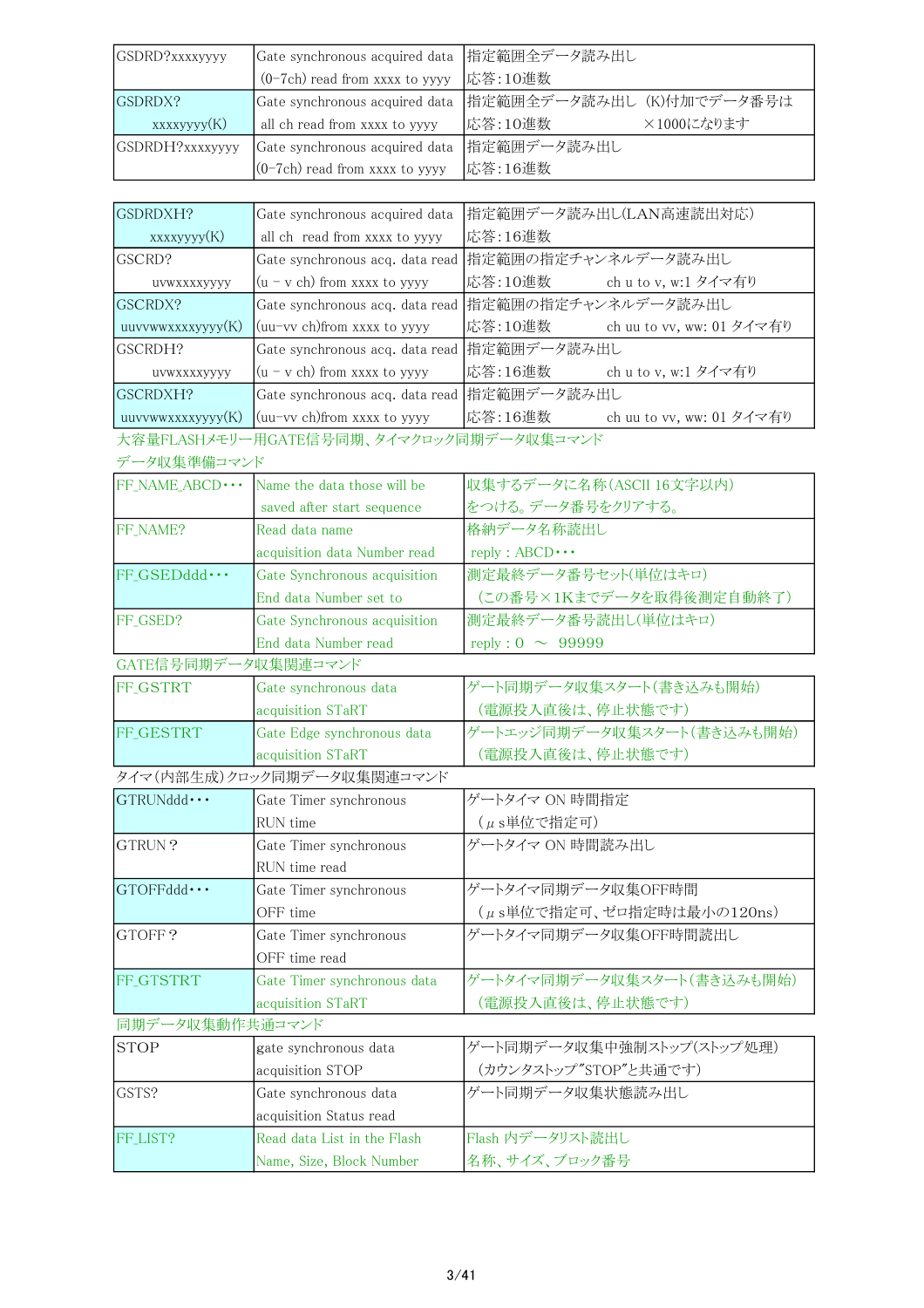| $FF$ READ?ABCD $\cdots$ | File read from the Flash  | ファイル名「ABCD・・・」の全データ読み出し                                       |
|-------------------------|---------------------------|---------------------------------------------------------------|
|                         | Fine name: $ABCD \cdots$  |                                                               |
| FF BKRD?bbbbcccc        |                           | Gate synchronous acq. data read bbbbブロック先頭からccccブロック範囲データ読み出し |
|                         | from bbbb to cccc.        | bbbb, cccc: 4桁の10進数で 0001~4095                                |
|                         |                           | 指定ブロック範囲にファイル区切りがあれば終了                                        |
| <b>IFF NEW BLOCKS?</b>  | Read New Blocks number    | 未書き込みブロック数読出し(最大4095)                                         |
|                         | those are not written yet |                                                               |
| <b>FF ERASE</b>         | Erase All Flash           | フラッシュ消去                                                       |
|                         |                           |                                                               |
| <b>IFF ERRDRD</b>       | Error Data Read           | フラッシュ内のエラーブロックの読出し                                            |
|                         |                           | (エラーブロックは使われていない)                                             |

| カウンタ・タイマの連続同期読取りコマンド |  |
|----------------------|--|
|                      |  |

| TSDL(H)uvw                     | Timer Synchronous DownLoad                        | タイマ同期ダウンロード内容を指定します                                  |
|--------------------------------|---------------------------------------------------|------------------------------------------------------|
|                                | ch u to y and timer                               | カウンタch u ~ v と w:1/0 タイマデータ有無                        |
|                                |                                                   | 応答は"H"無し:10進 "H"有り:16進です                             |
| TSDLX(H)uuvvww                 | Timer Synchronous DownLoad                        | タイマ同期ダウンロード内容を指定します                                  |
|                                | ch uu to vy and timer                             | カウンタch uu ~ vv と ww:01/00 タイマデータ有無                   |
|                                |                                                   | 応答は"H"無し:10進 "H"有り:16進です                             |
| TSDL?                          | Timer Synchronous DownLoad                        | タイマ同期ダウンロード指定内容を読出します                                |
|                                | Setting Read                                      | 応答は H_uu_vv_ww, D_uu_vv_ww などです。                     |
|                                |                                                   | "H":16進 "D":10進です。                                   |
| TSDTxxx                        | Timer Synchronous DownLoad                        | ダウンロードのインターバル時間を                                     |
|                                | interval Time                                     | 1ms単位で指定します                                          |
| TSDT?                          | interval Time read                                | インターバル時間の読み出し                                        |
| TSDSTRT                        | Download START                                    | ダウンロードの開始指示                                          |
| TSDSTOP                        | Download STOP                                     | ダウンロードの停止指示                                          |
| XSDL(H)uvw                     |                                                   | eXternal Synchronous DownLoad 外部ゲート同期ダウンロード内容を指定します  |
|                                | ch u to y and timer                               | カウンタch u ~ v と w:1/0 タイマデータ有無                        |
|                                |                                                   | 応答は"H"無し:10進 "H"有り:16進です                             |
| XSDLX(H)uuvvww                 |                                                   | eXternal Synchronous DownLoad 外部ゲート同期ダウンロード内容を指定します  |
|                                | ch uu to vv and timer                             | カウンタch uu ~ vv と ww:01/00 タイマデータ有無                   |
|                                |                                                   | 応答は"H"無し:10進 "H"有り:16進です                             |
| XSDL?                          |                                                   | eXternal Synchronous DownLoad 外部信号同期ダウンロード指定内容を読出します |
|                                | Setting Read                                      | 応答は H_uu_vv_ww, D_uu_vv_ww などです。                     |
|                                |                                                   | "H":16進 "D":10進です。                                   |
| <b>XSDSTRT</b>                 | Download START                                    | ダウンロードの開始指示                                          |
| <b>XSDSTOP</b>                 | Download STOP                                     | ダウンロードの停止指示                                          |
| <b>STOP</b>                    | stop counter and Download                         | カウンタストップおよびダウンロード停止                                  |
| LCD表示機能コマンド(表示器付きのタイプ用のコマンドです) |                                                   |                                                      |
| <b>SDUxx</b>                   | set display upper row xx channel LCD上段にCH xxを表示する |                                                      |
|                                |                                                   | $xx:00-07$                                           |
| <b>SDUTM</b>                   |                                                   | set display upper row timer data LCD上段にタイマー値を表示する    |
|                                |                                                   |                                                      |
| <b>SDUCP</b>                   | set display upper row                             | LCD上段にカウンタプリセット値を表示する                                |
|                                | counter preset data                               |                                                      |
| <b>SDUTP</b>                   | set display upper row                             | LCD上段にタイマープリセット値を表示する                                |
|                                | timer preset data                                 |                                                      |
| <b>SDLxx</b>                   | set display lower row xx channel                  | LCD下段にCH xxを表示する                                     |
|                                |                                                   | xx:00-07                                             |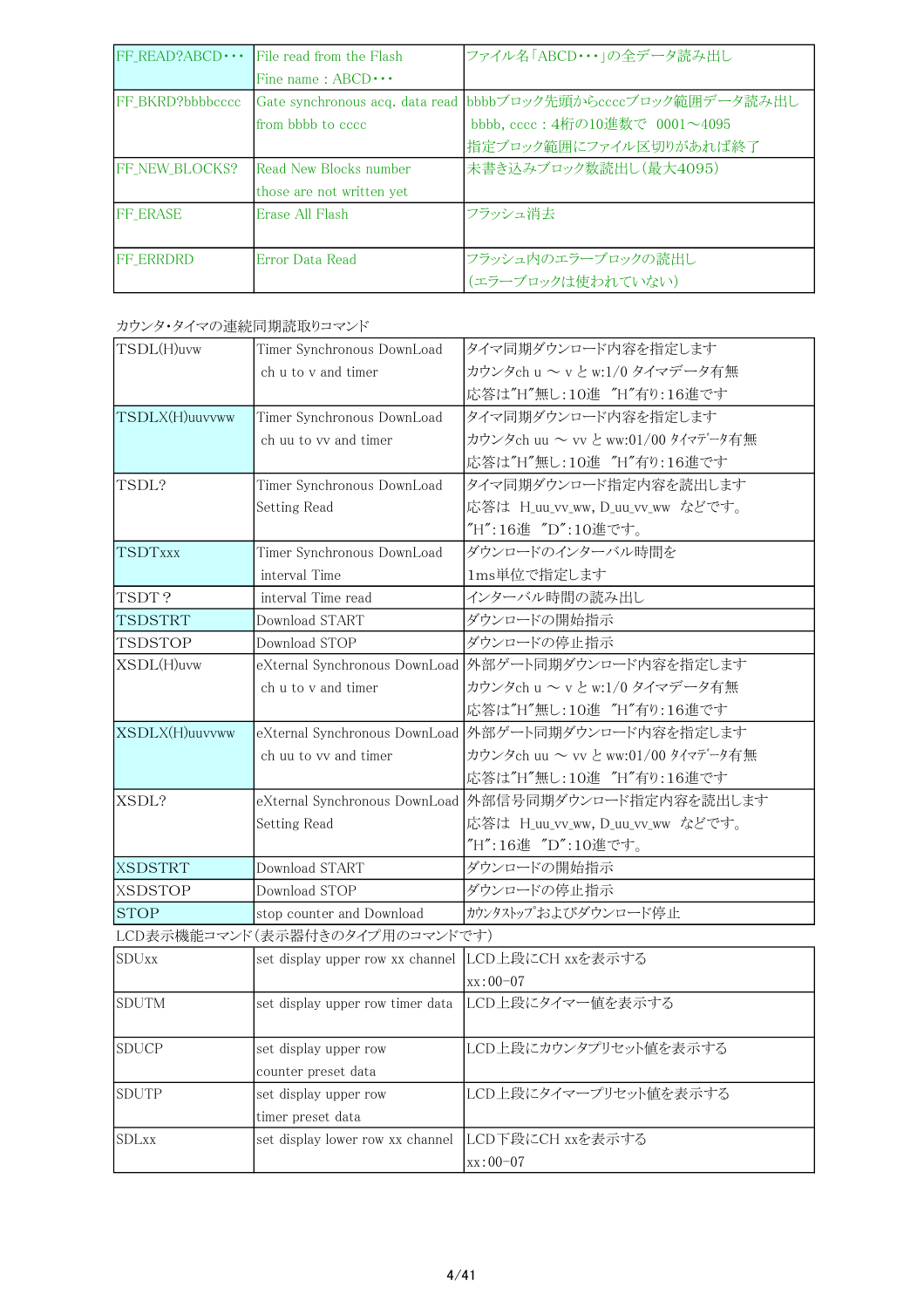| <b>SDLTM</b>                  | set display lower row timer data               | LCD下段にタイマー値を表示する                                                                     |  |
|-------------------------------|------------------------------------------------|--------------------------------------------------------------------------------------|--|
| <b>SDLCP</b>                  | set display lower row                          | LCD下段にカウンタプリセット値を表示する                                                                |  |
|                               | counter preset data                            |                                                                                      |  |
| <b>SDLTP</b>                  | set display lower row                          | LCD下段にタイマープリセット値を表示する                                                                |  |
|                               | timer preset data                              |                                                                                      |  |
| <b>BKON</b>                   | Back Light ON                                  | バックライトを点灯する                                                                          |  |
|                               |                                                |                                                                                      |  |
| <b>BKOFF</b>                  | Back Light OFF                                 | バックライトを消灯する                                                                          |  |
| LAN関連コマンド                     |                                                |                                                                                      |  |
| MAC?                          | MAC address read                               | 応答:0050C2970018 などと読み出せます                                                            |  |
|                               | Read only                                      |                                                                                      |  |
|                               | IP address set                                 | LANのIPアドレスをセットする                                                                     |  |
| IPAXXX_XXX_XXX_XXX            | xxx: $000 - 255$                               | 電源再立ち上げまたは "REST"コマンド後有効                                                             |  |
| IPA?                          | IP address read                                | IPアドレスの読み出し                                                                          |  |
|                               |                                                | 応答: IPA192_168_001_155 など                                                            |  |
| $PRTx\cdots x$                | ポート番号 set                                      | ポート番号をセットする                                                                          |  |
|                               | PRT7777 など                                     | 電源再立ち上げまたは "REST"コマンド後有効                                                             |  |
| PRT?                          | Port number read                               | ポート番号の読み出し                                                                           |  |
|                               |                                                | 応答:PRT 7777 など                                                                       |  |
|                               | GateWay address set                            | LANのGateWayアドレスをセットする                                                                |  |
| GTWXXX_XXX_XXX_XXX            | xxx: 000~255                                   | 電源再立ち上げまたは "REST"コマンド後有効                                                             |  |
| GTW?                          |                                                |                                                                                      |  |
|                               | GateWay address read                           | GateWayアドレスの読み出し                                                                     |  |
|                               | SubNetMask set                                 | 応答: GTW192_168_001_001 など<br>LANのSNMをセットする                                           |  |
| SNMXXX_XXX_XXX_XXX            |                                                |                                                                                      |  |
| SNM?                          | xxx: $000 - 255$<br>SubNetMask read            | 電源再立ち上げまたは "REST"コマンド後有効<br>SNMの読み出し                                                 |  |
|                               |                                                |                                                                                      |  |
|                               |                                                | 応答: SNM255_255_255_000 など<br>特殊コマンド(内部ROMの初期化コマントです。IPアドレスが不明になったときなどにUSB通信でお使いください) |  |
| <b>INITROM</b>                | Internal ROM data                              | 内部ROM初期化内容                                                                           |  |
|                               |                                                |                                                                                      |  |
|                               | Initialize<br>応答のないコマンドにも"OK"や"NG"を返すための設定コマンド | 初期化の内容詳細は4-5-6項を参照ください                                                               |  |
|                               |                                                | 全コマンドに返信があるように設定します                                                                  |  |
| ALL_REP_EN                    | All reply enabel                               | 間合せコマンド以外には "OK"や "NG" を返送                                                           |  |
|                               |                                                | 間合せコマンド以外には返答しません                                                                    |  |
| ALL_REP_DS                    | All reply disable                              |                                                                                      |  |
| ALL_REP?                      | All reply mode request                         | 全コマンド返信有りか否かを問い合わせます<br>応答:有りのとき:EN<br>無しのとき:DS と返します                                |  |
| RUN出力(TTL)の最小パルス幅を10µsにするコマンド |                                                |                                                                                      |  |
| MIN10U_EN                     | Minimum 10u enable                             | 最小パルス幅を10μsにする                                                                       |  |
| MIN10U_DS                     | Minimum 10u disable                            | 最小パルス幅は条件通りに出力                                                                       |  |
| MIN10U?                       | MIN10U mode request                            | MIN10Uモード状態を問い合わせます                                                                  |  |
|                               |                                                | 応答: mode on : EN mode off : DS                                                       |  |
|                               |                                                |                                                                                      |  |

|  | $H$ $\ell'$ $K$ |  |
|--|-----------------|--|
|  |                 |  |
|  |                 |  |
|  |                 |  |
|  |                 |  |
|  |                 |  |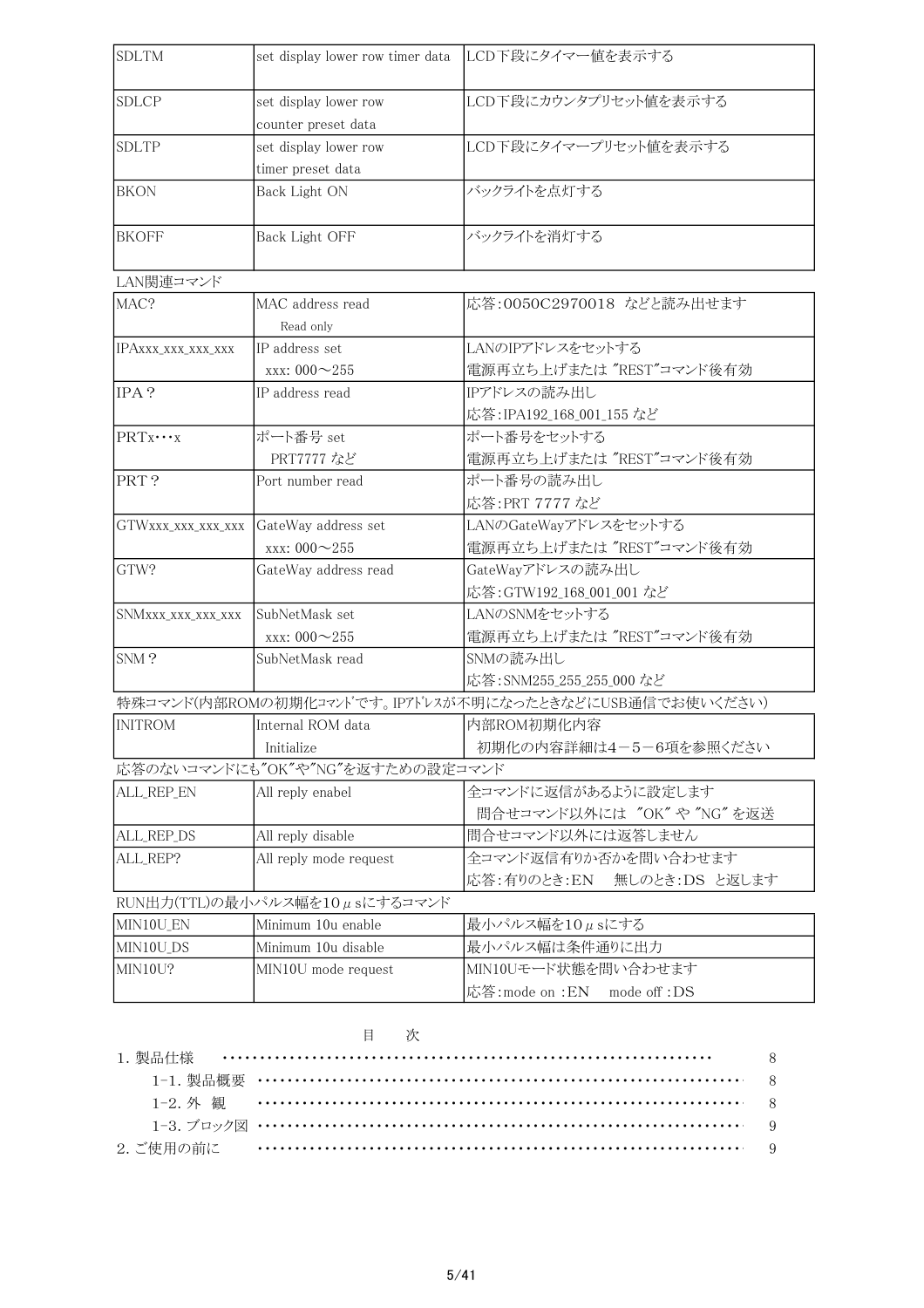| 2-1. カウント入力信号レベルの選択                                            | 9  |
|----------------------------------------------------------------|----|
| 2-2. LAN通信の設定                                                  | 10 |
| 2-2-1. 準備                                                      | 10 |
|                                                                | 10 |
| 2-2-3. パソコンの設定を元に戻す                                            | 11 |
| 2-2-4. 接続テスト                                                   | 12 |
| 2-3. USB通信の設定                                                  | 12 |
| 2-3-1. 準備                                                      | 12 |
| 2-3-2. 接続テスト                                                   | 12 |
| 2-4. 信号ケーブル接続                                                  | 12 |
| 2-4-1. 通信ケーブル接続                                                | 12 |
| 2-4-2. カウント信号接続                                                | 12 |
| 2-4-3. スタート信号(TTL正論理)                                          | 12 |
| 2-4-4. ストップ信号(TTL正論理)                                          | 12 |
| 2-4-5. ゲート信号 (TTL正論理)                                          | 13 |
| 2-4-6. RUN (カウント中)信号出力 (TTL正論理)                                | 13 |
| 3. カウントコマンド解説<br>.                                             | 13 |
| 3-1. 通信コマンドについて                                                | 13 |
| 3-2. カウンタ設定と設定状態読み出しコマンド                                       | 13 |
| 3-2-1. カウント値停止有効                                               | 13 |
| 3-2-2. タイマー値停止有効                                               | 13 |
| 3-2-3. カウンタ停止・タイマー停止無効                                         | 13 |
| 3-2-4. モードの間合せ ………………………………………………………                           | 14 |
| <br>3-2-5. プリセットカウンタの設定と読み出し                                   | 14 |
| 3-2-6. タイマプリセット値の設定と読み出し                                       | 14 |
|                                                                | 14 |
|                                                                | 14 |
|                                                                | 15 |
| 3-3-3. ゲート入力有効·無効設定 "GATEIN_DS", "GATEIN_EN", "GATEIN?" ………    | 15 |
|                                                                | 15 |
|                                                                | 15 |
| 3-4-2. カウンタ読み取り・クリア                                            | 15 |
| <br>3-4-3. タイマ読み取り・クリア及び設定読取                                   | 16 |
| 3-4-4. 内部タイマ同期タイマ・カウンタの連続読み取り ………………………………                     | 17 |
| 3-4-5. 外部ゲート入力同期タイマ・カウンタの連続読み取り ………………………                      | 18 |
| 3-5. オーバーフロー内容間い合わせ ……………………………………………                          | 20 |
| 3-6. バージョン情報の容問い合わせ                                            | 20 |
| 3-7. その他のコマンド                                                  | 20 |
|                                                                | 20 |
|                                                                | 20 |
|                                                                | 21 |
|                                                                | 20 |
|                                                                | 22 |
|                                                                | 22 |
|                                                                | 23 |
|                                                                | 23 |
| 4-2-4. 測定最終データ番号セットと読出し ……………………………………………                      | 23 |
| 4-2-5. 累積データ収集·増分データ収集設定 "GT_ACQ_DIF", "GT_ACQ_FUL", "GT_ACQ?" | 23 |
|                                                                | 23 |
|                                                                |    |
| 4-4 内部生成クロック同期データ収集関連コマンド …………………………………                        | 24 |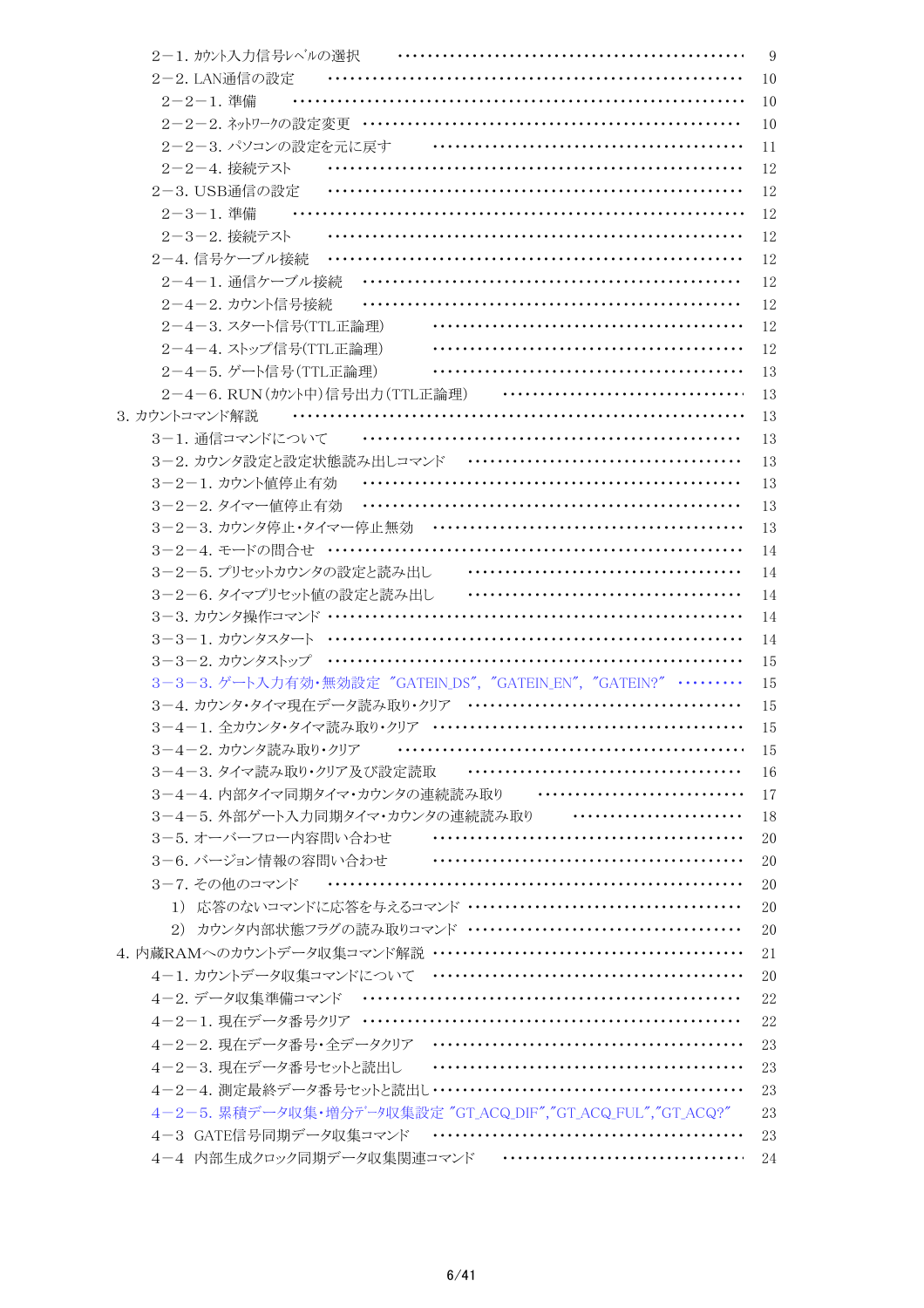| 4-4-1 ゲートタイマ ON 時間指定と読み出し                                     | 24 |
|---------------------------------------------------------------|----|
|                                                               | 24 |
| 4-4-3 ゲートタイマ同期データ収集スタート<br>                                   | 24 |
| 4-5 同期データ収集動作共通コマンド …………………………………………                          | 25 |
| 4-5-1. カウンタストップ ………………………………………………………                         | 25 |
| 4-5-2. ゲート同期データ収集状態読み出し ………………………………………                       | 25 |
| 4-5-3. 全データ読み出し(0~現在データ番号まで) …………………………………                    | 25 |
|                                                               | 26 |
|                                                               | 28 |
| 4-5-6. 特殊コマンド …………………………………………………………                          | 29 |
|                                                               | 29 |
|                                                               | 30 |
|                                                               | 30 |
|                                                               | 30 |
|                                                               | 30 |
|                                                               | 31 |
| 5-2. カウントデータ収集コマンドについて …………………………………………                       | 32 |
|                                                               | 32 |
| 5-3-1. ファイル名の指定(省略すると data_001 ~ 自動的にファイル名がつきます)              | 33 |
| 5-3-2. データ収集点数の設定(=最終データ番号) ································· | 33 |
|                                                               | 33 |
| 5-5 内部生成クロック同期データ収集関連コマンド …………………………………                       | 33 |
|                                                               | 33 |
|                                                               | 34 |
| 5-6-3 ゲートタイマ同期 ………………………………………………………                          | 34 |
| 5-7 同期データ収集動作共通コマンド …………………………………………                          | 34 |
|                                                               | 34 |
| 5-7-2. ゲート同期データ収集状態計 ……………………………………………………                     | 34 |
|                                                               | 35 |
| 5-7-4. ファイル名による全データダウンロード(0~最終データ番号まで) ………………                 | 35 |
|                                                               | 35 |
| 5-7-6. 未書き込みブロック数読出し                                          | 35 |
| 5-7-7. FLASH全消去                                               | 36 |
| 5-7-8. エラーブロック情報読出し                                           | 36 |
| 5-7-9. データの読み出し時間について                                         | 36 |
| 5-7-10. FLASHデータのビットエラーについて(重要)                               | 37 |
| 6. LCD表示機能概要                                                  | 37 |
| 6-1. LCD表示器仕様                                                 | 37 |
| 6-2-1. LCD表示コマンド  ………………………………………………………                       | 37 |
| 6-2-2. バックライト制御コマンド …………………………………………………                       | 37 |
| 7.77-ムウェアのバージョンアップ …………………………………………………                        | 38 |
| 8. 複数のカウンタの同時制御                                               | 39 |
|                                                               | 39 |
| 10. カウンタの使用注意事項                                               | 39 |
| 11. 外部機器との接続                                                  | 40 |
|                                                               | 41 |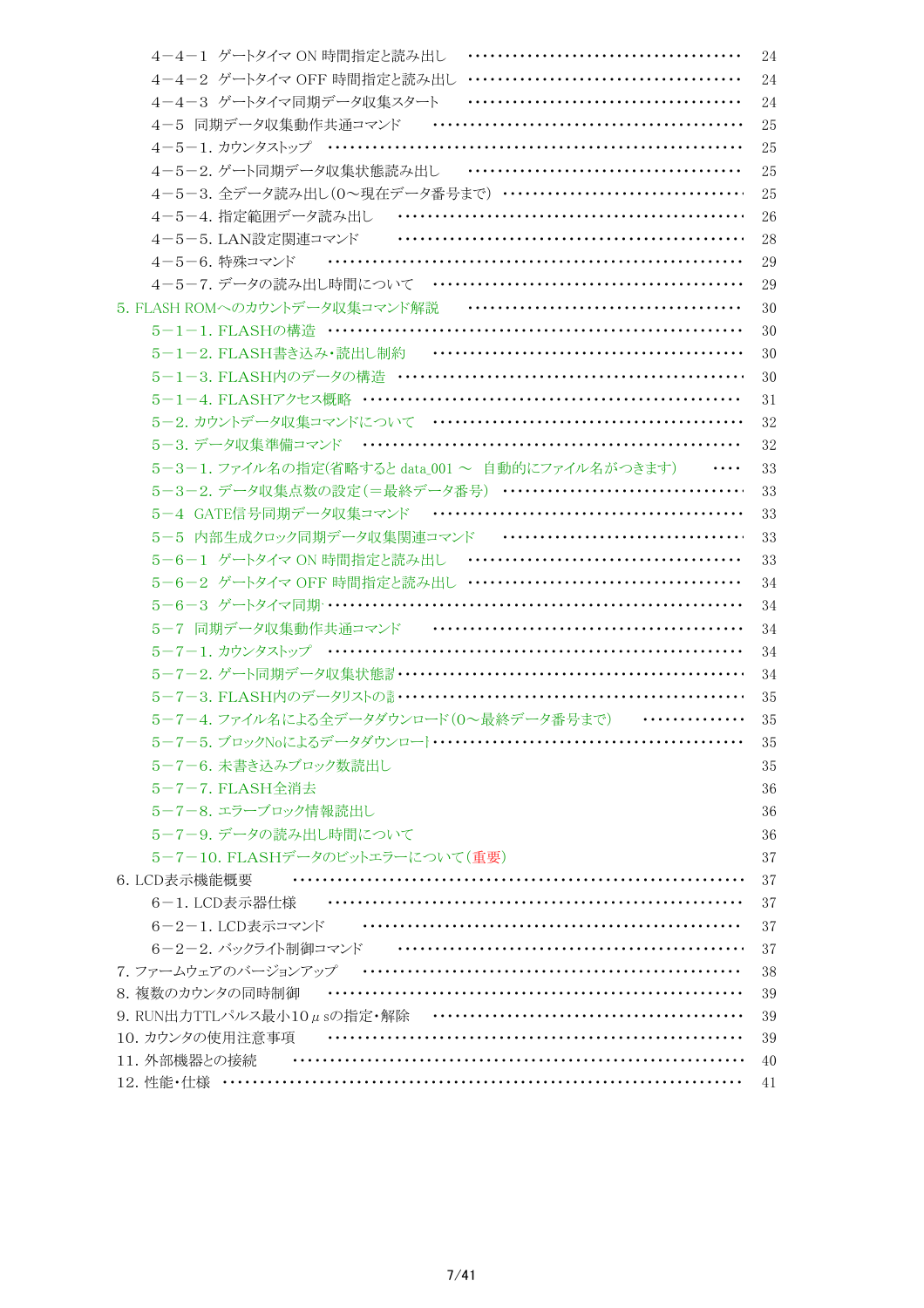#### 1.製品仕様

1-1.製品概要

 本取扱説明書はCT08-01E、CT16-01E、CT32-01E、CT48-01E、CT64-01E共通 の説明書となっています。 チャンネル数の表現のみの差ですので、適宜読み替えてご利用ください。 8~64チャンネルの高速32ビットカウンタと1チャンネルのタイマからなる汎用カウンタ/タイマです。 タイマの設定時間内の入力またはカウンタの設定カウント数内の入力を同時にカウントします。 設定時間は0.000001秒~1,000,000秒以上まで、設定カウント数は1cts~4,294,967Kctsまで 任意に設定できます。CT08~16-01EはEIA 1unit、 CT32~64-01EはEIA 2ケースに収納されております。 CT08-01EはNIMタイプのNCT08-01Eもあります。NIMタイプには表示器はありません。 LANまたはUSBで外部通信できます。 GATE IN信号のON/OFFまたは、内部クロック(ON時間、OFF時間設定可)に同期して データを最大8000回(64CH版)~56000回(8CH版)まで収集できます。 LCD表示器を搭載し、カウント値・タイマー値・プリセットカウンタ値・タイマープリセット値のうち 2つを通信ラインからのコマンドにより上段又は下段に表示ができます。

-01Eタイプは、-01Dタイプの機能に加えて8GBのFLASH ROMを搭載した大容量データ 保存型になっています。 8CHカウンタの場合、-01D型と同様に約8000万点のデータを保存できます。

1-2.外 観(CT48-01Eの例)

前面パネルレイアウト

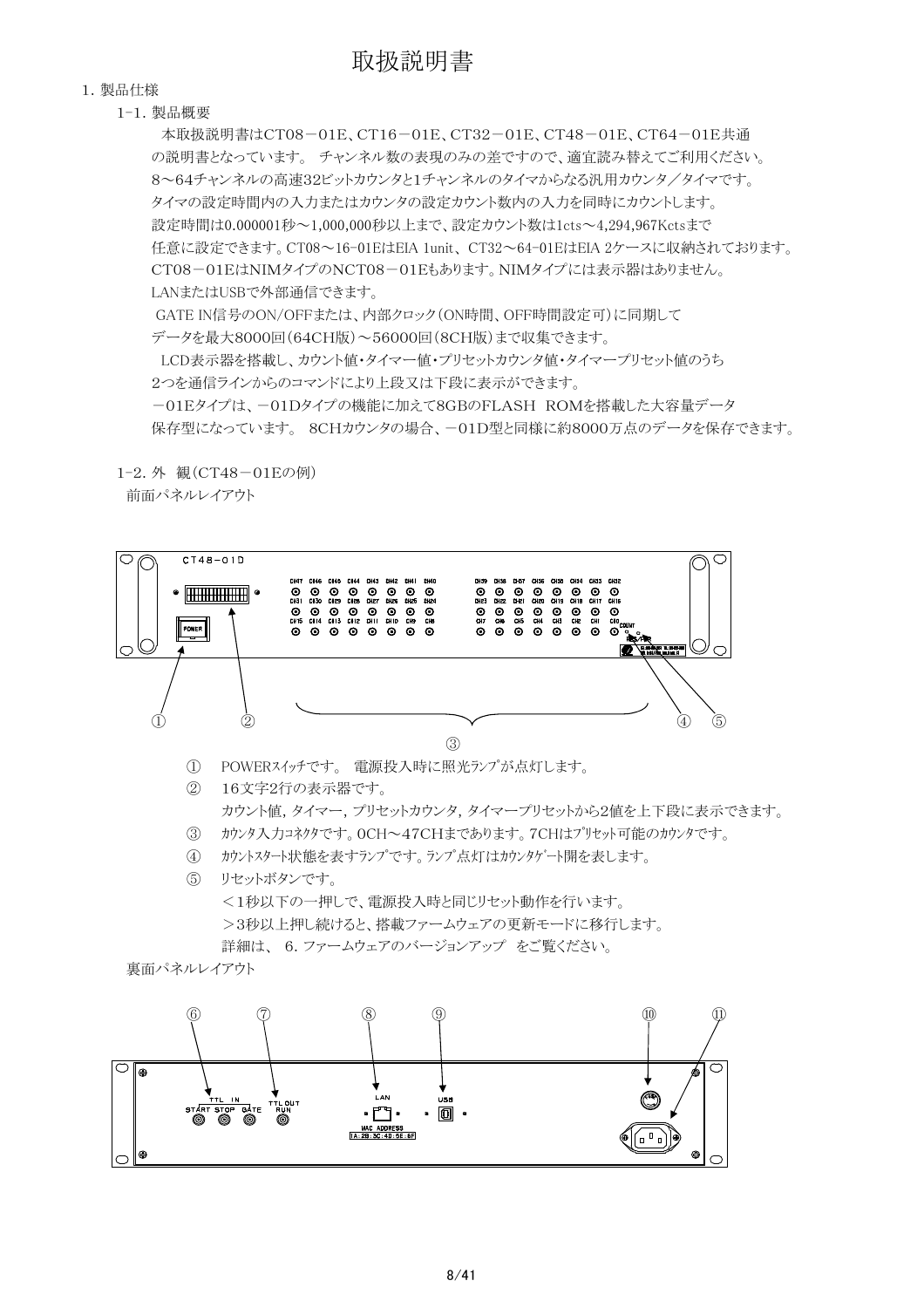- ⑥ 外部からのTTL(3.3-5V)信号を入力します。
	- START: "H"の立上りでカウンタのスタートパルスになります。 オープンでは"L"となります。 タイムアップ停止やカウントアップ停止が選ばれていて、タイムアップやカウントアップ 状態ではスタートできません。スタート状態は前パネルのランプで確認できます。
	- STOP: "H"の立上りでカウンタのストップパルスになります。 オープンでは"L"となります。
	- GATE: "L"で動作中のカウンタを一時停止できます。"H"にもどすと再スタートします。 オープンでは"H"と同じになります。
- ⑦ カウンタ動作中のTTL(3.3V)出力です。 他のモジュールのGATEに入力することで最上位のカウンタによる同期運転ができます。

 START, STOP, GATE, RUN の信号は内部DIP SWで論理反転することができます。 出荷時は、正論理になっています。 内部主基板上のDSW1の当該スイッチを OFF→ON にすると、負論理になります。 出荷時は正論理(OFF)になっています。

- ⑧ ETHERNET(LAN)接続用コネクタです。10BASE-T,100BASE-Tで接続できます。
- ⑨ USBコネクタです。
- ⑩ 電源ヒューズホルダです。ガラス管ヒューズ3A(200V)が入っています。
- ⑪ 電源供給用インレット型コネクタです。AC90-240V対応です。

1-3.ブロック図



# 2.ご使用の前に

2-1.カウント入力信号レベルの選択

CT48-01Eはカウント入力信号をTTLか、NIMレベルをチャンネル毎に選択できます。 CH32 - CH47 は、上蓋を開けると入力レモコネクタ部にあるスライドSWで簡単に変更できます。 CH16 - CH31, CH00 - CH15は上側の基板をはずして変更しますが、難しい場合はお申し付けください。 チャンネル番号が大きくなる方向(正面から見て左)にスライドさせるとNIMレベル、小さくなる方向では TTLレベルとなります。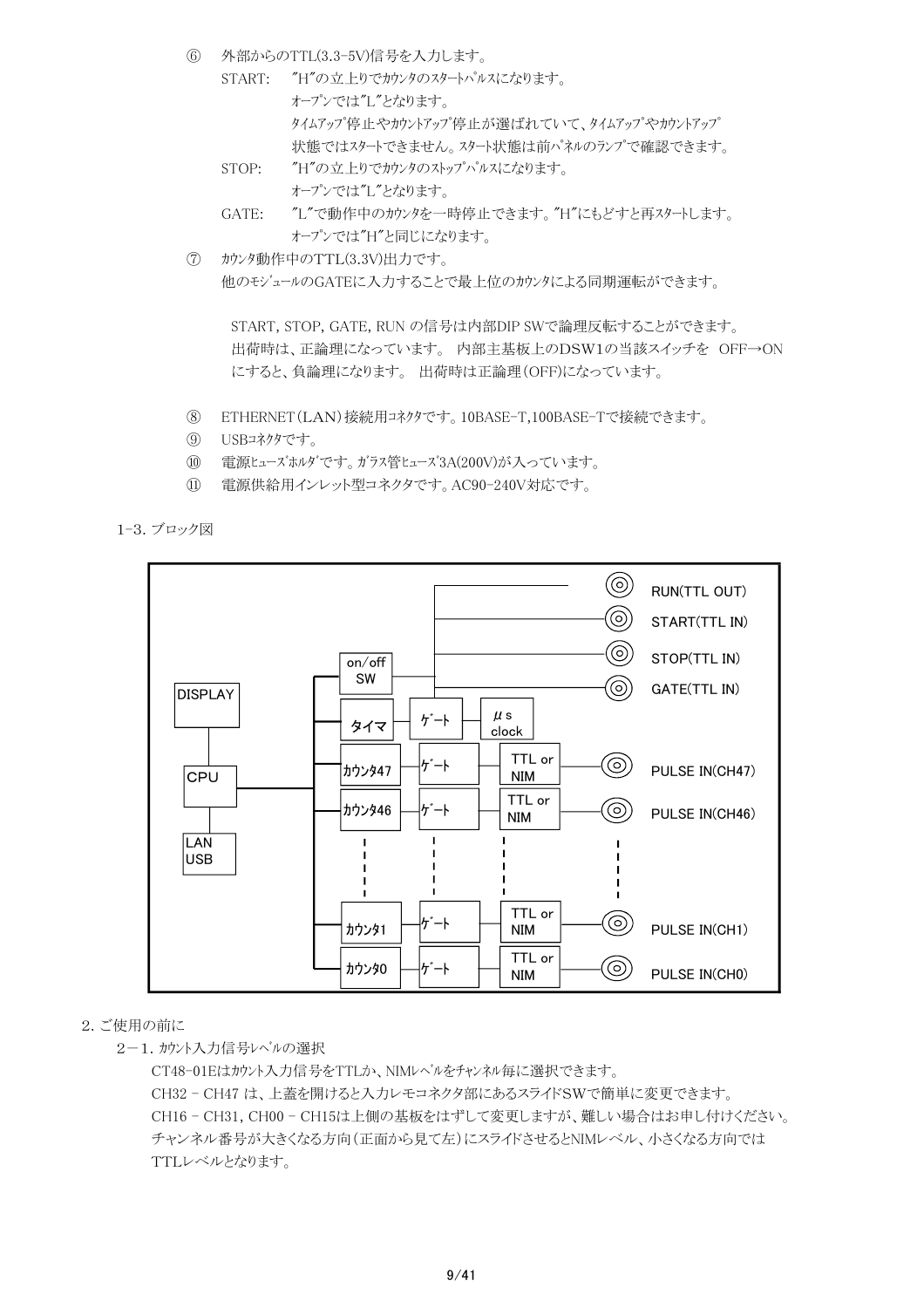出荷時はTTLレベルになっています。

2-2.LAN通信の設定

2-2-1.準備

LANからのコントロールは、10Base-T/100Base-T通信ケーブルにより、TCP/IPコネクションによる telnetプロトコルで行います。

ネットワークに接続するためにはIPアドレス、サブネットマスク、Port番号が設定されてなければなり ません。CT48-01Eの出荷時の設定は、 IP:192.168.1.123 サブネットマスク:255.255.255.0 Port番号:7777です。

パソコンと1:1で接続するにはクロスケーブルが必要ですが、ハブを介せばその必要はありません。 パソコンとの1:1接続テストは以下のように行います。

パソコンのIPアドレス、サブネットマスクを設定します。

たとえば、IPアドレス:192.168.1.10 サブネットマスク:255.255.255.0 としてみてください。 設定の仕方は、各パソコンのマニュアルをご覧下さい。

MS-DOSプロンプトを選択し、MS-DOSプロンプト内で ping を起動します。

C:¥Windows>ping 192.168.1.123

Pinging 192.168.1.123 with 32 bytes of data:

Reply from 192.168.1.123: bytes=32 time=2ms TTL=255 Reply from 192.168.1.123: bytes=32 time=1ms TTL=255 Reply from 192.168.1.123: bytes=32 time=1ms TTL=255 Reply from 192.168.1.123: bytes=32 time=1ms TTL=255

C:¥Windows>

などと返ってくれば物理的な接続は、正しく行われています。 接続が正しくない場合、以下のようになります。

C:¥Windows>ping 192.168.1.123

Pinging 192.168.1.123 with 32 bytes of data:

Request timed out. Request timed out. Request timed out. Request timed out.

C:¥Windows>

この場合は、接続を確認してもう一度実行してみてください。

2-2-2.ネットワークの設定変更

接続が正しいことを確認したら、次にCT48-01Eのネットワーク上での新たなIPアドレス、 telnetポート番号の変更を行います。(デフォルトのままで良ければ省略できます) デフォルトでは、IPアドレス:192.168.1.123 ポート番号:7777に設定されています。 IPアドレスはお使いのネットワークに合わせて設定してください。 ポート番号は変更する必要がなければそのまま「7777」でお使い下さい。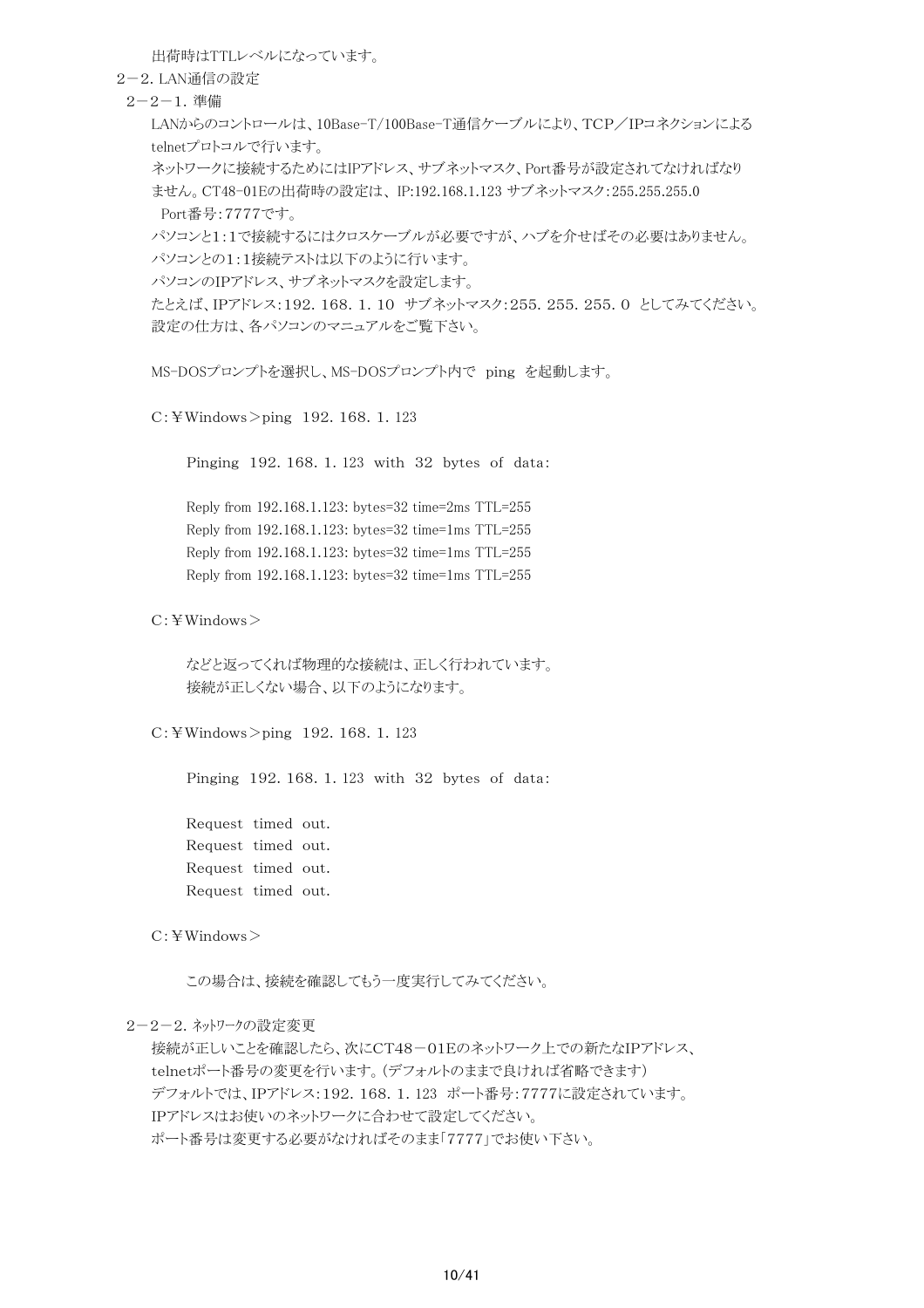まず、telnet等のWindows付属のソフトを使って接続テストをしてみてください。 DOSプロンプト画面で telnet 192.168.1.123 7777などと入力します。 (デフォルトの値または、現在の設定値を使います) telnetの画面が立ち上がったら、"VER?"コマンドなど返事がもらえるコマンドを送り、 "1.00 12-02-23 CT48-01E"などと返ってくれば正常に接続されたことが確認できます。 telnetは、ハード的な接続のほかにソフト的な接続が行われますので、接続を切るときは 必ず、telnetによって行い、そのあとでケーブル接続を切って下さい。

次に、この回線(telnet)を使って、IPアドレス、ポート番号、ゲートウェイ、サブネットマスクの変更を 行います。 IPアドレスの変更は、 IPAxxx\_xxx\_xxx\_xxx コマンドで行います。 IPアドレスを、 192.168.1.60 にしたい場合は

IPA192\_168\_001\_060 と送信します。

IPアドレスの確認は、

IPA?

コマンドで行います。

IPA192\_168\_001\_060 などと返ってきます。

ポート番号の変更は、

PRTxxxx

コマンドで行います。 ポート番号を、 10999 にしたい場合は

PRT10999 と送信します。

ポート番号の確認は、

PRT?

コマンドで行います。

PRT 10999 などと返ってきます。

必要に応じて、サブネットマスク、ゲートウェイアドレスもセットできます。

これらの設定の後で REST コマンドを送信するか、前面パネルのRES/FWRスイッチを 1秒以内押すか、電源を切って数秒後に再度電源を入れるかすると、新しい設定で立ち上がります。

IPアドレスなどのLAN関連設定が不明になってしまったときは、LANによる設定変更ができません。 その場合は、2-3項にあるUSB通信を使って、確認、変更が行えます。

2-2-3.パソコンの設定を元に戻す

パソコンの設定を変更した場合は初期の設定値に戻します。

2-2-4.接続テスト

telnet等のWindows付属のソフトを使って接続テストをしてみてください。 DOSプロンプト画面で telnet 192.168.1.123 7777などと入力します。 (新たに設定した値を使います) telnetの画面が立ち上がったら、"VER?"コマンドなど返事がもらえるコマンドを送り、 "1.04 12-07-26 CT48-01E"などと返ってくれば正常に接続されたことが確認できます。 telnetは、ハード的な接続のほかにソフト的な接続が行われますので、接続を切るときは 必ず、telnetによって行い、そのあとでケーブル接続を切って下さい。

2-3.USB通信の設定

2-3-1.準備

 USB(Universal Serial Bus)からのコントロールは、ドライバソフト(ホームページから ダウンロードできます↓)のインストゥールによりCOMポートと見なしたコントロールができます。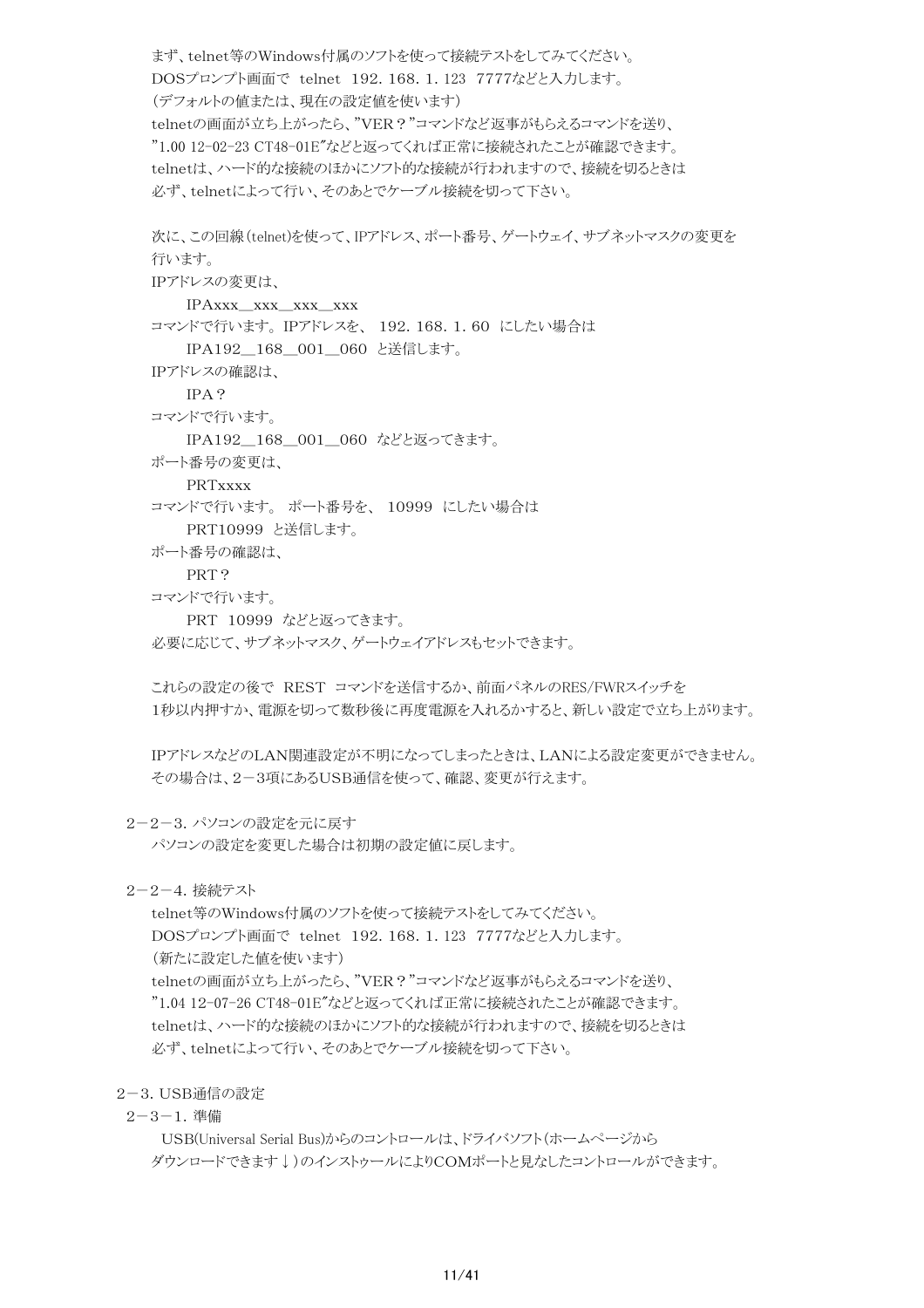http://www.tsuji-denshi.co.jp/download\_file/YS\_USBCOM.EXE CT48-01Eに電源を入れてUSBケーブルをパソコンと接続すると、新しいハードウェアが見つかった (CDC-RS232)と言うメッセージボックスが現れます。ドライバのインストゥールを促す画面の指示に 従って、あらかじめダウンロードして解凍しておいたドライバのフォルダを指定して下さい。 ドライバのインストゥールが正常に行われたら、 スタート→設定→コントロールパネルを開いて、「システム」アイコンをクリックします。 システムのプロパティ画面が現れたら、デバイスマネージャを選びます。更に「種類別に表示」 を選ぶと、ツリーの中の「ポート(COMとLPT)」の中に「YS USB COM Port(COM5)」などと インストゥールされているのが確認できます。

これを指定してプロパティを開き、Port Setting画面を出し、Advancedをクリックすると、 COMポート番号の変更画面が現れ、変更が出来ます。この画面の下部にある Disable PNP 口のチェックボックスにチェックをしておくと、USBケーブルを再接続したときの 立ち上げ時間が早くなります。

ボーレートなどのRS232C関連定数は変更する必要はありません。

#### 2-3-2.接続テスト

 パソコンに付属のハイパーターミナル等のRS232C通信ソフトを立ち上げます。 前項の準備で設定したCOMポート番号を設定して、通信ができるかどうか確認します。 USBを仮想的にCOMポートに見なしているだけなので、ボーレートの設定は関係ありません。 "VER?"コマンドなど返事がもらえるコマンドを送り、

"1.04 12-07-26 CT48-01E"等と返ってくれば正常に接続されたことが確認できます。

#### 2-4.信号ケーブル接続

2-4-1.通信ケーブル接続

裏面パネルのUSBコネクタかLANコネクタのどちらかに通信用のケーブルを接続します。 両方に接続する必要はありませんが、両方に接続しても問題はありません。 両方の通信で制御する場合は最新のコマンド(後から送られたコマンド)が優先になります。 LANは、最大8カ所から同時接続できますが、ダウンロードは1個所からのみとなり、ダウンロード中は、 高速化の都合上一切の応答メッセージは出力されませんがダウンロード停止コマンドは受け付けます。 超高速ダウンロード(16進形式ダウンロード)中は、同じ回線からは使用中の制御ソフトからの (受信で忙しくなるため)停止コマンドを発行できないことにより途中停止できないことがあります。 (COMM monitor画面を表示している場合に起きやすくなります) この場合は、他のソフトを使って他のLANポートやUSBポートを通して停止コマンドを発行することにより 途中停止できます。

### 2-4-2.カウント信号接続

前面パネルのCH0~(7), (15), (31), (47), CH63のLEMOコネクタにカウントする信号を接続します。 最大8~64CHの信号が同時にカウントできます。 カウントする信号に合わせて(TTL or NIM)信号選択スイッチを切り換えておく必要があります。  $(2-1$ 参照 $)$ 

2-4-3.スタート信号(デフォルト:TTL正論理)

TTL正論理パルスの立上りでカウンタがスタートします。 パルス幅は100ns以上与えてください。 パルス幅は、長くても次にストップする前には"L"にしてください。 前面パネルのLEDランプ点灯で状態が確認できます。 スタートしてからストップするまでに入力されたパルスがカウントされます。 スタート信号を入力しない場合は、通信ラインからスタートできます。

 2-4-4.ストップ信号(デフォルト:TTL正論理) TTL正論理パルスの立上りでカウンタがストップします。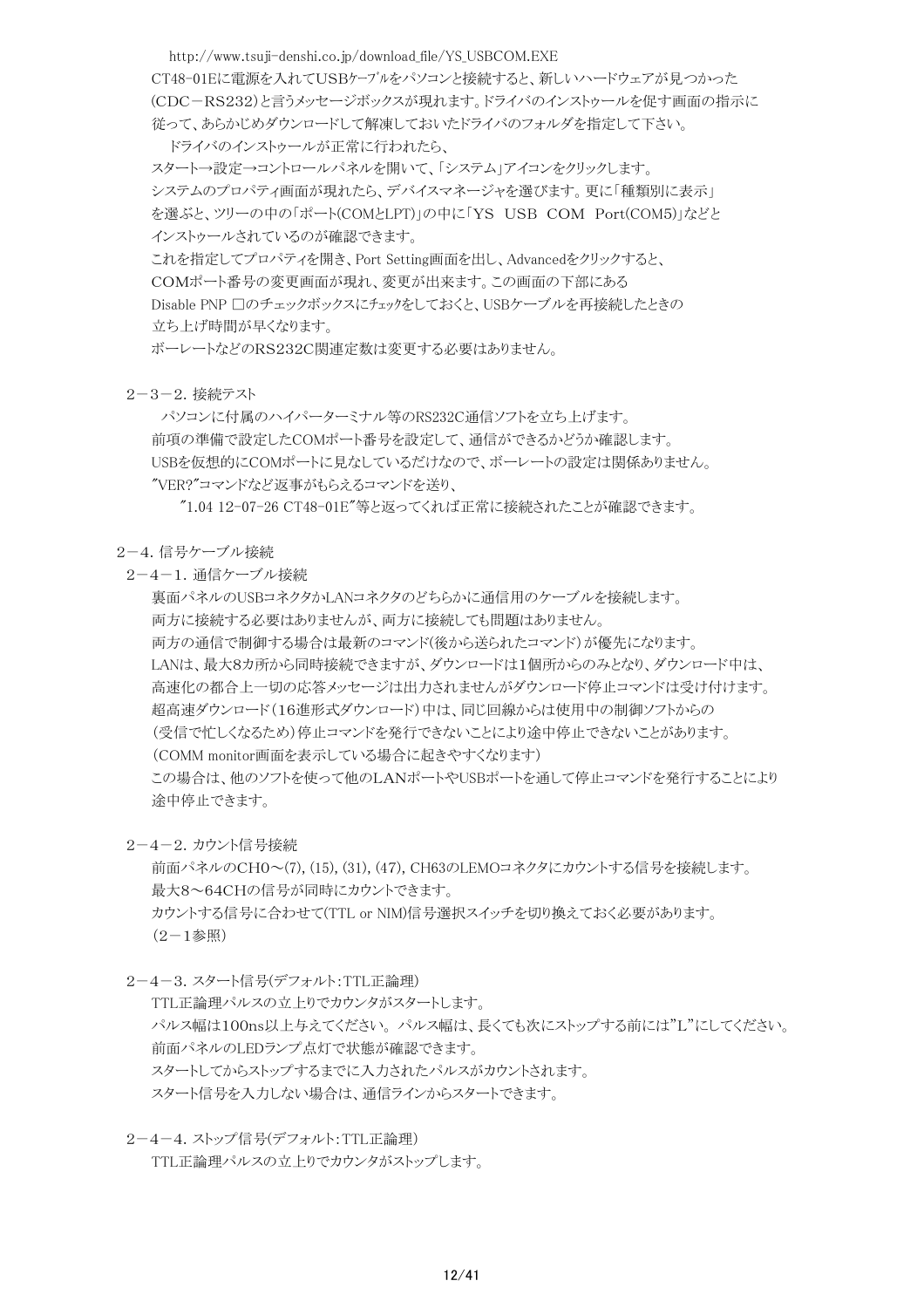パルス幅は100ns以上与えてください。パルス幅は、長くても次にスタートする前には"L"にしてください。 前面パネルのLEDランプ消灯で状態が確認できます。 スタートしてからストップするまでに入力されたパルスがカウントされます。 ストップ信号を入力しない場合は、通信ラインからストップできます。

 2-4-5.ゲート信号(デフォルト:TTL正論理) TTL正論理のゲート信号になります。 "L"で全カウンタとタイマは一時停止状態になり、カウントを停止します。\*) "L"の間に入った信号はカウントしません。\*) 前面パネルのLEDランプは"L"のとき消灯します。 LEDはカウンタスタート状態でゲート信号"H"のときに点灯になります。 入力しない場合(コネクタ接続オープン)は"H"入力と見なされるように内部でプルアップされています。 ゲート同期データ収集モードではゲートがOFFになると、そこまでのデータをメモリーに格納します。 メモリーは約5MBで、CT08/56000回~CT64/8000回までのデータを格納できます。 \*) ゲートエッジ同期データ収集モードでカウントしているときは"L"でもカウントします。

2-4-6.RUN(カウント中)信号出力(デフォルト:TTL正論理)

カウンタがスタートしていて、ゲート信号が"H"のとき(=LED点灯時)にTTLレベルの"H"信号が 出力されます。 2台以上のモジュールをご使用になる場合にこの信号を2台目のゲート信号とすることにより、 1台目のモジュールの制御で2台目の制御が行えます。 詳しくは7.複数のカウンタの同時制御を 参照してください。 また、この出力幅が小さく(<10μs)他の機器へのトリガーなどに使いにくい場合、 10μsのパルス幅に時間整形することもできます。

この場合は、 8.RUN出力TTLパルス最小10μsの設定・解除 を参照してください。

#### 3.カウントコマンド解説

3-1.通信コマンドについて

通信に使用するコマンドは全てASCIIデータのみ処理します。 通信のデリミタは、送受信ともにCR+LFコードとします。 ファームウェアバージョン1.04から、すべてのコマンドに応答が返るようにすることができるように なりました。 詳しくは、3-7.その他のコマンド 1)応答のないコマンドに応答を与えるコマンド を 参照してください。

- 3-2. カウンタ設定と設定状態読み出しコマンド
- 3-2-1.カウント値停止有効

コマンド形式

ENCS カウント値停止を有効とします。 ROMにも記憶されます。 プリセットカウンタ(CH7)が設定値までカウントするとカウンタを 自動停止します。 GATEデータ収集モードでは、無効になります。

3-2-2.タイマー値停止有効

コマンド形式

ENTS タイマ値停止を有効とします。 ROMにも記憶されます。 タイマが設定値までカウント(タイムアップ)するとカウンタを自動停止 します。GATEデータ収集モードでは、無効になります。

3-2-3.カウンタ停止・タイマー停止無効

コマンド形式

DSAS カウンタ停止・タイマ値停止を無効とします。 ROMにも記憶されます。 GATEデータ収集モードでは、自動的にカウンタ停止・タイマ停止が無効になります。 カウンタを停止させるには、STOPコマンドか、TTLのSTOP信号入力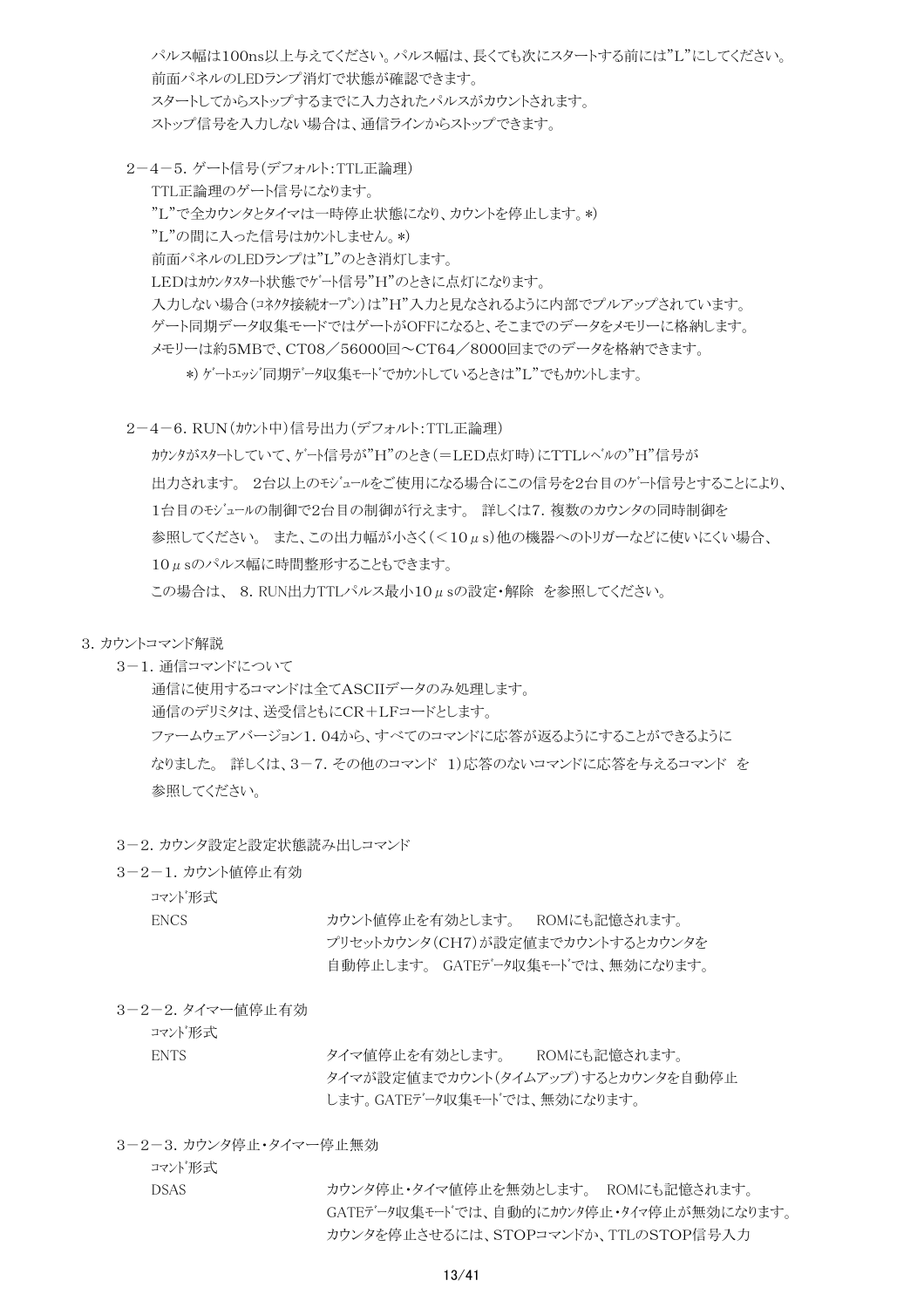| 3-2-4. モードの間合せ<br>間合せコマンド形式 |                                                            |
|-----------------------------|------------------------------------------------------------|
| MOD?<br>回答                  | カウンタの現在のモードを読出します。                                         |
| $R_SN_T_O$                  | R: remote mode (fixed)                                     |
|                             | SN: single mode (fixed)                                    |
|                             | T: T/timer stop mode, C/counter stop mode, N/not stop mode |
|                             | (電源投入時は前の状態を維持し、GATE同期データ収集モードでは"N"になります)                  |
|                             | O: O/counter On, F/counter off                             |
|                             | (電源投入時は、counter offになります)                                  |
| 3-2-5. プリセットカウンタの設定と読み出し    |                                                            |
| コマンド形式                      |                                                            |
| SCPRddd                     | プリセットカウンタに10進数でdddd・・・・を設定します                              |
|                             | 単位はKctsです。<br>最大4,294,967Kctsまで設定できます。                     |
| $SCPRFdddd \cdots$          | プリセットカウンタに10進数でdddd・・・・を設定します                              |
|                             | 単位はctsです。                                                  |
|                             | 最大4,294,967,295ctsまで設定できます。                                |
|                             |                                                            |
| 間合せコマンド形式                   |                                                            |
| CPR?                        | プリセットカウンタのセット値を読出します。                                      |
| 回答                          |                                                            |
| 00010000                    | 10進数8桁でKcts単位で返送されます。(8桁を越えると自動延長)                         |
| CPRF?                       | プリセットカウンタのセット値を読出します。                                      |
| 回答                          |                                                            |
| 00010000                    | 10進数8桁でcts単位で返送されます。(8桁を越えると自動延長)                          |
| 3-2-6. タイマプリセット値の設定と読み出し    |                                                            |
| コマンド形式                      |                                                            |
| $STPRdddd \cdots$           | タイマにプリセット値を10進数でdddd・・・・を設定します                             |
|                             | 単位はmsです。最大1,099,511,627msまで設定できます。                         |
| $STPRFdddd \cdots$          | タイマにプリセット値を10進数でdddd・・・・を設定します                             |
|                             | 単位はμsです。最大1,099,511,627,775μsまで設定できます。                     |
| 間合せコマンド形式                   |                                                            |
| TPR?                        | タイマプリセット値を読出します。                                           |
| 回答                          |                                                            |
| 00010000                    | 10進数8桁でms単位で返送されます。(8桁を越えると自動延長)                           |
| TPRF?                       | タイマプリセット値を読出します。                                           |
| 回答                          |                                                            |
| 00010000                    | $10$ 進数8桁で $\mu$ s単位で返送されます。(8桁を越えると自動延長)                  |
| 3-3. カウンタ操作コマンド             |                                                            |
| 3-3-1. カウンタスタート             |                                                            |
| コマンド形式                      |                                                            |
| <b>STRT</b>                 | カウンタをスタートします。                                              |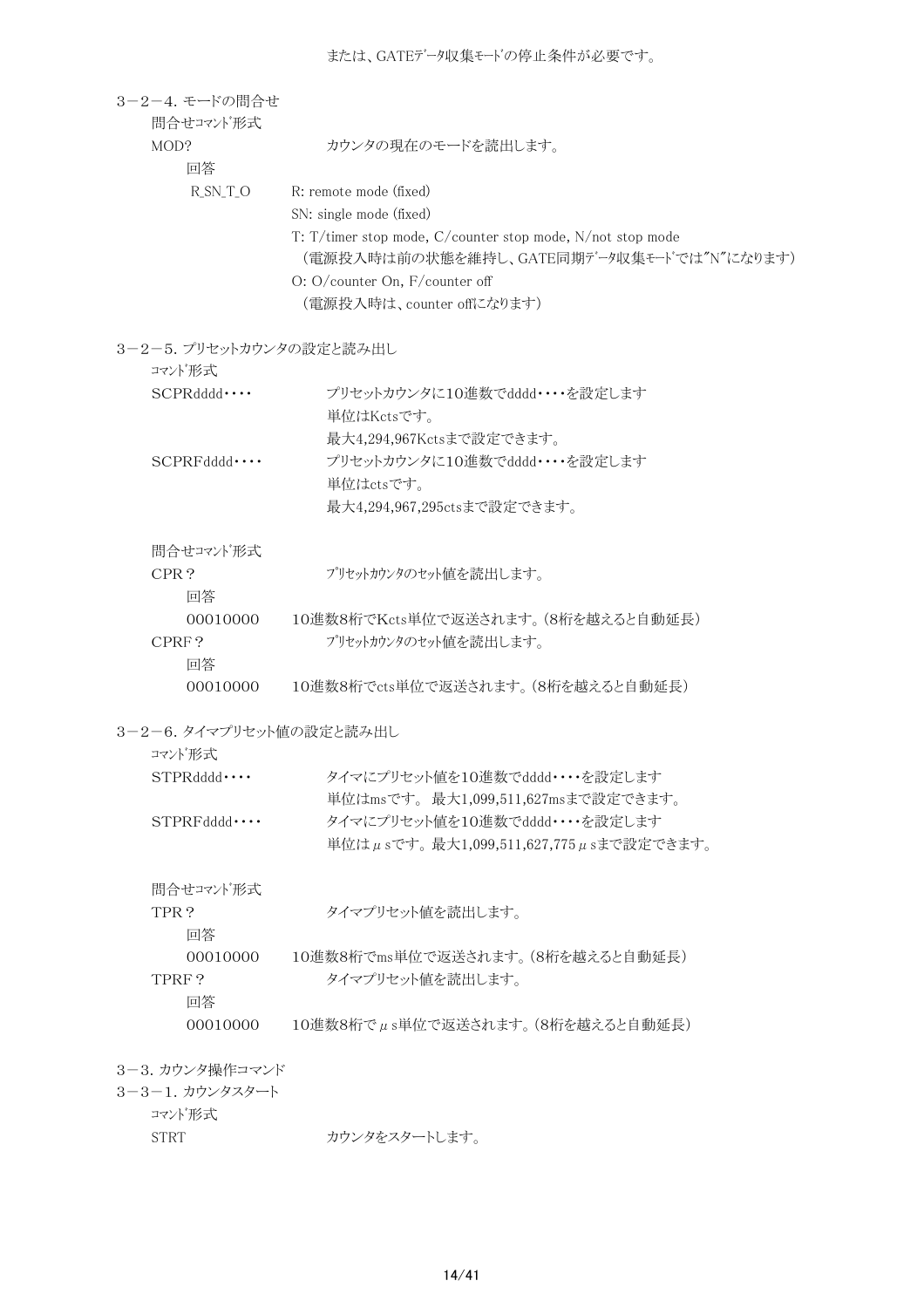3-3-2.カウンタストップ コマンド形式 STOP カウンタをストップします。

ゲート同期データ収集動作も途中強制停止されます。

3-3-3.ゲート機能の有効・無効設定

ゲート接続ケーブルの脱着を行わずにゲートを常時オン状態にできます。 "HD-VER 4" 以降で使用できます。 ハードウェアバージョンは "VERH?" で確認できます。 ハードウェアのバージョンアップはお申し付けください。 コマンド形式 GATEIN DS ゲートを常時オンにします。ゲートの状態にかかわらずカウントを 開始できます。この状態ではゲート同期データ収集はできません。 GATEIN EN ゲート入力が有効になり、入力状態によりカウント可能、禁止になります。 GATE信号同期データ収集はこの状態で可能です。 電源投入後はこの状態になっています。 GATEIN? ゲート入力状態を間合せます EN が返るとゲート有効で、 DS が返ると無効です 3-4.カウンタ・タイマ現在データ読み取り・クリアコマンド 3-4-1. 全カウンタ・タイマ読み取り・クリア コマンド形式 RDAL? 全カウンタ・タイマの現在値を読み取ります。 回答 1234567890 2345678901 3456789012 ・・・・・ 0123456789 10進数10桁でCH0~CH7,タイマの順に返送されます。 カウンタはcts単位、タイマはμs単位です。 コマンド形式 RDALH? <br />
全カウンタ・タイマの現在値を16進数で読み取ります。 回答 1DC2829F 07C38528 0451EEC3 106D8230 ・・・・・ 00FFE101 000161C602 16進数8桁でCH0~CH7,10桁でタイマの順に返送されます。 カウンタはcts単位、タイマはμs単位です。 コマンド形式 CLAL 全カウンタ・タイマをクリアします。 3-4-2. カウンタ読み取り・クリア コマンド形式 CTR?xx カウンタxx(00~07)の現在値を読み取ります。 CTR?xxyy カウンタxx(00~06)からyy(01~07)の現在値を読み取ります。 回答例 1234567890 1234567890 2345678901 3456789012 ・・・・・ 0123456789 10進数10桁で順に返送されます。 カウンタはcts単位です。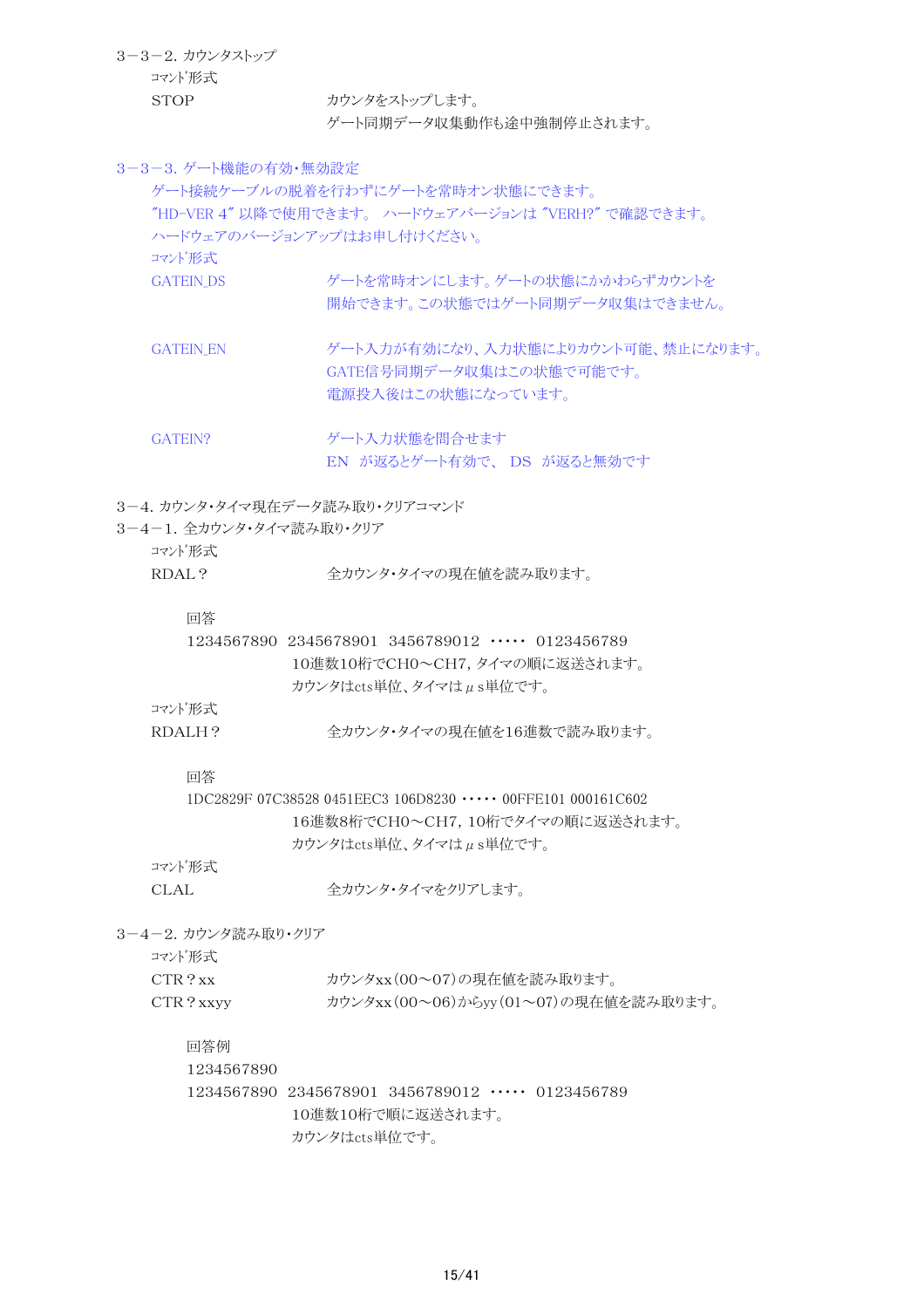|     | コマンド形式                               |                                                                   |
|-----|--------------------------------------|-------------------------------------------------------------------|
|     | CTRH?xx                              | カウンタxx(00~07)の現在値を16進数で読み取ります。                                    |
|     | CTRH? xxyy                           | カウンタxx(00~06)からyy(01~07)の現在値を読み取ります。                              |
|     | 回答例                                  |                                                                   |
|     | 1DC2829F                             |                                                                   |
|     |                                      | 1DC2829F 07C38528 0451EEC3 106D8230 $\cdots$ 00FFE101             |
|     |                                      | 16進数8桁で順に返送されます。                                                  |
|     |                                      | カウンタはcts単位です。                                                     |
|     | コマンド形式                               |                                                                   |
|     | <b>CLCTxx</b>                        | カウンタxx(00~07)の現在値をクリアします。                                         |
|     | CLCTxxyy                             | カウンタxx(00~06)からyy(01~07)の現在値をクリアします。                              |
|     | <b>CLPC</b>                          | カウンタ07(プリセットカウンタ)の現在値をクリアします。                                     |
|     |                                      |                                                                   |
|     | 3-4-3. タイマ読み取り・クリアおよび設定読取り<br>コマンド形式 |                                                                   |
|     | TMR?                                 | タイマの現在値を読み取ります。                                                   |
|     |                                      |                                                                   |
|     | 回答例                                  |                                                                   |
|     | 1234567890                           |                                                                   |
|     |                                      | 10進数10桁で返送されます。                                                   |
|     |                                      | タイマ値はµs単位です。                                                      |
|     |                                      |                                                                   |
|     | コマンド形式                               |                                                                   |
|     | TMRH?                                | タイマの現在値を16進数で読み取ります。                                              |
|     | 回答例                                  |                                                                   |
|     | 000161C602                           |                                                                   |
|     |                                      | 16進数10桁で返送されます。                                                   |
|     |                                      | タイマ値はµs単位です。                                                      |
|     |                                      |                                                                   |
|     | コマンド形式                               |                                                                   |
|     | <b>CLTM</b>                          | タイマの現在値をクリアします。                                                   |
|     | コマンド形式                               |                                                                   |
|     | CTMR? uuvvww                         | 指定のカウンタ・タイマの現在値を10進数で読み取ります。                                      |
|     |                                      | カウンタ: uu ~ vv ch タイマ:ww/01 読取り ww/00 読取なし                         |
|     | 回答例                                  |                                                                   |
|     |                                      | 1234567890 1234567890 1234567890 1234567890 1234567890 1234567890 |
|     |                                      | 10進数10桁で返送されます。                                                   |
|     |                                      | カウンタはcts単位、タイマ値はµs単位です。                                           |
|     | コマンド形式                               |                                                                   |
|     | CTMRH?uuvvww                         | 指定のカウンタ・タイマの現在値を16進数で読み取ります。                                      |
|     |                                      | カウンタ: uu ~ vv ch タイマ:ww/01 読取り ww/00 読取なし                         |
| 回答例 |                                      |                                                                   |
|     |                                      | 1DC2829F 07C38528 0451EEC3 106D8230 ···· 00FFE101                 |
|     |                                      | 16進数8桁で返送されます。                                                    |
|     |                                      | カウンタはcts単位、タイマ値はµs単位です。                                           |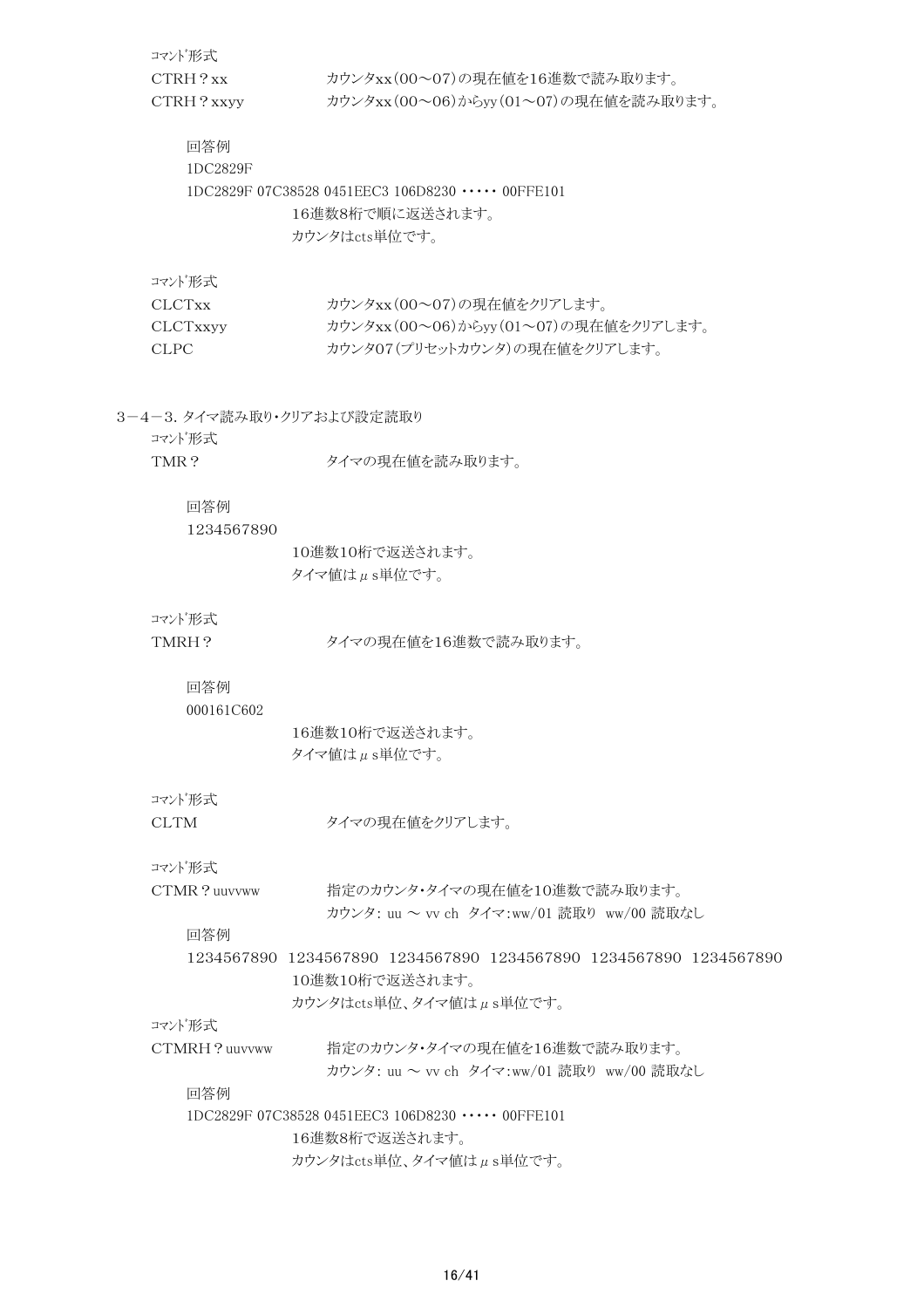| 3-4-4. 内部タイマ同期タイマ・カウンタの連続読み取り |                                                  |
|-------------------------------|--------------------------------------------------|
| コマンド形式                        | あらかじめ指定した定期インターバルで所定のタイマ・カウンタを連続で読出(ダウンロード)します。  |
| TSDL(H)uvw                    | タイマ同期ダウンロードの内容を指定します。                            |
|                               | Hをつけると16進数で、つけないと10進数でデータが得られます。                 |
|                               | (Timer Synchronous DownLoad)                     |
|                               | u: $0 - 7$ / top counter channel                 |
|                               | v: $0 - 7$ / end counter channel                 |
|                               | uからvまでのチャンネルが読み出せます。                             |
|                               | u => v のときカウンタ u が読み出されます。                       |
|                               | w: $0/$ without timer data, $1/$ with timer data |
| 送信例                           |                                                  |
| "TSDL071"                     | ダウンロード内容をカウンタのch0~ch7及びタイマとした場合です。               |
| "TSDL770"                     | ダウンロード内容をカウンタのch7のみとした場合です。                      |
| "TSDLH071"                    |                                                  |
|                               | ダウンロード内容をカウンタのch0~ch7及びタイマとした場合です。               |
| "TSDLH770"                    | ダウンロード内容をカウンタのch7のみとした場合です。                      |
| TSDLX(H)uuvvww                | タイマ同期ダウンロードの内容を指定します。                            |
|                               | Hをつけると16進数で、つけないと10進数でデータが得られます。                 |
|                               | (Timer Synchronous DownLoad)                     |
|                               | uu: $00 - 63$ / top counter channel              |
|                               | vv: $00 - 63$ / end counter channel              |
|                               | uu から vv までのチャンネルが読み出せます。                        |
|                               | uu => vv のときカウンタ uu が読み出されます。                    |
|                               | ww: 00/ without timer data, 01/with timer data   |
| 送信例                           |                                                  |
| "TSDLX004701"                 | ダウンロード内容をカウンタのch0~ch47及びタイマとした場合です。              |
| "TSDLX474700"                 | ダウンロード内容をカウンタのch47のみとした場合です。                     |
| "TSDLXH004701"                | ダウンロード内容をカウンタのch0~ch7及びタイマとした場合です。               |
| "TSDLXH070700"                | ダウンロード内容をカウンタのch7のみとした場合です。                      |
| コマンド形式                        |                                                  |
| <b>TSDTxxx</b>                | タイマ同期のインターバル時間を10ms単位で指定します。                     |
|                               | xxx: 10ms単位のインターバル値                              |
| 送信例                           |                                                  |
| "TSDT001"                     | インターバルを10msとした例です。                               |
|                               | xxxは、001~9999まで指定できます。                           |
|                               |                                                  |
| コマンド形式                        |                                                  |
| TSDT?                         | タイマ同期のインターバル時間を間合せます。                            |
| 回答例                           |                                                  |
| "10ms"                        | インターバルが10msの場合です。                                |
|                               |                                                  |
| コマンド形式                        |                                                  |
| <b>TSDSTRT</b>                | 指定されたタイミングで、指定された内容の連続ダウンロードを開始します。              |
| コマンド形式                        |                                                  |
| TSDSTOP                       | タイマ同期連続ダウンロードを停止します。                             |
| STOP                          | カウンタの停止とタイマ同期連続ダウンロードを停止します。                     |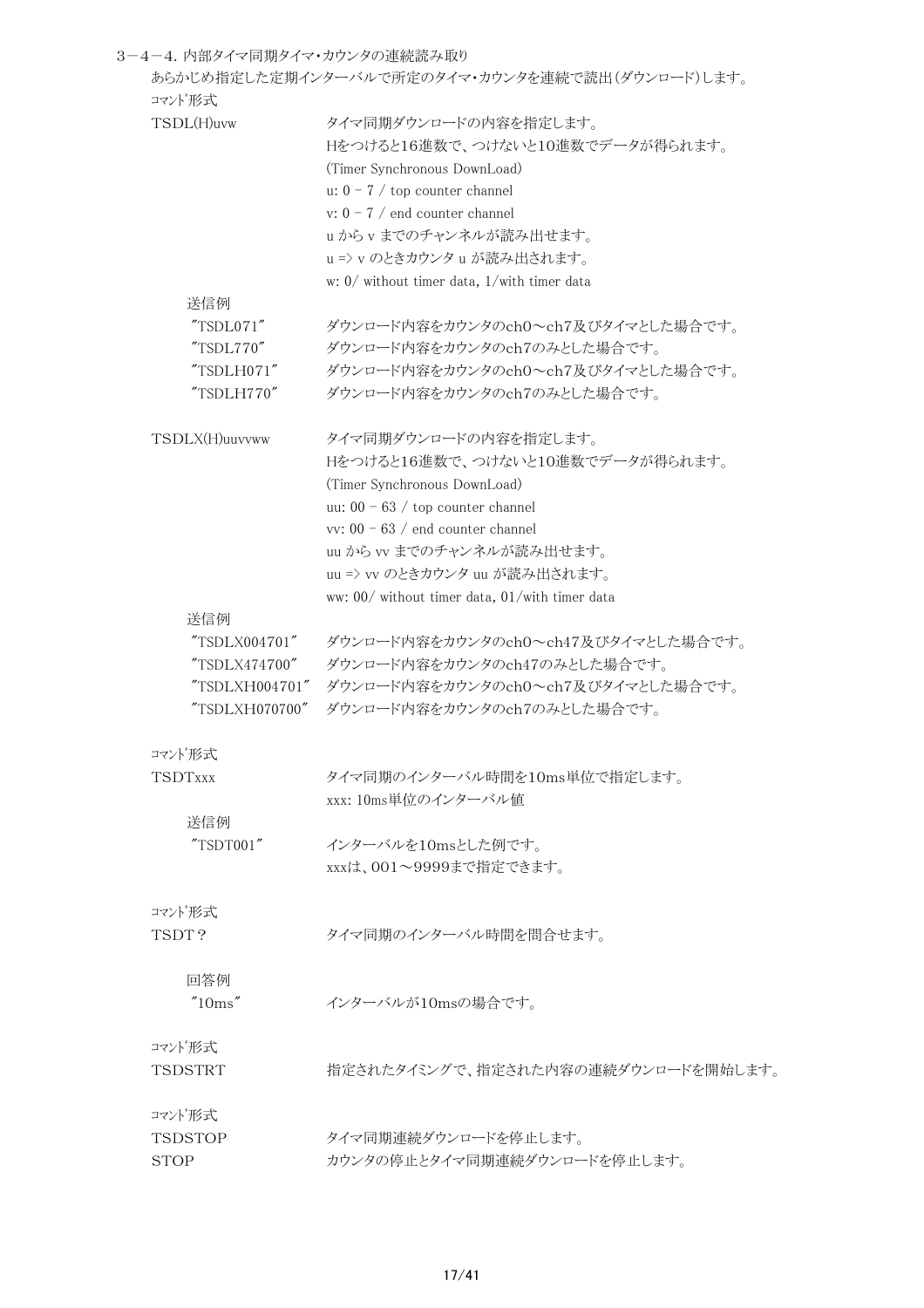#### 10進数ダウンロード形式

#### 1234567890

1234567890 2345678901 3456789012 ・・・・・ 0123456789 10進数10桁で順に返送されます。 10桁を越えると自動延長されます。 カウンタはcts単位です。

16進数ダウンロード形式

1DC2829F1234

1DC2829F5678 07C385289ABC 0451EEC3DEF1 106D82302345 ・・・・・ 00FFE101 カウンタは16進数12桁で、タイマは10桁で順に返送されます。 カウンタはcts単位です。

タイマ・カウンタの連続読取りコマンド送信例

- 1) "TSDLH671" カウンタ6,7CHとタイマの16進数での読取を指定します。
- 2) "TSDT010"または"TSDT10" 読取りインターバルを100msに指定します。
- 3) "TSDSTRT" 読取を開始します。
- 4) "CLAL" タイマと全カウンタをクリアします。
- 5) "DSAS" カウンタ停止、タイマ停止を無効にします。
- 6) "STRT" カウンタをスタートします。
- 7) "TSDSTOP" 連続ダウンロードを停止します。
- 8) "STOP" カウンタを停止します。

3)の"TSDSTRT"コマンドの前に"TSDLH671"や"TSDT010"が発行されていなければなりません。 一度発行されていれば、その内容は保存されています。 "STRT" コマンドは、都合により"TSDSTRT"と前後してもかまいません。

毎回ダウンロードするデータの量と読取インターバルの指定によっては、通信回線の速度によって データが欠けることがあります。 3-8項の「データの読み出し時間について」を考慮してください。

3-4-5. 外部ゲート入力同期タイマ・カウンタの連続読み取り

外部ゲート入力タイミングに同期したインターバルで所定のタイマ・カウンタを連続で読出(ダウンロード)します コマンド形式

| XSDL(H)uvw                 | 外部ゲート入力同期ダウンロードの内容を指定します。                        |  |
|----------------------------|--------------------------------------------------|--|
|                            | Hをつけると16進数で、つけないと10進数でデータが得られます。                 |  |
|                            | (eXternal Synchronous DownLoad)                  |  |
|                            | u: $0 - 7$ / top counter channel                 |  |
|                            | v: $0 - 7$ / end counter channel                 |  |
|                            | uからvまでのチャンネルが読み出せます。                             |  |
|                            | u => v のときカウンタ u が読み出されます。                       |  |
|                            | w: $0/$ without timer data, $1$ /with timer data |  |
| 送信例                        |                                                  |  |
| "XSDL071"                  | ダウンロード内容をカウンタのch0~ch7及びタイマとした場合です。               |  |
| "XSDL770"                  | ダウンロード内容をカウンタのch7のみとした場合です。                      |  |
| "XSDLH071"                 | ダウンロード内容をカウンタのch0~ch7及びタイマとした場合です。               |  |
| $\gamma$ XSDLH770 $\gamma$ | ダウンロード内容をカウンタのch7のみとした場合です。                      |  |
| XSDLX(H)uuvvww             | 外部ゲート入力同期ダウンロードの内容を指定します。                        |  |
|                            | Hをつけると16進数で、つけないと10進数でデータが得られます。                 |  |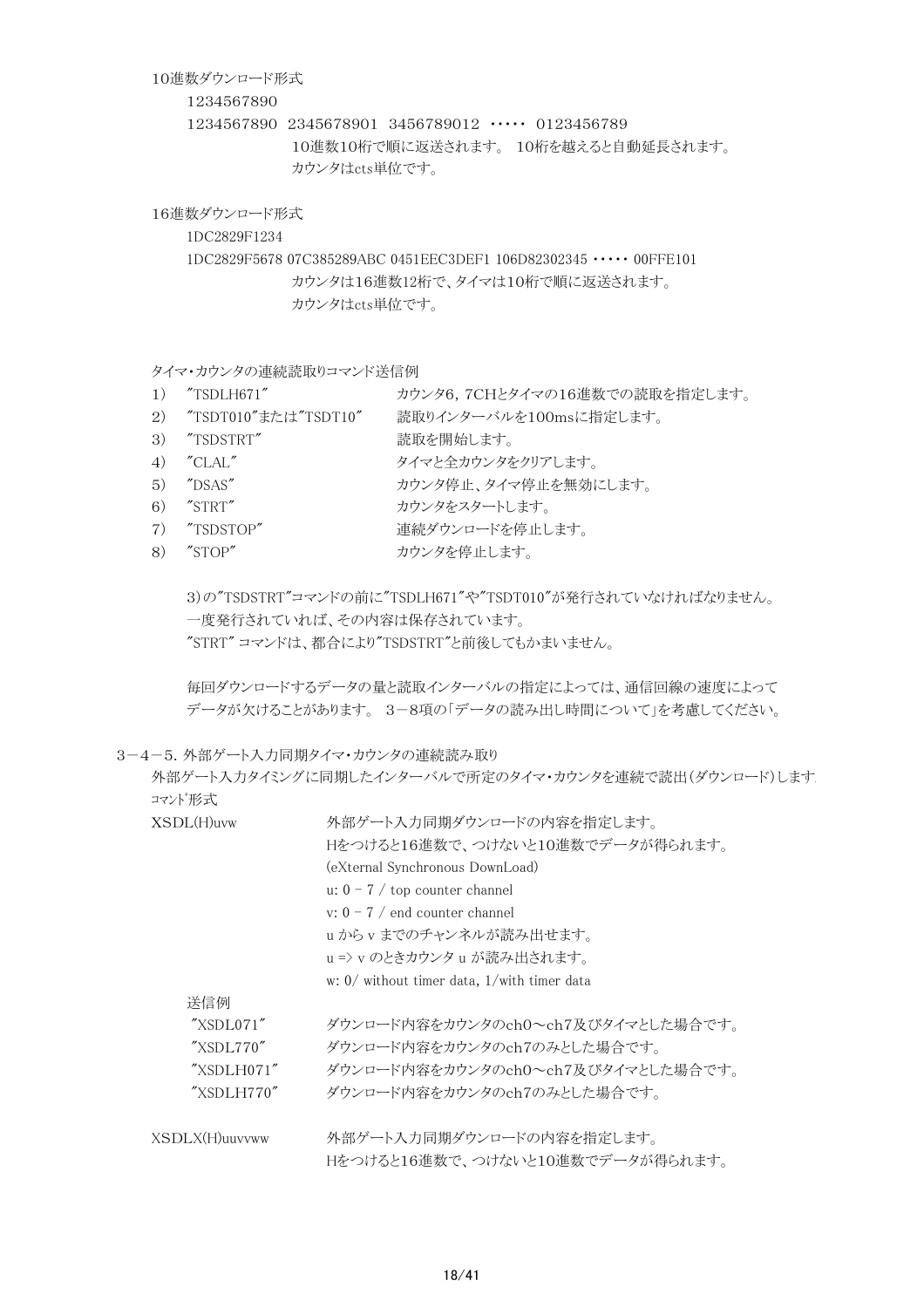|                | (Timer Synchronous DownLoad)                   |
|----------------|------------------------------------------------|
|                | uu: $00 - 63$ / top counter channel            |
|                | vv: $00 - 63$ / end counter channel            |
|                | uu から vv までのチャンネルが読み出せます。                      |
|                | uu => vv のときカウンタ uu が読み出されます。                  |
|                | ww: 00/ without timer data, 01/with timer data |
| 送信例            |                                                |
| "XSDLX004701"  | ダウンロード内容をカウンタのch0~ch47及びタイマとした場合です。            |
| "XSDLX474700"  | ダウンロード内容をカウンタのch47のみとした場合です。                   |
| "XSDLXH004701" | ダウンロード内容をカウンタのch0~ch7及びタイマとした場合です。             |
| "XSDLXH070700" | ダウンロード内容をカウンタのch7のみとした場合です。                    |
| コマンド形式         |                                                |
| XSDSTRT        | 外部ゲート入力に同期して指定された内容の連続ダウンロードを開始します。            |

#### コマンド形式

| <b>XSDSTOP</b> | 外部ゲート入力同期連続ダウンロードを停止します。         |
|----------------|----------------------------------|
| <b>STOP</b>    | カウンタの停止と外部ゲート入力同期連続ダウンロードを停止します。 |

# 10進数ダウンロード形式

1234567890

1234567890 2345678901 3456789012 ・・・・・ 0123456789 10進数10桁で順に返送されます。 10桁を越えると自動延長されます。 カウンタはcts単位です。

16進数ダウンロード形式

1DC2829F1234

1DC2829F5678 07C385289ABC 0451EEC3DEF1 106D82302345 ・・・・・ 00FFE101 カウンタは16進数12桁で、タイマは10桁で順に返送されます。 カウンタはcts単位です。

タイマ・カウンタの連続読取りコマンド送信例

- 1) "XSDLH671" カウンタ6,7CHとタイマの16進数での読取を指定します。
- 2) "XSDSTRT" 読取を開始。このコマンドでゲート入力はタイミング入力になります。
- 3) "CLAL" タイマと全カウンタをクリアします。
- 4) "DSAS" カウンタ停止、タイマ停止を無効にします。
- 5) "STRT" カウンタをスタートします。
- 6) "XSDSTOP" 連続ダウンロードを停止します。
- 7) "STOP" カウンタを停止します。

```
2)の"XSDSTRT"コマンドの前に"XSDLH671"や"XSDT010"が発行されていなければなりません。
一度発行されていれば、その内容は保存されています。
"STRT" コマンドは、都合により"XSDSTRT"と前後してもかまいません。
```

```
毎回ダウンロードするデータの量と読取インターバル(ゲート入力タイミング)によっては、
通信回線の速度によってデータが欠けることがあります。
```
3-8項の「データの読み出し時間について」を考慮してください。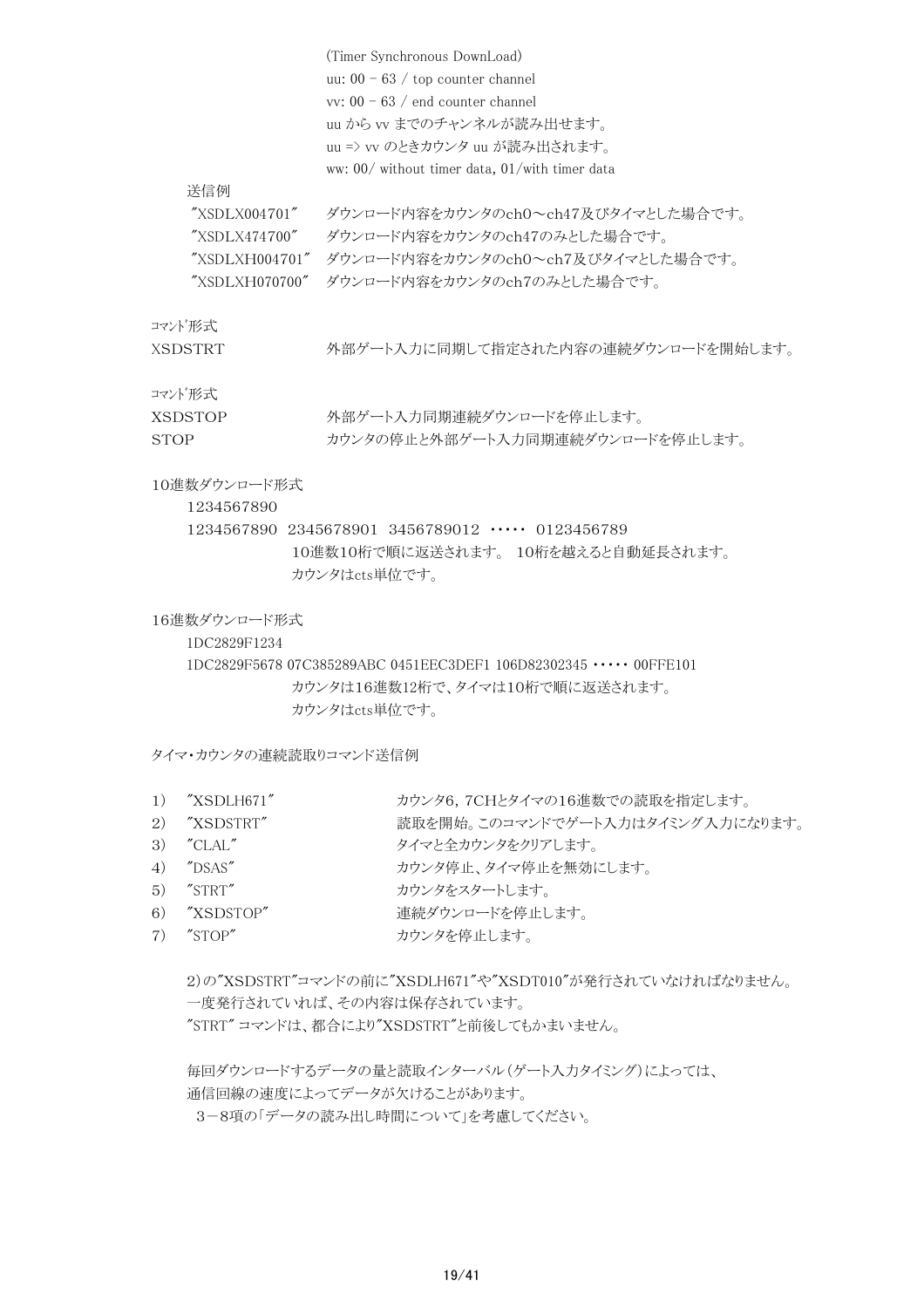3-5.オーバーフロー内容問い合わせ コマンド形式 ALM? 0~7CHとタイマのオーバーフロー内容を問い合わせます。 回答例 overXXXX-- タイマが正常 overXXXXTM タイマがオーバーフロー XXXXはカウンタのオーバーフローを16進数で表します(16CHカウンタ互換のため4桁です) 例) over0001-- CH0がオーバーフローしていることを表します over0009-- CH0とCH3がオーバーフローしていることを表します。 over0039-- CH0,CH3,CH4,CH5がオーバーフローしていることを表します。 over000ATM CH1とCH3及びタイマがオーバーフローしていることを表します。 over0000-- オーバーフローはありません。

#### コマンド形式

ALMX? 0~47CHとタイマのオーバーフロー内容を問い合わせます。

#### 回答例

| $overXXXXXXXXXXXXX - -$ | タイマが正常                                         |
|-------------------------|------------------------------------------------|
| overXXXXXXXXXXXXTM      | タイマがオーバーフロー                                    |
|                         | XXXXはカウンタのオーバーフローを16進数で表します(16CHカウンタ互換のため4桁です) |
| 例)                      |                                                |
| $over00000000000001 --$ | CHOがオーバーフローしていることを表します                         |
| over $00000000009$ -    | CH0とCH3がオーバーフローしていることを表します。                    |
| over $000000000039 - -$ | CH0,CH3,CH4,CH5がオーバーフローしていることを表します。            |
| over000100000000TM      | CH40、CH32及びタイマがオーバーフロー。                        |
| $over00000000000000--$  | オーバーフローはありません。                                 |

3-6.バージョン情報の容問い合わせ

コマンド形式

VER? バージョン情報を問い合わせます

#### 回答例

1.00 10-06-25 NCT48-01E

バージョン番号 日付 型式の順で返されます

# コマンド形式

VERH? ハードウェアバージョン情報を問い合わせます

#### 回答例

HD-VER 1 "HD-VER" + バージョン番号 の順で返されます

#### 3-7.その他のコマンド

1) 応答のないコマンドに応答を与えるコマンド

"ENTS", "ENCS"など応答の無いコマンドは、いままではコマンドが届いているかどうかも不明でしたが、 以下のコマンドを発行することにより、コマンドが届いて処理されているかどうかを "OK" や "NG" の 応答で確認することができます。 "NG" は正しく解析されなかった場合に返されます。 "OK" と返された場合、正しく解析ルーチンに入ったことを示しますが、意図した動作を保証する ものではありませんので、あくまでも通信デバッグのツールとしてお使いください。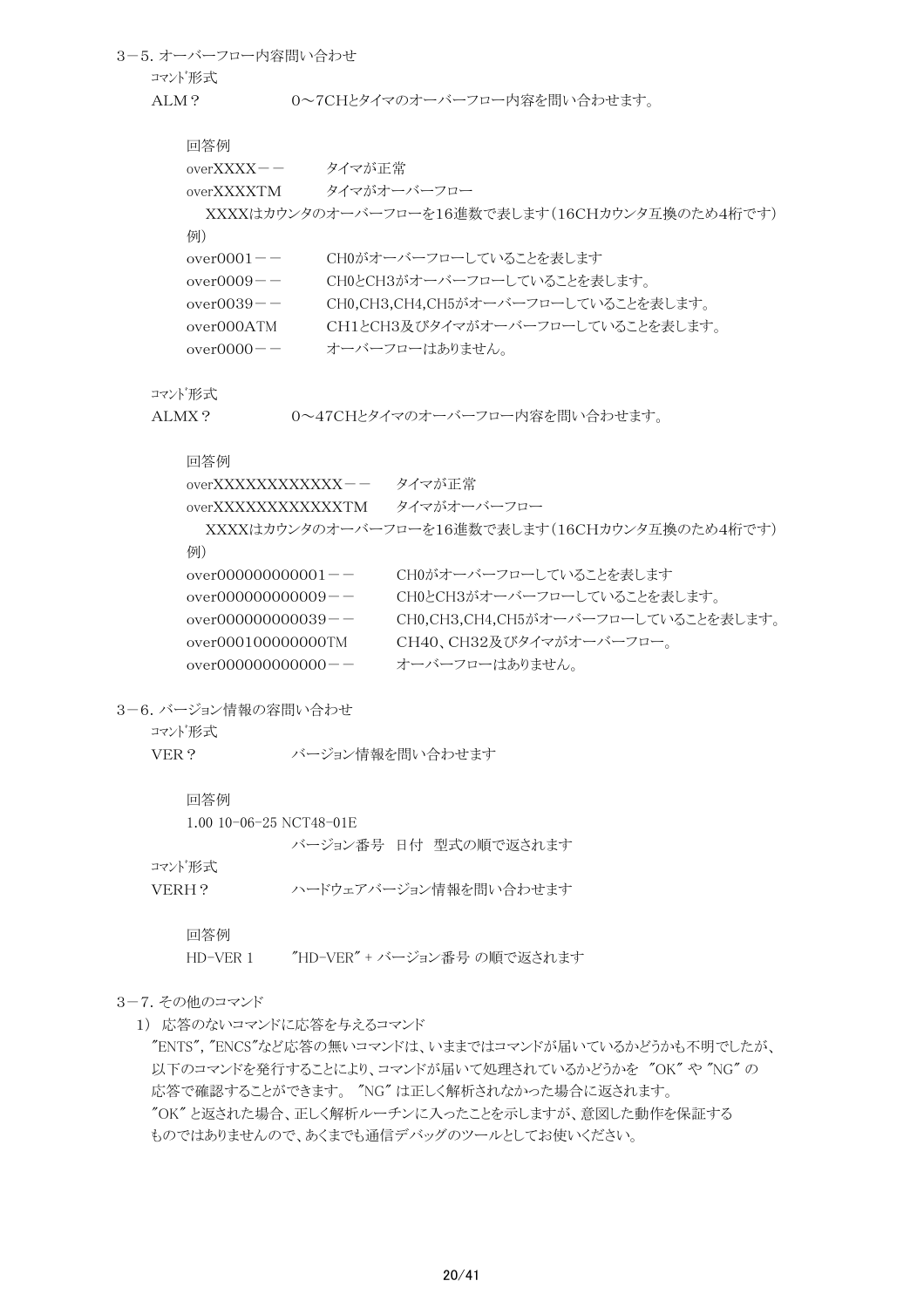| コマンド形式                          |                                 |                          |  |  |
|---------------------------------|---------------------------------|--------------------------|--|--|
| ALL_REP_EN                      | すべてのコマンドに応答を求めるコマンドです。          |                          |  |  |
|                                 | このコマンドを受け取ると早速、"OK"と返されます。      |                          |  |  |
| コマンド形式                          |                                 |                          |  |  |
| ALL_REP_DS                      | 従来同様、応答の無いコマンドには応答が返されません。      |                          |  |  |
|                                 | このコマンドを受け取ると応答は無くなります。          |                          |  |  |
| コマンド形式                          |                                 |                          |  |  |
| ALL_REP?                        | 現在の状態を"EN"や"DS"などと返します。         |                          |  |  |
| 2) カウンタ内部状態フラグの読み取りコマンド         |                                 |                          |  |  |
| コマンド形式                          |                                 |                          |  |  |
|                                 | FLG?0 FLG?1 FLG?2 FLG?3         |                          |  |  |
|                                 | それぞれ内部フラグ8ビットの状態を二桁の16進数でを返します。 |                          |  |  |
| FLG?0 への回答                      | 04 などと返され以下の内容になります。            |                          |  |  |
| b7:                             |                                 |                          |  |  |
| b6:                             |                                 |                          |  |  |
| b5:                             |                                 |                          |  |  |
| h4:                             |                                 |                          |  |  |
|                                 | b3: カウンタ3オーバーフロー                |                          |  |  |
|                                 | b2: カウンタ2オーバーフロー                |                          |  |  |
|                                 | b1: カウンタ1オーバーフロー                |                          |  |  |
|                                 | b0: カウンタ0オーバーフロー                |                          |  |  |
| FLG?1 への回答 04 などと返され以下の内容になります。 |                                 |                          |  |  |
| b7:                             |                                 |                          |  |  |
| b6:                             |                                 |                          |  |  |
| b5:                             |                                 |                          |  |  |
| $b4$ :                          |                                 |                          |  |  |
| b3:                             |                                 |                          |  |  |
|                                 | b2: カウンタ6オーバーフロー                |                          |  |  |
|                                 | b1: カウンタ5オーバーフロー                |                          |  |  |
|                                 | b0: カウンタ4オーバーフロー                |                          |  |  |
| FLG?2 への回答                      |                                 | FLG?3 への回答               |  |  |
| b7:                             |                                 | b7:                      |  |  |
| b6: RUN OUT                     |                                 | b6:                      |  |  |
| <b>b5: COUNTER ON</b>           |                                 | b5:                      |  |  |
|                                 | b4: タイマーオーバーフロー                 | $b4$ :                   |  |  |
|                                 | b3: カウンタ7オーバーフロー                | b3:                      |  |  |
| b <sub>2</sub> : TTL GATE       |                                 | b2:<br>Gate Edge mode ON |  |  |
| b1: TTL STOP                    |                                 | b1: Timer Gate mode ON   |  |  |
| b0:                             | TTL START                       | bO: Gate mode ON         |  |  |

4.内蔵RAMへのカウントデータ収集コマンド解説

4-1.カウントデータ収集コマンドについて

このコマンド群は、カウンタの時々刻々のデータの変化をメモリー(\*)に貯えて収集しようとする機能です。 収集するタイミングは、GATE信号を利用して外部からタイミングをとる方法と、内部タイマによる方法 の2つがあります。 下図のタイミング図のように、カウント時間内の入力パルス数分増加したデータが メモリーに順次貯えられ(記憶され)ます。 VER1.08 13-06-06 CTxx-01D/E からは差分データを 収集することも可能になりました。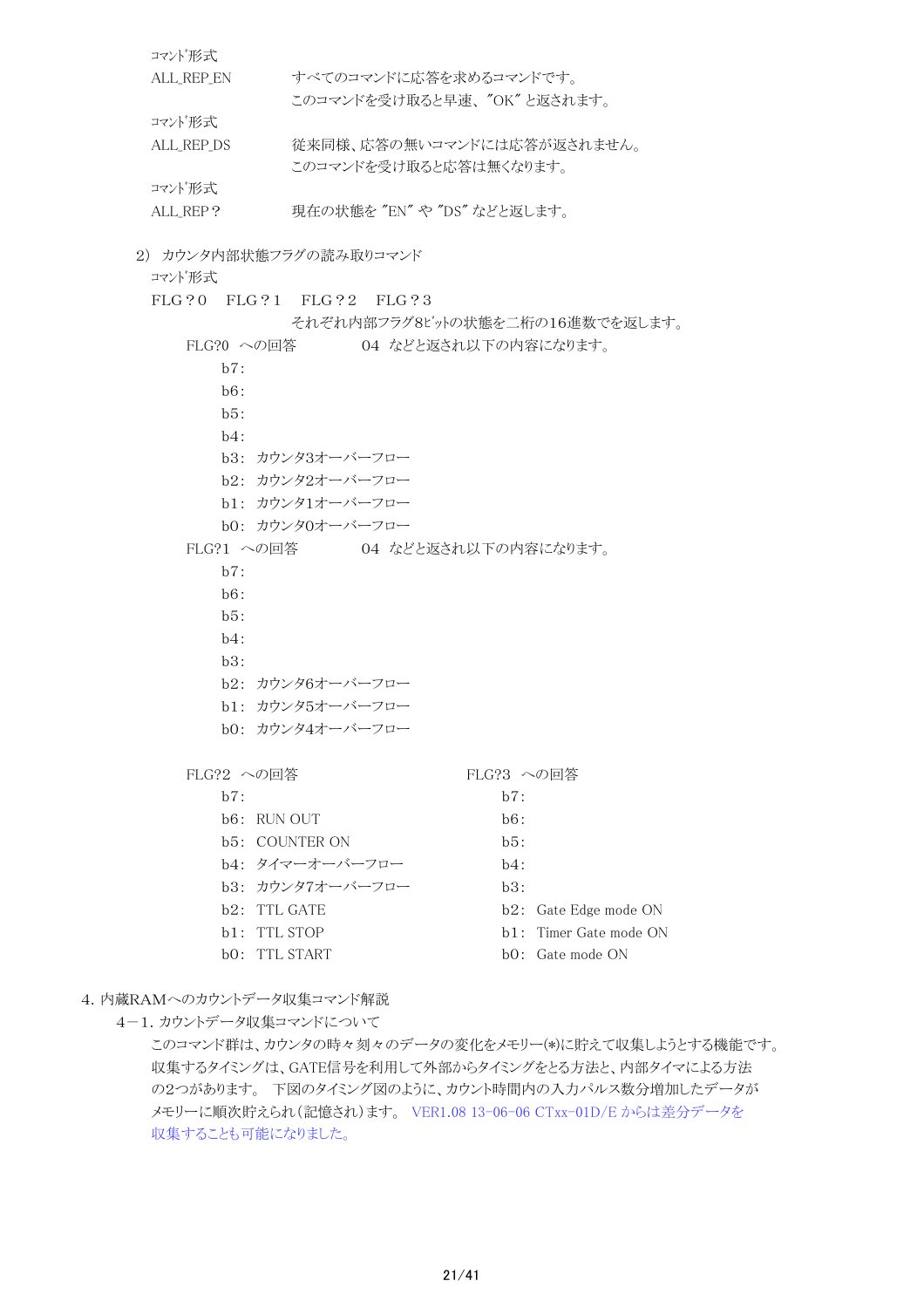(ゲートモード)

ゲートが"H"のときのみカウントし、立ち下がりタイミングでカウントデータをメモリー(\*)に保存します。



SAVE TIME >= 1ms が望ましいので、

カウント時間+休止時間 >= 1ms としてください。

(ゲートエッジモード)

 ゲート信号の立ち上がりタイミング毎にカウントデータをメモリー(\*)に保存します。 カウンタはスタートコマンド後の最初のゲート信号立ち上がりからカウントスタートし、ゲート"L"でも カウントを続けます。 次のゲート信号立ち上がりでデータを取得します。 "HD-VER 3" までは立下りタイミング毎にデータを取得していたため、第一取得データのみ クロックパルス時間分のカウントが少なくなっています。 "VERH?"コマンドで確認できます。 ハードウェアのバージョンアップはお申し付けください。



(\*) 保存用メモリーは約5MBです。このためカウンタの機種によりチャンネル数の違いによるデータ量の 差により保存できるデータの点数が異なり以下のようになります。 CT08-01E:56000点、 CT16-01E:30000点 CT32-01E:15000点

CT48-01E:10000点 CT64-01E:8000点

4-2.データ収集準備コマンド

収集されたデータはメモリー(0~9999番地)に格納されます。 格納開始番地と格納終了番地が指定できます。 格納終了番地に達すると、データ収集は自動停止します。 現在収集中の格納番地が読み出せます。

4-2-1.現在データ番号クリア

コマンド形式

CLGSDN 現在データ番号(データ格納開始番地)クリア 開始番地をゼロに指定します。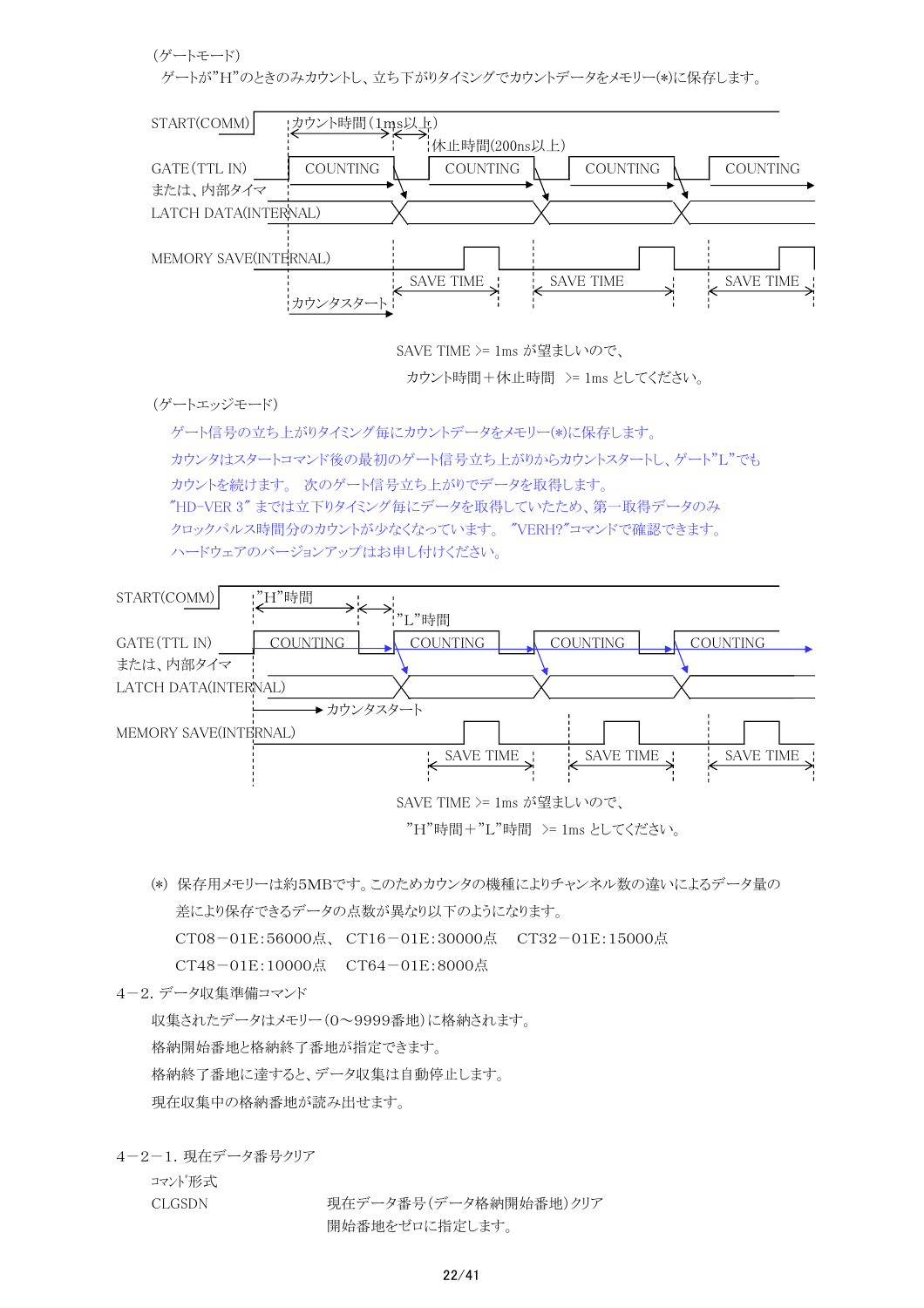4-2-2.現在データ番号・全データクリア コマンド形式 CLGSAL 現在データ番号·全データをクリアます データ格納開始番地をゼロに、全データメモリをクリアします。 このコマンドは完了するのに約30秒かかります。 その間通信もできなくなるので、注意が必要です。

全データをクリアしなくても、新しいデータは上書き保存されます。

4-2-3. 現在データ番号セットと読出し

コマンド形式

GSDNddd ··· 現在データ番号(データ格納開始番地)を10進数でセットします。  $ddd \cdots : 0 \sim 9999$ 

問合せコマンド形式

GSDN? 現在データ番号(データ格納開始番地)を読出します。

回答

 $0 \sim 9999$ 

4-2-4.測定最終データ番号セットと読出し

コマンド形式

GSEDddd ··· 測定最終データ番号をセットします。 この番号までデータを取得後測定(データ収集)は自動終了します。

問合せコマンド形式

GSED? 測定最終データ番号を読出します。

回答

0 ~ 9999 10進数で返送されます。

4-2-5.累積データ収集・増分データ収集 設定

VER 1.08 以降の機能になります。 収集するデータは生のカウント値(累積値)で記録するか、増分データを収集するかを選べます。 電源投入時は、累積値が選択されています。 コマンド形式 GT ACQ DIF 増分データが収集されます。 今回のカウンタの値から前回のカウンタの値を引いた差分データになります。

コマンド形式

GT\_ACQ\_FUL 果積値が収集されます。 電源投入時はこのモードになっています。 読み取ったカウンタの値そのままのデータになります。

問合せコマンド形式

GT ACQ? <br>
収集するデータが、生のカウント値か増分かを問い合わせます。 回答 FUL:生のカウント値 DIF:増分カウント値

# 4-3 GATE信号同期データ収集コマンド

コマンド形式

GSTRT ゲート同期データ収集スタート(電源投入直後は停止状態です) 4-2項の一連の準備の後でこのコマンドを与えると GATE信号同期データ収集が開始されます。 GATE信号に同期して現在データ番号と最終データ番号で指定された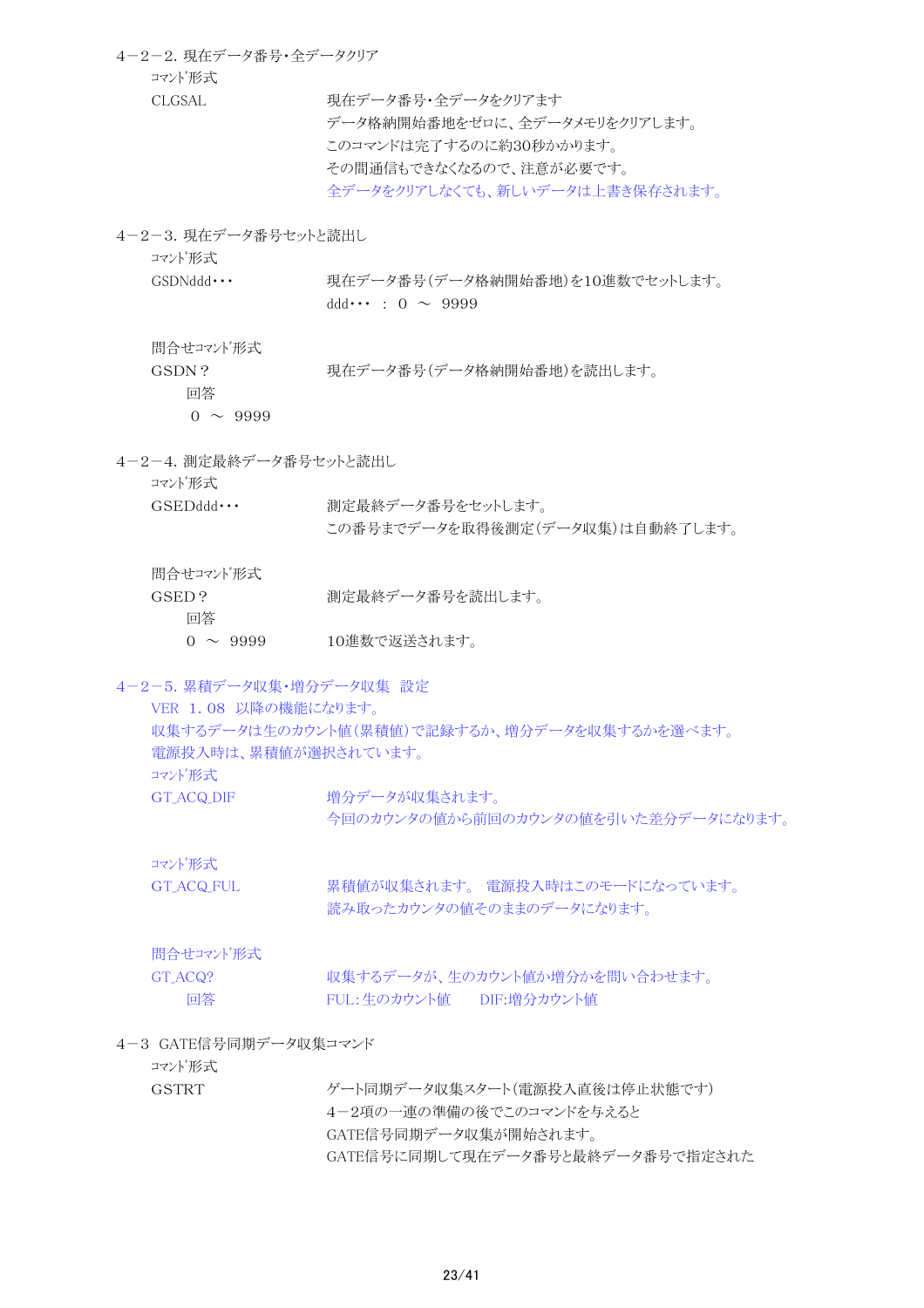データ数だけ収集されます。 STOPコマンドでデータ収集途中の強制停止もできます。

コマンド形式

GESTRT ゲートエッジ同期データ収集スタート(電源投入直後は停止状態です) 4-2項の一連の準備の後でこのコマンドを与えると GATEの最初の立ち下がりエッジでカウンタゲートが開き、 GATE信号の立ち下がりエッジ同期データ収集が開始されます。 立ち下がりエッジに同期して現在データ番号と最終データ番号で 指定されたデータ数だけ収集されます。 STOPコマンドでデータ収集途中の強制停止もできます。

4-4 内部生成クロック同期データ収集関連コマンド

CT48-01Eの内部で生成したクロックに同期してデータが収集されます。 データ収集開始前に、クロックのON時間とOFF時間を指定しておく必要があります。 この動作を行うときには外部入力GATE信号は通常のGATE信号として働きます。 したがって、内部発生クロックに同期したデータのみを収集をする場合は GATE ONにしておきます。 (GATE ON = 入力オープン:正論理時/デフォルトは正論理です)

4-4-1 ゲートタイマ ON 時間指定と読み出し

コマンド形式

| GTRIJNddd    | ゲートタイマON時間指定                                                                                                    |
|--------------|-----------------------------------------------------------------------------------------------------------------|
|              | (μs単位で1μsから最大4, 294, 967, 295μsまで指定可能です)<br>指定範囲は OFF 時間との合計が10000(=10ms)以上を推奨します。<br>データを収集するのに必要な時間を確保するためです。 |
| GTRUN?<br>回答 | ゲートタイマON時間読み出し                                                                                                  |

- 20000 20msの場合、20000などとμs単位で読み出せます。
- 4-4-2 ゲートタイマ OFF 時間指定と読み出し

| コマンド形式   |                                       |
|----------|---------------------------------------|
| GTOFFAdd | ゲートタイマOFF時間指定                         |
|          | (μs単位で0μsから最大4,294,967,295μsまで指定可能です。 |
|          | Oμsのときは約200nsになり、ゲートエッジ同期モードと同様に      |
|          | カウンタは連続計数状熊になります)                     |
|          | 指定範囲は ON 時間との合計が10000(=10ms)以上を推奨します。 |
|          | データを収集するのに必要な時間を確保するためです。             |
|          |                                       |
| GTOFF?   | ゲートタイマOFF時間読み出し                       |
| 回答       |                                       |

- 20000 20msの場合、20000などとμs単位で読み出せます。
- 4-4-3 ゲートタイマ同期データ収集スタート

コマンド形式

GTSTRT ゲートタイマ同期データ収集をスタートします。

電源投入直後は、停止状態です。

4-2-1~3項、および4-3-1~2の一連の準備の後でこのコマンド

を与えるとゲートタイマ同期データ収集が開始されます。

ゲートタイマ信号(内部生成)に同期して指定されたデータだけ収集されます。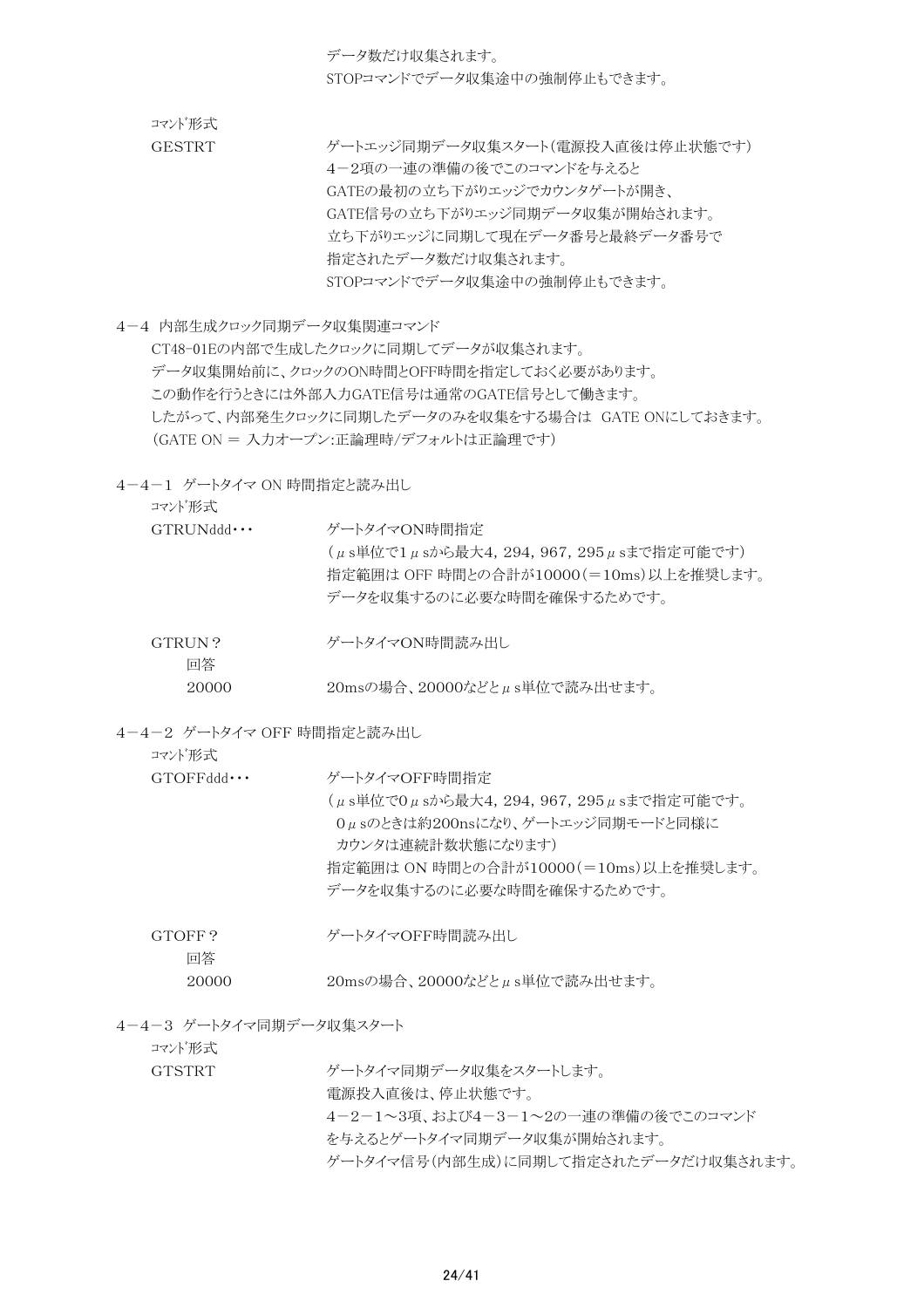"STOP"コマンドでデータ収集中の強制停止もできます。

4-5 同期データ収集動作共通コマンド GATE IN 同期、 内部タイマクロック同期の双方のデータ収集に関する共通コマンドです。

- 4-5-1.カウンタストップ
	- コマンド形式
		-

STOP カウンタをストップします。 GATE同期、タイマ同期のデータ収集も停止します。

4-5-2.ゲート同期データ収集状態読み出し

コマンド形式

GSTS? ダート同期データ収集状態を読み出します。

回答

| Gate mode ON       | ゲートモードでデータ収集中                              |
|--------------------|--------------------------------------------|
| Timer Gate mode ON | タイマゲートモードでデータ収集中                           |
| Gate Edge mode ON  | ゲートエッジモードでデータ収集中                           |
|                    | Now Hex Conversion 16進変換中(高速読出用16進数データ変換中) |
|                    | 1ms~10msのインターバルでデータ収集を行うと、高速読出用の           |
|                    | 16進数データ変換が追いつかず、データ収集完了後に変換完了まで            |
|                    | 間合せに対してこのメッセージが出力されます。                     |
| Gate mode OFF      | ゲートモードオフ                                   |

4-5-3.全データ読み出し(0~現在データ番号まで)

コマンド形式

GSDAL? <br>
収集された全データ(0~現在データ番号の一つ前まで)を読み出します。 データ収集直後の現在データ番号は最終データ+1番になっています。 0~7chまで読出します。 ch0 ch1 ch2 ・・・・ ch7 timer

| 同答例 | $[00123, 00456, 07890, \cdots, 01234, 234567]$ | ← 番号Oのデータ         |
|-----|------------------------------------------------|-------------------|
|     | $ 00123, 00456, 07890, \cdots, 01234, 234567$  | ← 番号1のデータ         |
|     |                                                |                   |
|     | $ 00123, 00456, 07890, \cdots, 01234, 234567$  | ← 番号nのデータ(n:最終番号) |

データは1行に8つのカウンタ(ch0~ch7)とタイマの順で出力されます。 各データは、5桁以下は頭にゼロをつけて5桁になるように出力されます。 5桁を超えると桁数にあわせたデータになります。

コマンド形式

GSDALX? <br>
収集された全データ(0~現在データ番号の一つ前まで)を読み出します。 データ収集直後の現在データ番号は最終データ+1番になっています。 0~(X-1)chまで読出します。 X:16、32、48、64

|     | ch() |  | $ch1$ $ch2$ $\cdots$ | ch47                                           | tımer |                   |
|-----|------|--|----------------------|------------------------------------------------|-------|-------------------|
| 同答例 |      |  |                      | $ 00123, 00456, 07890, \cdots, 01234, 234567$  |       | ← 番号Oのデータ         |
|     |      |  |                      | $ 00123, 00456, 07890, \cdots, 01234, 234567$  |       | ← 番号1のデータ         |
|     |      |  |                      |                                                |       |                   |
|     |      |  |                      | $[00123, 00456, 07890, \cdots, 01234, 234567]$ |       | ← 番号nのデータ(n:最終番号) |

データは1行にXのカウンタ(ch0~chX-1)とタイマの順で出力されます。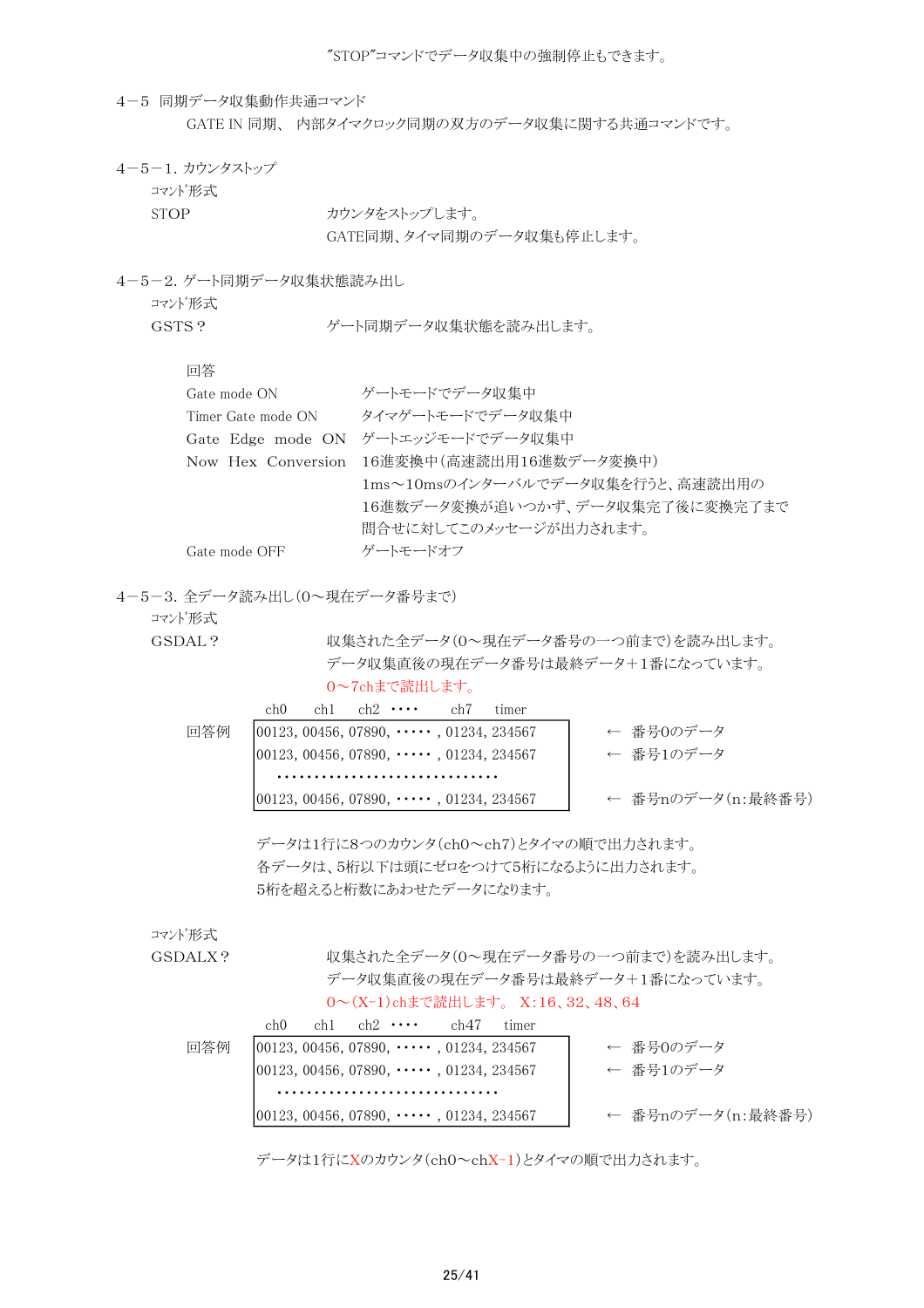各データは、5桁以下は頭にゼロをつけて5桁になるように出力されます。 5桁を超えると桁数にあわせたデータになります。

| コマンド形式  |                 |               |                  |               |                                                  |                                    |  |
|---------|-----------------|---------------|------------------|---------------|--------------------------------------------------|------------------------------------|--|
| GSDALH? |                 |               |                  | 16進数での読み出しです。 |                                                  |                                    |  |
|         |                 |               |                  |               |                                                  | 収集された全データ(0〜現在データ番号の一つ前まで)を読み出します。 |  |
|         |                 |               |                  |               |                                                  | データ収集直後の現在データ番号は最終データ+1番になっています。   |  |
|         |                 | 0~7chまで読出します。 |                  |               |                                                  |                                    |  |
|         | ch <sub>0</sub> |               | ch1 $\cdots$ ch7 |               | timer                                            |                                    |  |
| 回答例     |                 |               |                  |               | $ 1DC2829F,07C38528,\cdots 00$ FFE101,000161C602 | ← 番号0のデータ                          |  |
|         |                 |               |                  |               | $1DC2829F,07C38528,\cdots$ 00FFE101,000161C602   | ← 番号1のデータ                          |  |
|         |                 |               |                  |               |                                                  |                                    |  |
|         |                 |               |                  |               | $1DC2829F,07C38528,\cdots$ 00FFE101,000161C602   | ← 番号nのデータ(n:最終番号)                  |  |

データは1行に8つのカウンタ(ch0~ch7)とタイマの順で出力されます。 カウンタデータは、8桁で、タイマは10桁で出力されます。

#### コマンド形式

GSDALXH? 16進数での読み出しです。 収集された全データ(0~現在データ番号の一つ前まで)を読み出します。 データ収集直後の現在データ番号は最終データ+1番になっています。 0~(X-1)chまで読出します。 X:16、32、48、64

|     | ch0                                              | $ch1 \cdot \cdot \cdot \cdot$ | chR47                                            | timer |                   |
|-----|--------------------------------------------------|-------------------------------|--------------------------------------------------|-------|-------------------|
| 回答例 | $ 1DC2829F,07C38528,\cdots 00FFE101,000161C602 $ |                               |                                                  |       | ← 番号0のデータ         |
|     |                                                  |                               | 1DC2829F,07C38528, ••• 00FFE101,000161C602       |       | ← 番号1のデータ         |
|     |                                                  |                               |                                                  |       |                   |
|     |                                                  |                               | $ 1DC2829F,07C38528,\cdots 00FFE101,000161C602 $ |       | ← 番号nのデータ(n:最終番号) |

データは1行に8つのカウンタ(ch0~ch7)とタイマの順で出力されます。 カウンタデータは、8桁で、タイマは10桁で出力されます。

4-5-4.指定範囲データ読み出し

#### コマンド形式

GSDRD?xxxxyyyy データの指定範囲(xxxx~yyyy番号まで)を10進数で読み出します。 xxxx, yyyy :4桁以下は頭にゼロを並べて4桁で指定してください。

例) GSDRD?01234567

123番から4567番までの出力を指定した例です

|    | ch0 | $ch1$ $ch2$ $\cdots$ | ch7                                            | timer |              |
|----|-----|----------------------|------------------------------------------------|-------|--------------|
| 回答 |     |                      | $ 02123, 00456, 07890, \cdots, 01234, 234567$  |       | ← 番号123のデータ  |
|    |     |                      | $ 03123, 00456, 07890, \cdots, 01234, 234567$  |       | ← 番号124のデータ  |
|    |     |                      |                                                |       |              |
|    |     |                      | $[04123, 00456, 07890, \cdots, 01234, 234567]$ |       | ← 番号4567のデータ |

データは1行に8つのカウンタ(ch0~ch7)とタイマの順で出力されます。 各データは、5桁以下は頭にゼロをつけて5桁になるように出力されます。 5桁を超えると桁数にあわせたデータになります。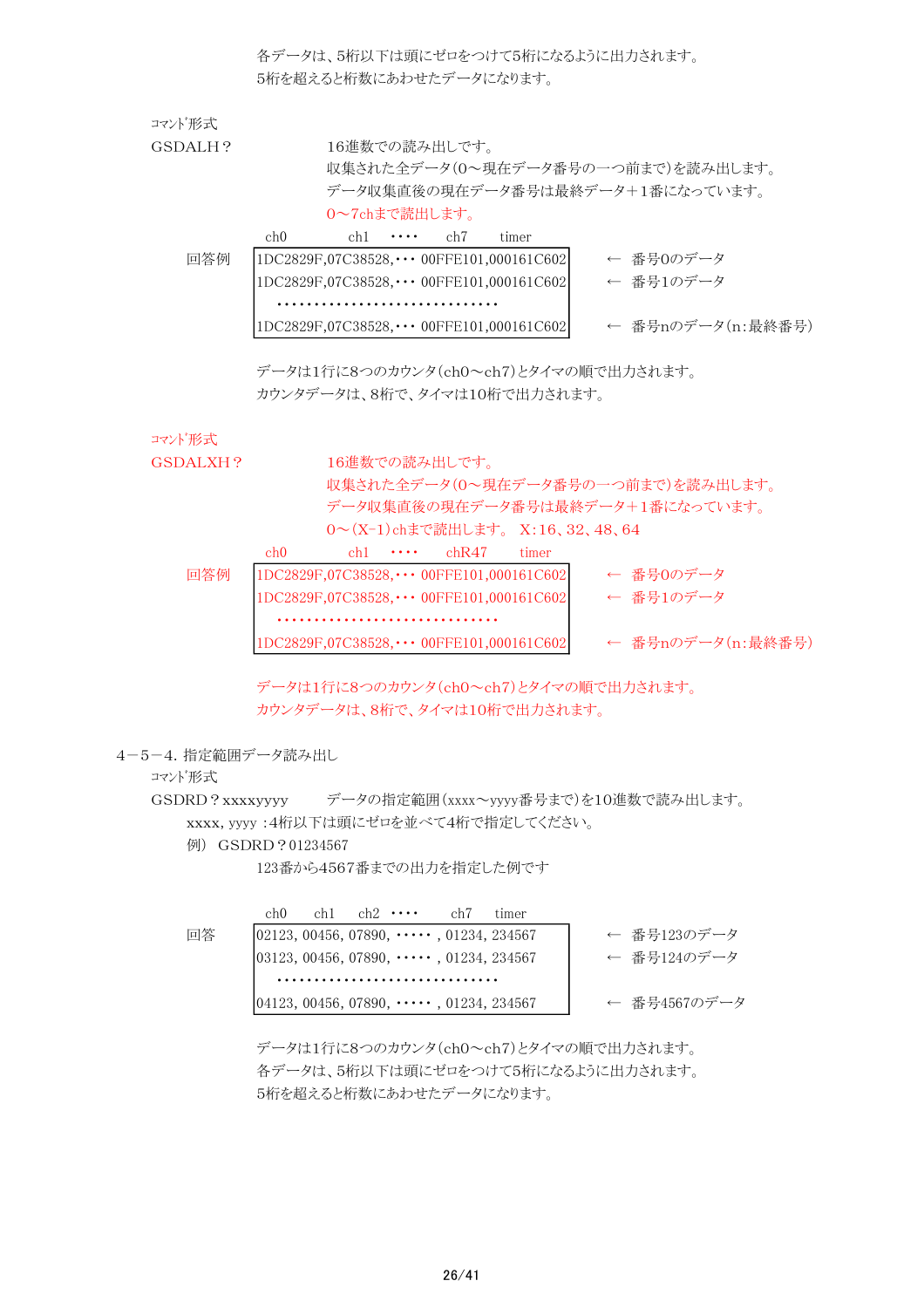コマンド形式

GSDRDX?xxxxyyyy(K) データの指定範囲(xxxx~yyyy番号まで)を10進数で読み出します。 xxxx, yyyy :4桁以下は頭にゼロを並べて4桁で指定してください。

最後にKをつけると×1000を表します。 9999以上の番号指定時にお使いください。

例) GSDRD?01234567

123番から4567番までの出力を指定した例です

ch0 ch1 ch2  $\cdots$  ch47 timer 回答 | 02123, 00456, 07890, ・・・・・, 01234, 234567 | ← 番号123のデータ 03123, 00456, 07890, ・・・・・, 01234, 234567 ← 番号124のデータ ・・・・・・・・・・・・・・・・・・・・・・・・・・・・・・ |04123, 00456, 07890, ・・・・・, 01234, 234567 │ ← 番号4567のデータ

> データは1行に48のカウンタ(ch0~ch47)とタイマの順で出力されます。 各データは、5桁以下は頭にゼロをつけて5桁になるように出力されます。 5桁を超えると桁数にあわせたデータになります。

コマンド形式

GSDRDH?xxxxyyyy

データの指定範囲(xxxx~yyyy番号まで)を16進数で読み出します。

コマンド形式

GSDRDXH?xxxxyyyy(K)

全CHとタイマデータの指定範囲(xxxx~yyyy番号まで)を16進数で読み出します。 LAN接続時には高速読出(1MB/秒以上)ができます。

最後にKをつけると×1000を表します。 9999以上の番号指定時にお使いください。 コマンド形式

GSCRD?uvwxxxxyyyy データの指定範囲(xxxx~yyyy番号まで)を読み出します。

u:読み出し開始ch, v: 読み出し終了ch, w: 1のときタイマ読み出し 0の時読み出さない xxxx, yyyy :4桁以下は頭にゼロを並べて4桁で指定してください。

例) GSCRD?24101234567

ch2~ch4, timer を 123番から4567番までの出力を指定した例です

|      | ch2 | $ch3$ $ch4$ | timer                       |              |
|------|-----|-------------|-----------------------------|--------------|
| 回答例) |     |             | 02123, 00456, 07890, 234567 | ← 番号123のデータ  |
|      |     |             | 02123, 00456, 07890, 234567 | ← 番号124のデータ  |
|      |     |             |                             |              |
|      |     |             | 04123, 00456, 07890, 234567 | ← 番号4567のデータ |

データは1行に指定数のカウンタ(ch0~ch7)とタイマの順で出力されます。 各データは、5桁以下は頭にゼロをつけて5桁になるように出力されます。 5桁を超えると桁数にあわせたデータになります。

コマンド形式

GSCRDX?uuvvwwxxxxyyyy(K) データの指定範囲(xxxx~yyyy番号まで)を読み出します。 uu:読み出し開始ch, vv: 読み出し終了ch, ww: 01のときタイマ読み出し 00の時読み出さない xxxx, yyyy :4桁以下は頭にゼロを並べて4桁で指定してください。 最後にKをつけると×1000を表します。 9999以上の番号指定時にお使いください。 例) GSCRDX ? 02040101234567

ch2~ch4, timer を 123番から4567番までの出力を指定した例です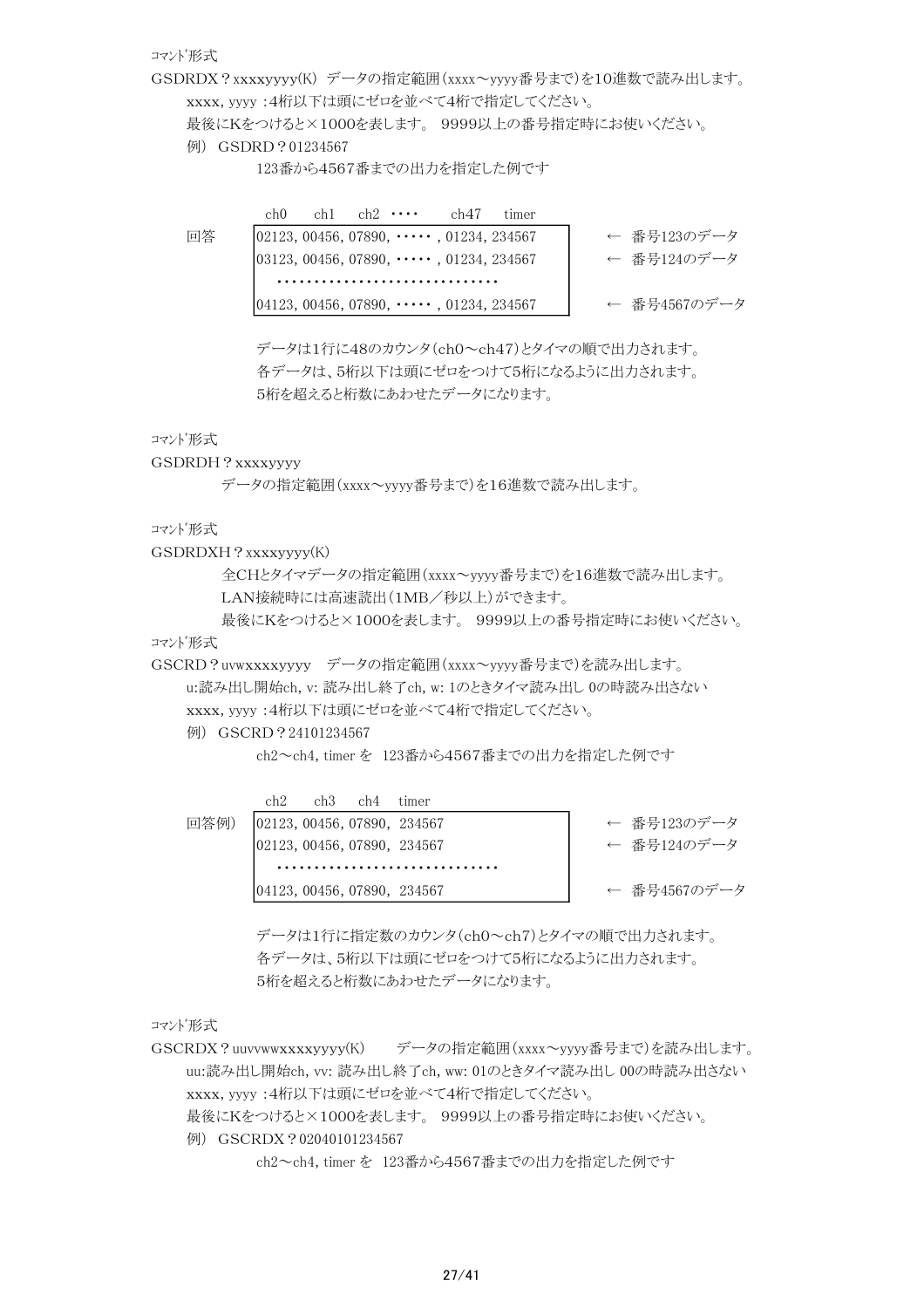ch2 ch3 ch4 timer

回答例) |02123, 00456, 07890, 234567 ← 一番号123のデータ

|02123,00456,07890,234567 ← 备号124のデータ ・・・・・・・・・・・・・・・・・・・・・・・・・・・・・・

|04123,00456,07890,234567 ← 备号4567のデータ

データは1行に指定数のカウンタ(ch0~ch47)とタイマの順で出力されます。 各データは、5桁以下は頭にゼロをつけて5桁になるように出力されます。 5桁を超えると桁数にあわせたデータになります。

コマンド形式

GSCRDH?uvwxxxxyyyy

データの指定範囲(xxxx~yyyy番号まで)を16進数で読み出します。 0~7ch用のコマンドです。

コマンド形式

GSCRDXH?uuvvwwxxxxyyyy(K)

データの指定範囲(xxxx~yyyy番号まで)を16進数で読み出します。 0~47ch用のコマンドです。 最後にKをつけると×1000を表します。 9999以上の番号指定時にお使いください。

# 4-5-5.LAN設定関連コマンド

LAN設定は、RESTコマンドまたは、電源の再投入または、前パネルのRES/FWRボタンの1秒以下 押し下げの後に有効になります。それまでは古い設定で動き続けます。

コマンド形式

MAC? MACアドレスを読み出します。 回答例 0050C2970018 などと12桁の16進数で読み出せます。

コマンド形式

IPAxxx\_xxx\_xxx\_xxx xxx: 000~255 IPアドレスを設定します。 例)IPA192\_168\_001\_055 IPアドレスを192.168.1.55 にします。

コマンド形式

IPA? IPアドレスを読み出します。 回答例 IPA192\_168\_001\_055

コマンド形式

PRTxxx\_xxx\_xxx\_xxx xxx: 000~255 ポートアドレスを設定します。 例)PRT 7777 レンス ポートアドレスを 7777 にします。

コマンド形式 PRT? ポートアドレスを読み出します。 回答例 PRT 7777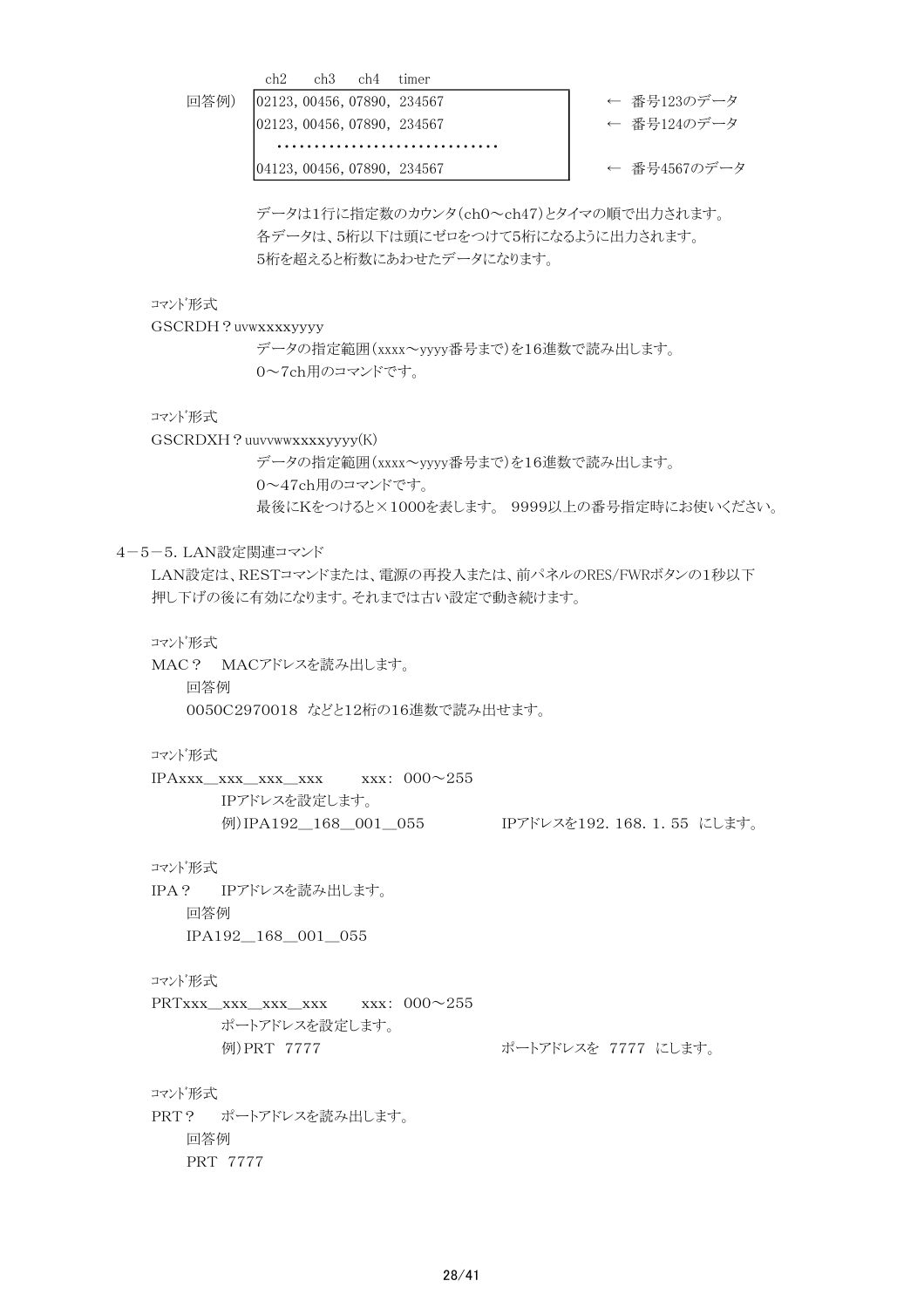# コマンド形式 GTWxxx\_xxx\_xxx\_xxx xxx:  $000\sim\!255$ ゲートウェイアドレスを設定します。 例)GTW192 168 001 001 GWアドレスを192.168.1.55 にします。 コマンド形式 GTW? ゲートウェイアドレスを読み出します。 回答例 GTW192\_168\_001\_001 コマンド形式 SNMxxx\_xxx\_xxx\_xxx xxx: 000~255 LANのサブネットマスクを設定します。 例) SNM255 255 255 000 サブネットマスクを255.255.255.0 にします。 コマンド形式 SNM? サブネットマスクを読み出します。 回答例 SNM255 255 255 000 4-5-6.特殊コマンド 重要な設定は内部ROMに記録されています。 本コマンドで内部ROMデータを初期化できます。 LAN接続が不調になったときなどに このコマンドをUSB通信を使って与え、電源を再立ち上げすると初期化内容の状態になります。 コマンド形式 INITROM 内部ROMデータを以下のように初期化します

# 初期化内容

| IP Address: 192.168.1.123                  | Gateway address: 192.168.1.1             |
|--------------------------------------------|------------------------------------------|
| Subnet mask: 255.255.255.0                 | Port Number: 7777                        |
| Timer preset value: 1000ms                 | Counter preset value $: 1,000,000$       |
| Upper display: Timer                       | Lower display: Counter07(preset counter) |
| Backlight ON                               |                                          |
| Timer同期ダウンロードデータ:ch0~ch7 & Timer & decimal |                                          |
| Timer同期ダウンロードインターバル:100ms                  |                                          |
| All command reply : disable                | Minimum Pulse out $10 \mu s$ : disable   |
| Timer/Counter stop disable                 |                                          |

4-5-7.データの読み出し時間について

データの読み出し時間は、内部マイコンの処理時間と通信部の速度によりますが、本カウンタは LANへのインターフェースとマイコンのDMAを利用しているため、高速(最大1MB/秒以上)で ダウンロードできます。

(データの取得方法)

高速ダウンロードを実現するために生のカウントデータのほかに、16進数変換したデータも保管して いきます。 生のデータ保管だけなら1ms以上のインターバルで保管できますが、16進数変換部が 時間がかかる(48個の32ビット変換に約10ms)ため、1msで10000データを取得すると、 CT48-01Eの場合、取得完了後(10秒後)に、10ms×10000-10秒=90秒 待たないと 16進数データはダウンロードできません。10ms毎にデータを取得した場合は、取得終了と同時に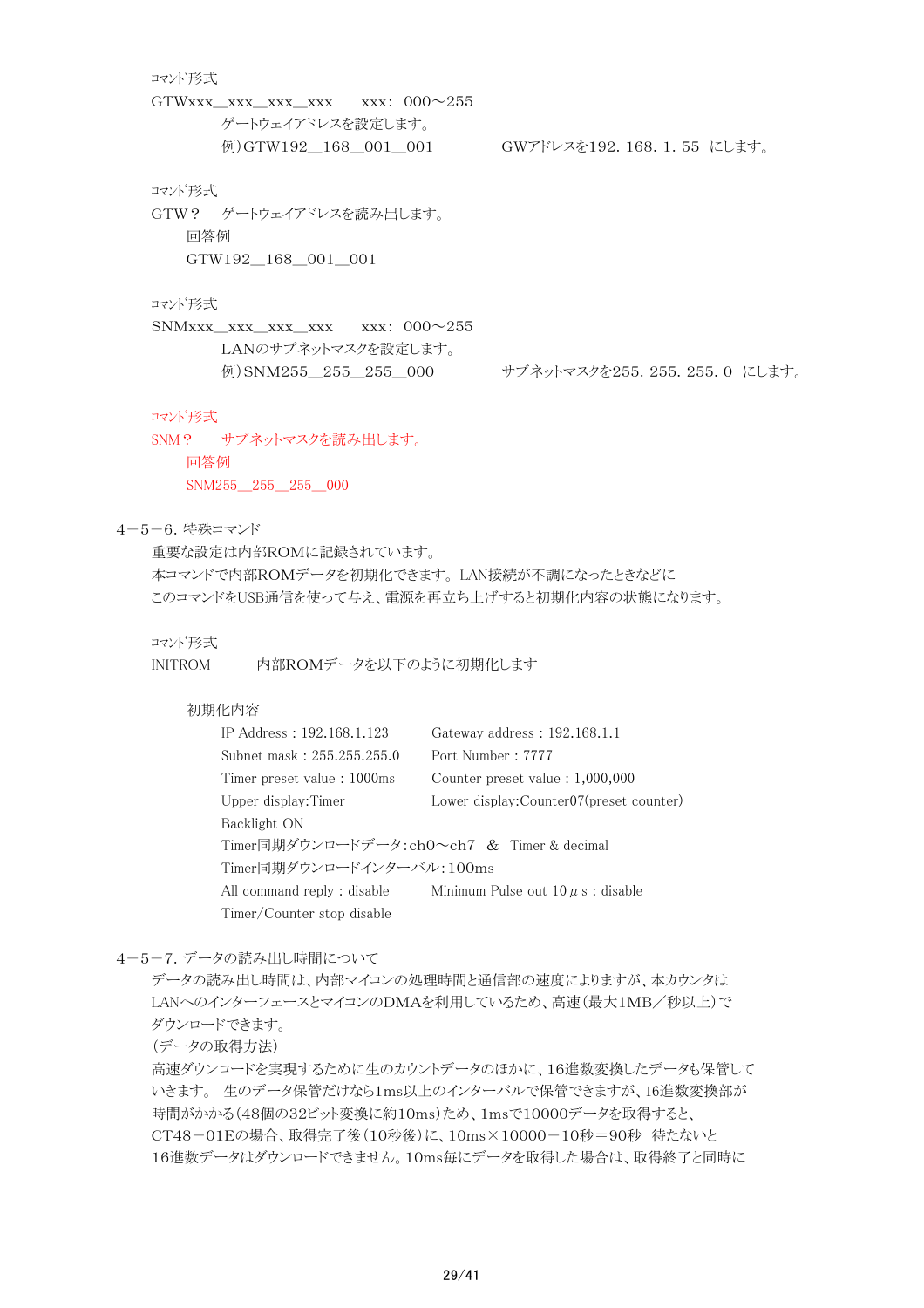16進数変換も終了しますのですぐにダウンロードできます。 機種と取得データ量により待ち時間に 違いがありますが、1ms程度の間隔でデータを取得する場合にはご注意ください。 16進数に変換中であることを、4-5-2項の GSTS? コマンドで確認できます。 このコマンドの応答が、Gate mode OFF になっていれば16進数変換も完了しています。

(ダウンロードコマンドとダウンロード速度) ダウンロードコマンドは、以下のように分類されます。 分類1.データ番号(0~9999)指定範囲の全チャンネル16進数データダウンロード GSDALXH? GSDRDXH?xxxxyyyy(K) 分類2.1.項以外の16進数データダウンロード

GSDALH? GSDRDH?xxxxyyyy GSCRDH?xxxxyyyy GSCRDXH?uuvvwwxxxxyyyy(K)

分類3.10進数データダウンロード

GSDAL? GSDALX? GSDRD?xxxxyyyy GSDRDX?xxxxyyyy(K) GSCRD?uvwxxxxyyyy GSCRDX?uuvvwwxxxxyyyy(K)

|  |     | ダウンロード速度例 |         |         |        |
|--|-----|-----------|---------|---------|--------|
|  |     |           | 分類1     | 分類2     | 分類3    |
|  | LAN | 速度        | 1.2MB/S | 0.8MB/S | 40KB/S |
|  |     | 時間        | 0.8S/MB | 1.3S/MB | 25S/MB |

分類1 分類2

時間 | 10S/MB | 10S/MB | 28S/MB

USB 速度 100KB/S 100KB/S 35KB/S

注)CT08-01E(8CH版)で測定

16CH ··· 64CHでは更に 高速になります 16CHの場合、10000点のデータ は、約0.85MBなので、 LANでは約1秒で、USBでは 約9秒でダウンロードできます。

|  | 5. FLASH ROMへのカウントデータ収集コマンド解説 |
|--|-------------------------------|
|  |                               |

# 5-1-1.FLASHの構造

 搭載FLASHの構造は、8KBを1ページとし、256ページを1ブロックとする構成でが4096ブロックが 集まって8GBの容量になっています。

分類3

FLASHは100ブロック以内のエラーブロックがあっても良品とされていますので、使えるブロックは 約4000ブロックになります。

本カウンタのシリーズでは、最初のブロック(ゼロブロック)を目次として使用していますので実際にデータが 書き込まれるのは第一ブロック以降になります。エラーブロックはファームウェアで使用しないことにして います。 FLASHは上書きができません。 一度書いたら消去しないと新しいデータは書き込めません。

# 5-1-2.FLASH書き込み・読出し制約

 FLASHへはページ単位でしか書き込むことができません。 このため、1ページ分のバッファーを 持っています。このバッファーはFIFO構成になっていて、順次書き込み、順次読出しができます。 従って、書き込みの時にはバッファーに1ページ分のデータを送り込んでからブロックとページを指定して 1ページ分を一気に書き込みます。読み出すときには、ブロックとページを指定してバッファーに読出し、 順次読み取っていきます。 バッファーの読出し番地(0~8191)は指定できますので、 途中からの読出しも可能ですが、本ファームウェアでは途中読出しは行っていません。 読出し回数に制約はありませんが、書き込み/消去はメーカ保証が3000回までとなっていますので、 このことを考慮した書き込み方法をとっています。

# 5-1-3.FLASH内のデータの構造

 最初のブロック(ゼロブロック)は、目次として使用しています。 目次には 取得データの名称:ファイル名、 書き始めのブロック番号、 ファイルのサイズが書き込まれ ます。 最初のデータ取得が完了するとひとつのファイル名と開始ブロック番号、サイズの情報のみが 書かれた目次が0ブロック0ページに書き込まれます。 ふたつ目のデータ取得時には最初のデータ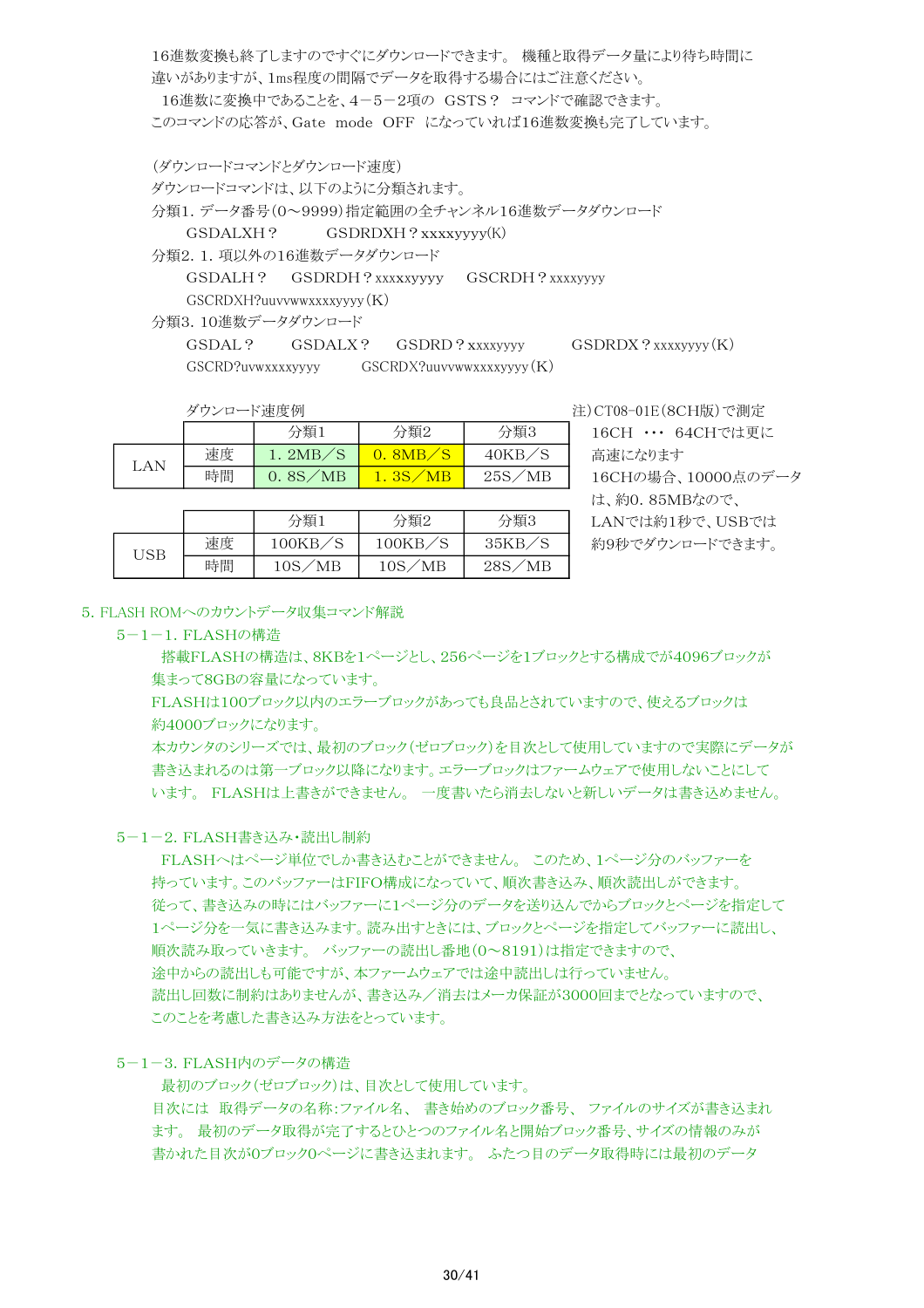の情報に加えて、ふたつ目の情報が合わされて0ブロック1ページに書き込まれます。 このように、N番目のデータ取得が完了すると、1からN番目までのファイル名とそれぞれの開始ブロック およびサイズが0ブロックのN-1ページに書き込まれることになります。 従って、最後に書かれたページを読み出すと、すべての取得情報が得られることになります。 これが、ゼロブロックの目次の構造になります。 1ブロックは256ページ(0~255)ですので、この構造上256以上のファイルで情報を保存することは できません。これを超えた場合はFLASHの全消去(本ファームウェアでは全消去のみ可)を行って いただく必要があります。 ひとつのデータ(ファイル)にサイズの制限はありません。 残りのブロック数すべてひとつのファイル

として使えます。 データ取得中に残りのブロック数がなくなった時点でデータ取得は自動終了します。 データ取得の方法として、取得点数(回数)で指示します。 取得点数の完了が書き込みブロックの 途中であっても、ファイルの構成上次のデータ(新しいファイル)は新しいブロックから書き込み 開始となります。 ファイルサイズは書き込みブロック数×2MBで表で表しています。 このためサイズ の表現には、最大2MBの誤差があります。

# 5-1-4.FLASHアクセス概略

1.書き込み

(内部タイマ同期でデータを取得する場合)

ファイル名の指定(自動ファイル名でよければ省略可)

取得点数設定

ゲートタイマON時間設定

ゲートタイマOFF時間設定

FF GTSTRT コマンド発行 タイマの設定にあわせてカウンタの途中経過を取得しファイルに加えていきます

取得中の状態は"MOD?"で確認できます

(外部入力ゲート信号同期でデータを取得する場合)

ファイル名の指定(自動ファイル名でよければ省略可) 取得点数設定 FF GSTRT コマンド発行(ゲート同期データ収集スタートの場合) FF GESTRT コマンド発行(ゲートエッジ同期データ収集スタートの場合) ゲート入力にあわせてカウンタの途中経過を取得しファイルに加えていきます 取得中の状態は"GSTS?"で確認できます

# 2.読出し

 ファイル名、開始ブロックNo、ファイルサイズ の読出し FF LIST? で読み出せます

ファイル名でデータをダウンロード

FF\_READ?ABCD・・・ で、ファイル名"ABCD・・・"の全データをダウンロード

ブロックNoでデータをダウンロード

FF\_BKRD?Bbbbcccc で、ブロックNo bbbb ~ ccccまでをダウンロード

3.FLASH全消去

FF ERASE で内容がすべて消去されます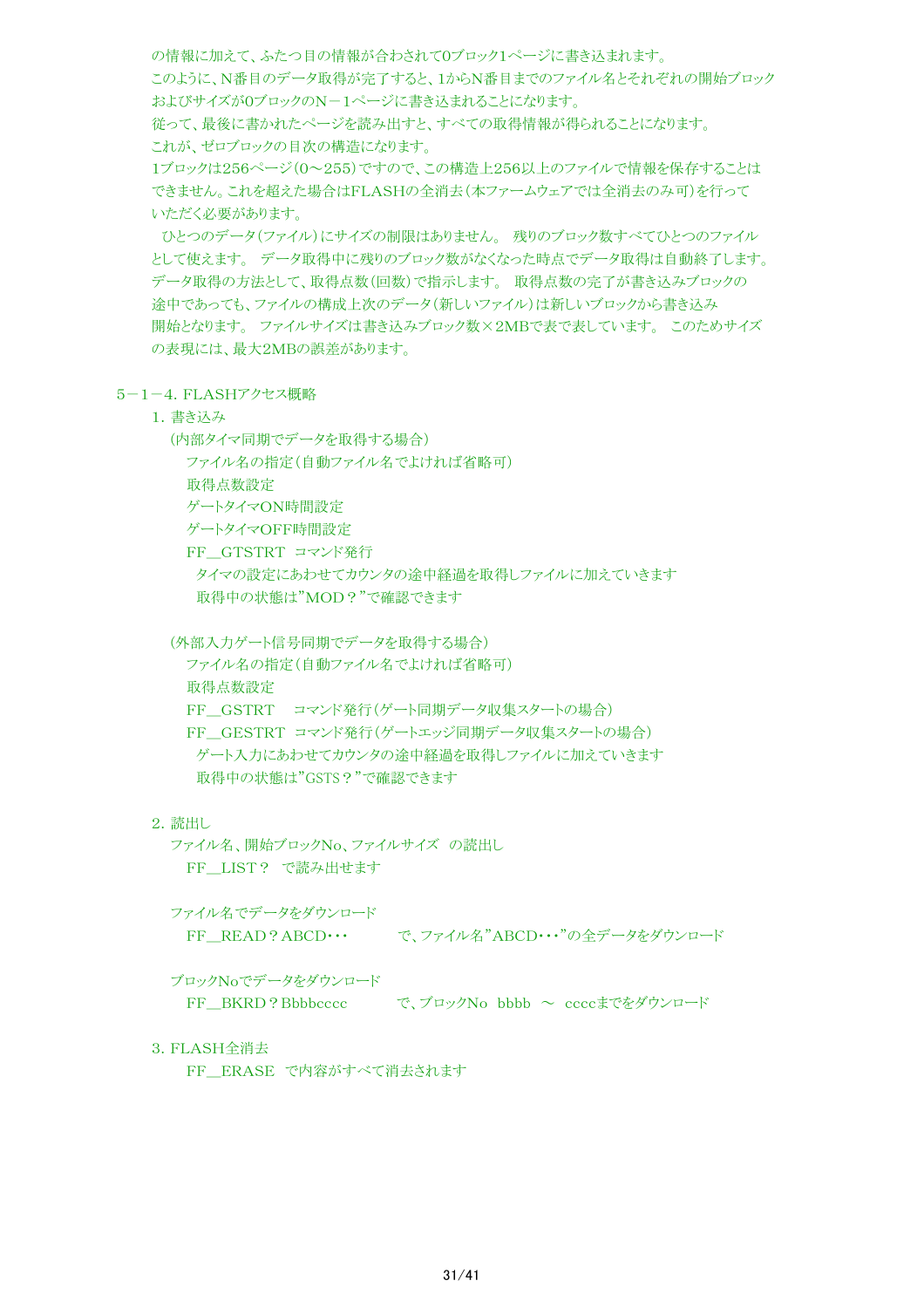#### 5-2.カウントデータ収集コマンドについて

このコマンド群は、カウンタの時々刻々のデータの変化を内蔵の8GB FLASH(\*)に貯えて 収集しようとする機能です。 収集するタイミングは、GATE信号を利用して外部からタイミングをとる方法と、内部タイマによる方法 の2つがあります。 下図のタイミング図のように、カウント時間内の入力パルス数分増加したデータが FLASHメモリーに順次貯えられ(記憶され)ます。

```
(ゲートモード)
```
ゲートが"H"のときのみカウントし、立ち下がりタイミングでカウントデータをメモリー(\*)に保存します。



SAVE TIME >= 1ms が望ましいので、

カウント時間+休止時間 >= 1ms としてください。

(ゲートエッジモード)

 ゲート信号の立ち上がりタイミング毎にカウントデータをメモリー(\*)に保存します。 カウンタはスタートコマンド後の最初のゲート信号立ち上がりからカウントスタートし、ゲート"L"でも カウントを続けます。 次のゲート信号立ち上がりでデータを取得します。

"HD-VER 3" までは立下りタイミング毎にデータを取得していたため、第一取得データのみ

クロックパルス時間分のカウントが少なくなっています。 "VERH?"コマンドで確認できます。

ハードウェアのバージョンアップはお申し付けください。



"H"時間+"L"時間 >= 1ms としてください。

(\*) FLASHは約8GBです。このためカウンタの機種によりチャンネル数の違いによるデータ量の 差により保存できる最大データの点数が異なり以下のようになります。 (N)CT08-01E:8000万点、 CT16-01E:4400万点 CT32-01E:2300万点 CT48-01E:1600万点 CT64-01E:1200万点

5-3.データ収集準備コマンド

収集されるデータにはあらかじめファイル名がつけられ、条件を設定して収集開始すると、 自動的にFLASH内の所定の場所に順次格納されます。 予定収集点数に達すると、データ収集は自動停止します。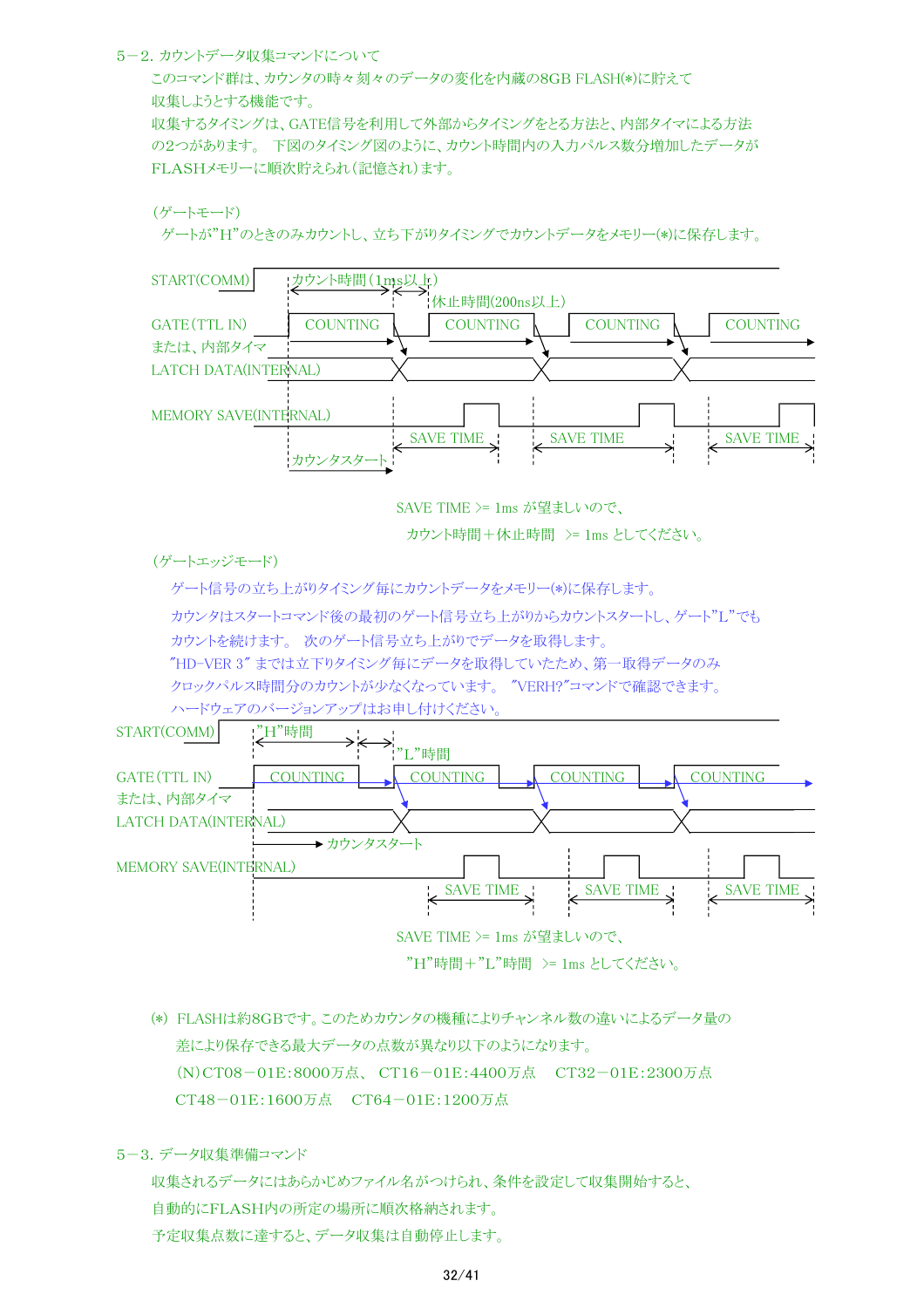同時にデータサイズが計測され記録されます。

 $5-3-1.$  ファイル名の指定(省略すると data 001 ~ 自動的にファイル名がつきます)

コマンド形式

| FF NAME ABCDEFGH    | ファイル名に"ABCDEFGH"と名称をつけた例です<br>ファイル名は頭から8英数文字で区別されますので8英数文字以上で設定し<br>8英数文字が同じにならないようにします。 |
|---------------------|------------------------------------------------------------------------------------------|
| 間合せコマンド形式<br>コマンド形式 |                                                                                          |
| FF NEMA?            | これから書き込むファイル名を読み出します<br>ファイル名をつけていなければ自動でついた名前が読み出せます                                    |

5-3-2.データ収集点数の設定(=最終データ番号)

| コマンド形式 |  |
|--------|--|
|--------|--|

| $FF GSEDddd \cdots$ | 最終データ番号を10進数でセットします。                 |
|---------------------|--------------------------------------|
|                     | ddd・・・ : 0 $\sim$ 99999(単位は×1Kになります) |
| 間合せコマンド形式           |                                      |
| FF GSED?            | 最終データ番号を読出します。                       |
| 同答                  |                                      |
| $0 \sim 99999$      |                                      |

5-4 GATE信号同期データ収集コマンド

コマンド形式

| FF GSTRT      | ゲート同期データ収集スタート(雷源投入直後は停止状熊です)    |
|---------------|----------------------------------|
|               | 5-2項の一連の準備の後でこのコマンドを与えると         |
|               | GATE信号同期データ収集が開始されます。            |
|               | GATE信号に同期して現在データ番号と最終データ番号で指定された |
|               | データ数だけ収集されます。                    |
|               | STOPコマンドでデータ収集涂中の強制停止もできます。      |
| コマンド形式        |                                  |
| <b>GESTRT</b> | ゲートエッジ同期データ収集スタート(雷源投入直後は停止状熊です) |
|               | 5-2項の一連の準備の後でこのコマンドを与えると         |
|               | GATEの最初の立ち下がりエッジでカウンタゲートが開き、     |
|               | GATE信号の立ち下がりエッジ同期データ収集が開始されます。   |
|               | 立ち下がりエッジに同期して現在データ番号と最終データ番号で    |
|               | 指定されたデータ数だけ収集されます。               |
|               | STOPコマンドでデータ収集涂中の強制停止もできます。      |

5-5 内部生成クロック同期データ収集関連コマンド

CT48-01Eの内部で生成したクロックに同期してデータが収集されます。 データ収集開始前に、クロックのON時間とOFF時間を指定しておく必要があります。 この動作を行うときには外部入力GATE信号は通常のGATE信号として働きます。 したがって、内部発生クロックに同期したデータのみを収集をする場合は GATE ONにしておきます。 (GATE ON = 入力オープン:正論理時/デフォルトは正論理です)

5-6-1 ゲートタイマ ON 時間指定と読み出し

コマンド形式 GTRUNddd ··· ゲートタイマON時間指定 (μs単位で1μsから最大4,294,967,295μsまで指定可能です) 指定範囲は OFF 時間との合計が10000(=10ms)以上を推奨します。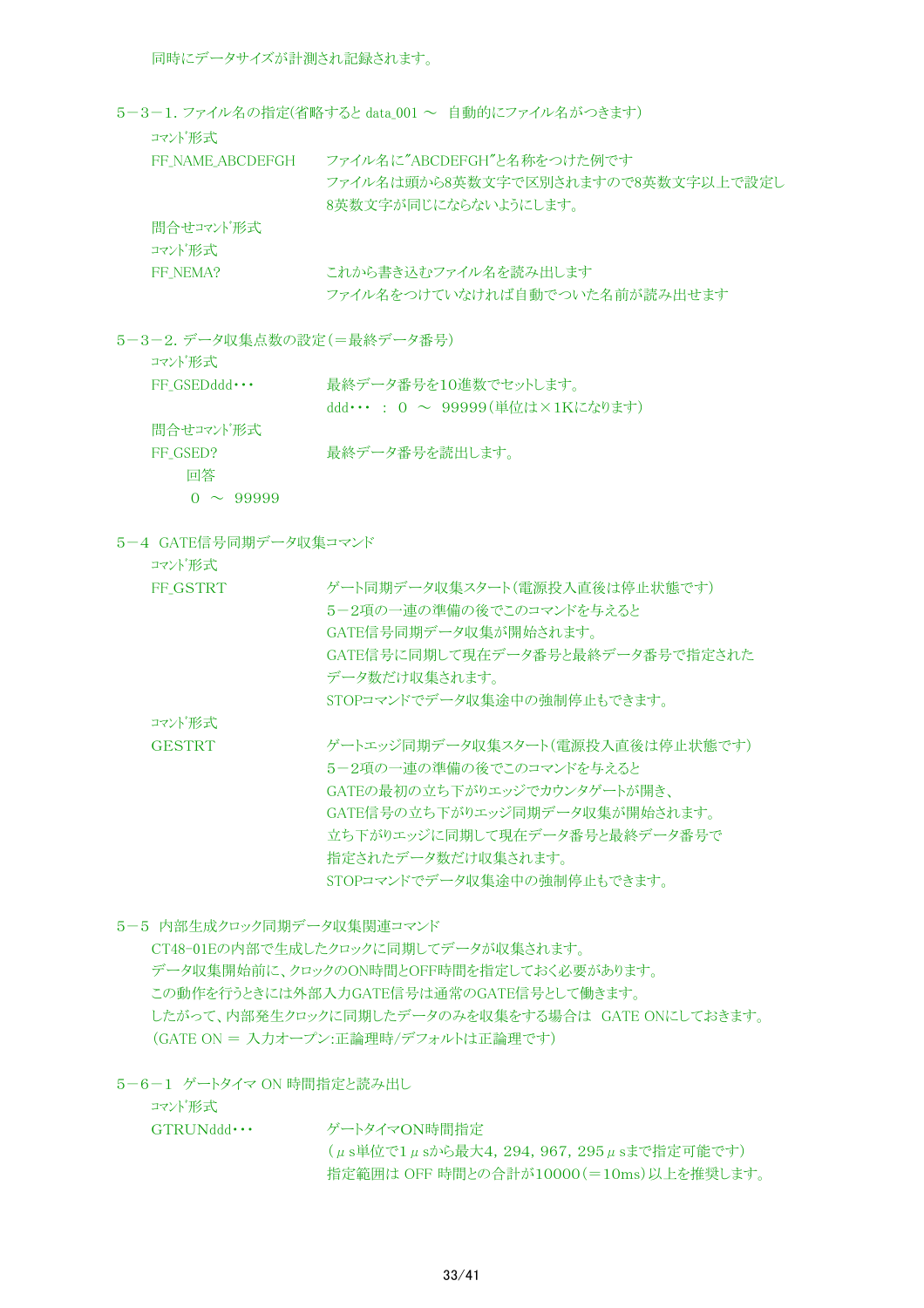データを収集するのに必要な時間を確保するためです。 カウンタのチャンネル数によっても変わりますので短くする場合は 正しく収集できることを確認してお使いください。 GTRUN? ゲートタイマON時間読み出し 回答 20000 20msの場合、20000などとμs単位で読み出せます。

5-6-2 ゲートタイマ OFF 時間指定と読み出し

コマンド形式

| $GTOFFddd \cdots$ | ゲートタイマOFF時間指定                                |
|-------------------|----------------------------------------------|
|                   | (μs単位で0μsから最大4, 294, 967, 295μsまで指定可能です。     |
|                   | 0μsのときは約200nsになり、ゲートエッジ同期モードと同様に             |
|                   | カウンタは連続計数状熊になります)                            |
|                   | 指定範囲は ON 時間との合計が10000(=10ms)以上を推奨します。        |
|                   | データを収集するのに必要な時間を確保するためです。                    |
|                   | カウンタのチャンネル数によっても変わりますので短くする場合は               |
|                   | 正しく収集できることを確認してお使いください。                      |
|                   |                                              |
| GTOFF?            | ゲートタイマOFF時間読み出し                              |
| 回答                |                                              |
| 20000             | $20\text{ms}$ の場合、20000などと $\mu$ s単位で読み出せます。 |
|                   |                                              |

5-6-3 ゲートタイマ同期データ収集スタート

コマンド形式

FF GTSTRT ダートタイマ同期データ収集をスタートします。 電源投入直後は、停止状態です。 5-5-1、2項の一連の準備の後でこのコマンド を与えるとゲートタイマ同期データ収集が開始されます。 ゲートタイマ信号(内部生成)に同期して指定されたデータだけ収集されます。 "STOP"コマンドでデータ収集中の強制停止もできます。

# 5-7 同期データ収集動作共通コマンド

GATE IN 同期、 内部タイマクロック同期の双方のデータ収集に関する共通コマンドです。

5-7-1.カウンタストップ

コマンド形式

STOP カウンタをストップします。 GATE同期、タイマ同期のデータ収集も停止します。

5-7-2.ゲート同期データ収集状態読み出し

コマンド形式

| GSTS ?             | ゲート同期データ収集状態を読み出します。                       |
|--------------------|--------------------------------------------|
| 同答                 |                                            |
| Gate mode ON       | ゲートモードでデータ収集中                              |
| Timer Gate mode ON | タイマゲートモードでデータ収集中                           |
|                    | Gate Edge mode ON ゲートエッジモードでデータ収集中         |
|                    | Now Hex Conversion 16進変換中(高速読出用16進数データ変換中) |
|                    | 1ms~10msのインターバルでデータ収集を行うと、高速読出用の           |
|                    | 16進数データ変換が追いつかず、データ収集完了後に変換完了まで            |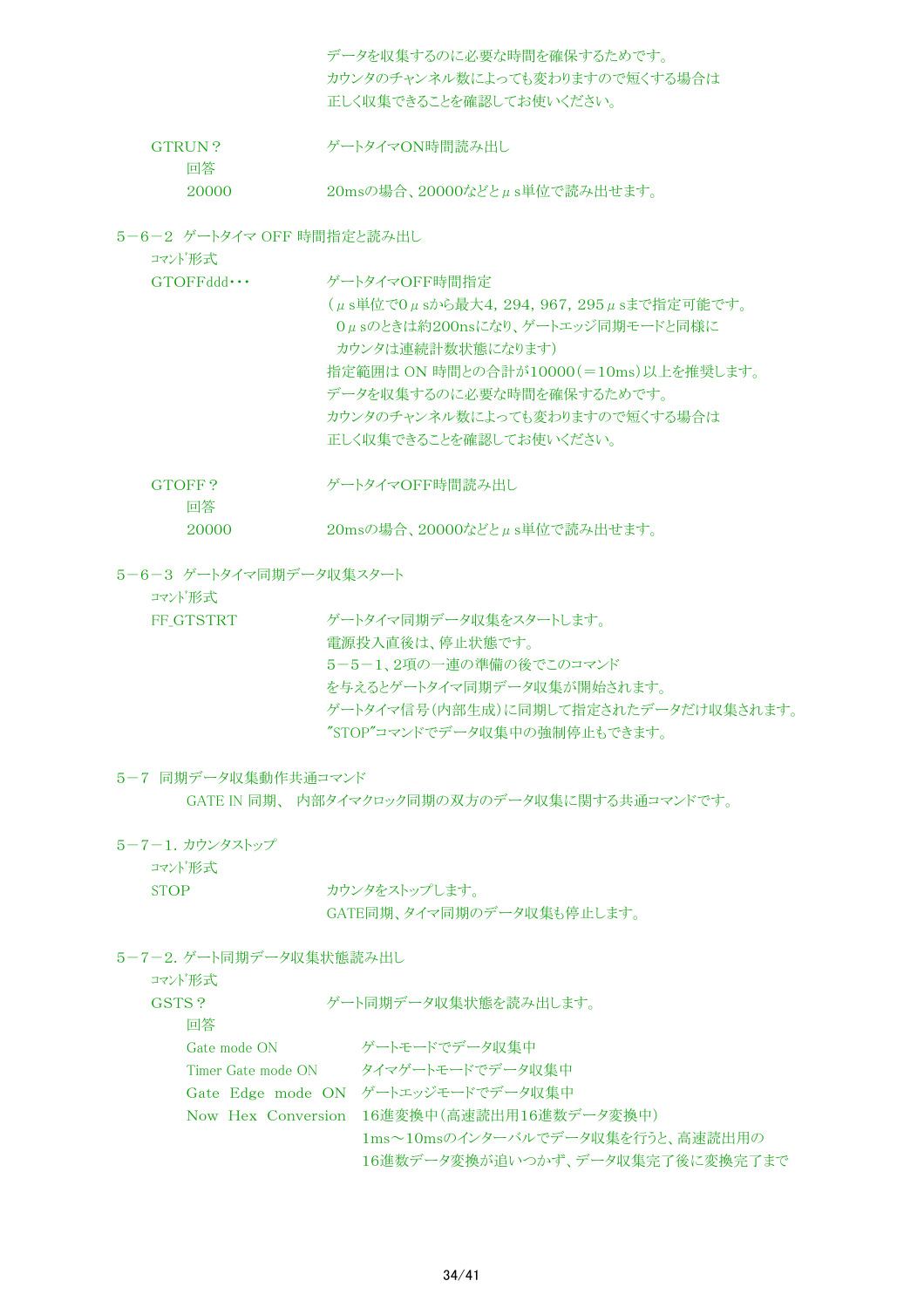問合せに対してこのメッセージが出力されます。

Gate mode OFF ゲートモードオフ 5-7-3.FLASH内のデータリストの読出し

コマンド形式

FF\_LIST? 保存されているファイルのリストを読み出します

読出し例 data 000 ,0001, 0002MB ←ファイル名:data 000, 開始 block 0001, サイズ: 2MB data 001 0002, 0002MB ←ファイル名:data 001, 開始 block 0002, サイズ:2MB ・・・・・・・・・・・・・・・・・・・ data\_007 ,0014, 0030MB ←ファイル名:data\_007, 開始 block 0014, サイズ:30MB EOF ←リストの終了を表します

5-7-4.ファイル名による全データダウンロード(0~最終データ番号まで) コマンド形式

FF\_READ?data\_000 収集されたファイル名(data\_000)の全データ(0~最終データ番号まで)を 高速に読み出します。

回答例(CT08-01Eの場合)

| データ番号 ch0  |                                                           | $ch1 \cdot \cdot \cdot$ | chR47 | timer |                   |
|------------|-----------------------------------------------------------|-------------------------|-------|-------|-------------------|
|            | 00000000, 1DC2829F,07C38528, $\cdots$ 00FFE101,000161C602 |                         |       |       | ← 番号0のデータ         |
|            | 00000001, 1DC2829F,07C38528, $\cdots$ 00FFE101,000161C602 |                         |       |       | ← 番号1のデータ         |
|            |                                                           |                         |       |       |                   |
|            | 0000000n, 1DC2829F,07C38528, $\cdots$ 00FFE101,000161C602 |                         |       |       | ← 番号nのデータ(n:最終番号) |
| <b>EOF</b> |                                                           |                         |       |       | ← ファイルの終了を示します    |

データは1行に8つのカウンタ(ch0~ch7)とタイマの順で16進数で出力されます 16進数になっているのは10進数に比べて高速ASCII変換できるためです データ番号は10進数表示です

5-7-5.ブロックNoによるデータダウンロード

コマンド形式

FF BKRD?00140015 収集されたデータのブロックNo0014~0015を 高速に読み出します。

回答例(CT08-01Eの場合)

| データ番号 ch0                                                   | $ch1 \cdots$ | chR47 | timer |                   |
|-------------------------------------------------------------|--------------|-------|-------|-------------------|
| $38528, \cdots 00$ FFE101,000161C602                        |              |       |       | ← 番号m-1のデータ       |
| 0000000m, 1DC2829F, 07C38528, $\cdots$ 00FFE101, 000161C602 |              |       |       | ← 番号mのデータ         |
|                                                             |              |       |       |                   |
| 0000000n, $1DC2829F,07C38528,\cdots$ 00FFE10EOF             |              |       |       | ← 番号nのデータ(n:最終番号) |

データの形式はファイル名指定読出しと同じですが、ブロックの境界で 読出しが始まったり、終ったりするためはじめの行と終わりの行が変則になる場合があります ブロックの途中でファイルが終了するブロックが指定のブロック範囲にある場合は ファイルの終了部分で読出しは終了します。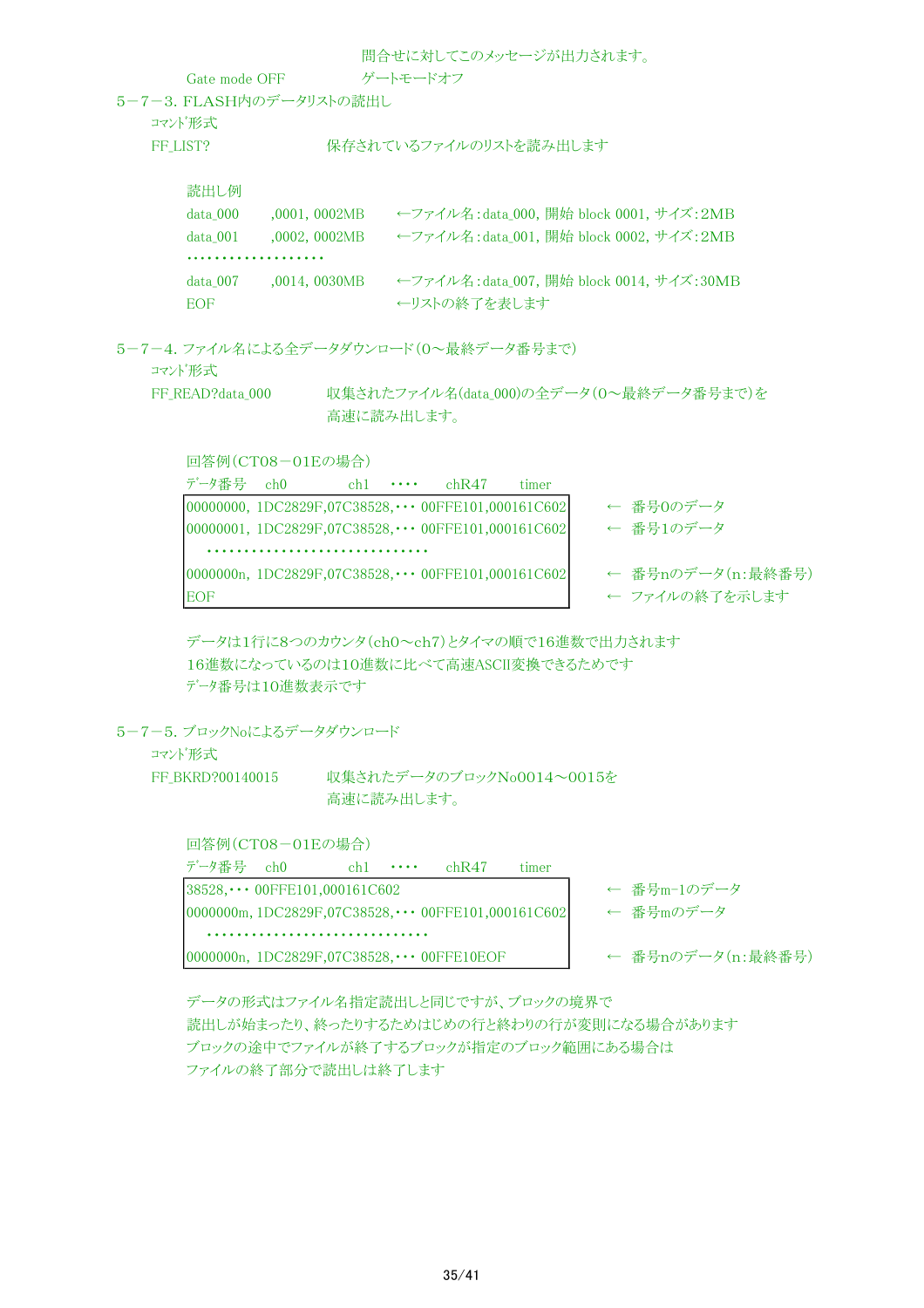5-7-6.未書き込みブロック数読出し コマンド形式 FF\_NEW\_BLOCKS? FLASH内の未使用ブロック数(書き込み可能な数)を読み出します

> 回答例 New Data Number = 008 of 255 and 4065 blocks of 4093 are usable などと返されます ここに New Data Number = 008 of 255 は、次のデータ番号を示し、 4065 blocks of 4093 are usable は、残りのブロック数を示します

5-7-7.FLASH全消去

これ以上書き込みができなくなったり、データ収集の途中で電源が切れるなどしてFLASHが 読めなくなったりした場合に行います FLASH全消去を行うと、FLASH内のデータはすべて失われ回復できませんので、 必要な場合にはダウンロードした後で行ってください コマンド形式 FF ERASE FLASH内の全データを消去します

消去には15秒程度かかります

5-7-8. エラーブロック情報読出し

```
FLASHにはエラーブロックがあり、このブロックは使用してはならないことになっています
本カウンタのファームウェアではこのルールを侵さないようにプログラムされています。
このエラーブロックの情報が読み出せます
コマンド形式
FF ERRDRD FLASH内のエラーブロックを読み出します
```
回答例

02 Flash Error Found 05A 05B などと返されます 上記の例は、二つのエラーブロックがあり、そのブロックNoは 05A、05B(16進数) という意味です この情報をユーザーが必要とすることはありません

5-7-9.データの読み出し時間について

FLASHからのデータの読み出し時間は、データ収集時に16進数ASCIIで保存されていますので データ変換することなくダウンロードできるため高速ダウンロードが実現できています。 データ収集インターバルを10msより小さくすると、16進数ASCII変換するのに時間がかかり 測定が終ってからも16進数ASCII変換をしていることがあります。 大量のデータを取得する場合は十分余裕をもってインターバルを設定してください。 変換前の生データ用バッファーは、0~9999点分用意されていて、これを超えるデータは はじめ(0番地)から格納されていきます。 まだ変換の終っていないデータ領域に達すると オーバーライトされ古いデータが失われてしまいます。 チャンネル数によって条件が違いますが、1ms程度の間隔でデータを取得する場合にはご注意ください。 16進数に変換中であることを、5-7-2項の GSTS? コマンドで確認できます。 このコマンドの応答が、Gate mode OFF になっていれば16進数変換も完了しています。

(ダウンロードコマンドとダウンロード速度) FLASHのダウンロードコマンドは、ファイル名指定とブロックNo指定がありますが、いずれも 同じで、以下のようになります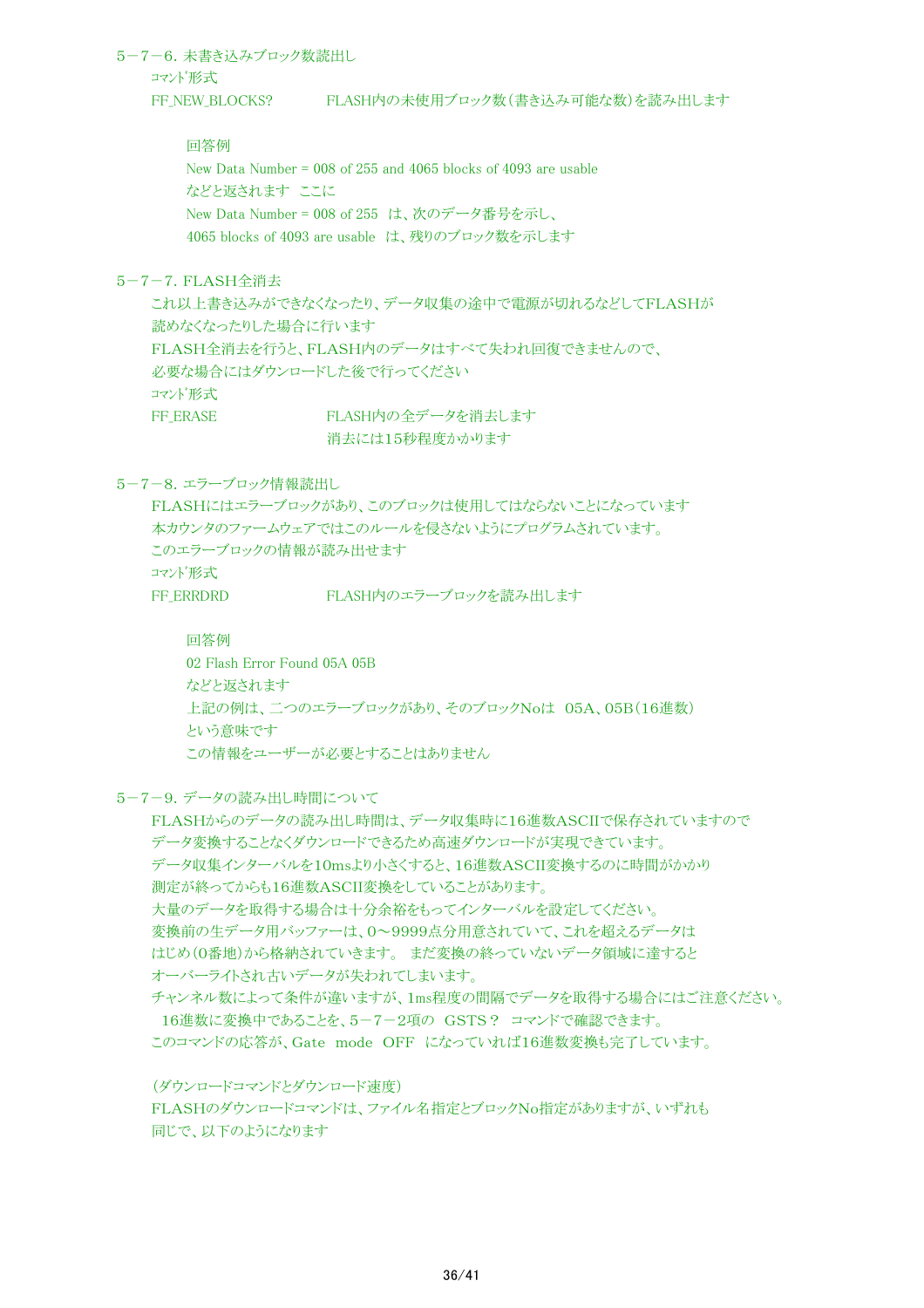|    | ダウンロード速度例(LAN) |    | ダウンロード速度例(USB)       |
|----|----------------|----|----------------------|
| 速度 | 1. 2MB.        | 谏度 | 100KB/S              |
| 時間 | 0. 8S/MB       | 時間 | $\sim$ MP $-$<br>10S |

5-7-10.FLASHデータのビットエラーについて(重要)

NAND型FLASHはその特性上ビットエラーが発生します。 ビットエラーの確率は、非常に低いと言われていますがこれを訂正するためのアルゴリズムがあります。 これを組み込むとCPUの負担が重くなり、高速での処理が阻害されますので、本カウンタでは エラー処理を行っておりません。 ビットエラーが発生すると、カウンタの値が予期しない値になることが予想されますが、 カウンタの値は単調増加することがわかっていますので、このような値が現れた場合には、

PC側の処理として、このデータを除外するか、前後のデータの平均で置き換えるなどの 方法で整合性を保つようにする必要があります。

# 6.LCD表示器ついての概要

# 6-1.LCD表示器仕様

16文字2行 LEDバックライト付き(ON/OFF可能)

カウント値:0~4,294,967,295 タイマー値:0~1,099,511.62s を表示

カウント値,タイマー値,プリセットカウンタ値,タイマープリセット値のうち2つをを通信ライン

からのコマンドにより、上段および下段に表示できます。

表示設定の内容とバックライトオン・オフ状態は保存されます。

# 表示例1(上段CH1のカウント値,下段タイマー値)

| .            |   |   |   |   |  |  |                |                |      |  |  |
|--------------|---|---|---|---|--|--|----------------|----------------|------|--|--|
| $\sim$<br>ັ  | N |   |   |   |  |  | 0 <sup>1</sup> | 0 <sup>1</sup> | 70 L |  |  |
| $\mathbf{r}$ |   | M | E | R |  |  |                | $\mathbf{0}$   |      |  |  |

表示例2(上段プリセットカウンタ値,下段タイマープリセット値)

|  |   | PI |  |  |  | 0 <sub>1</sub> | $\mathbf{U}$ $\mathbf{I}$ |  |
|--|---|----|--|--|--|----------------|---------------------------|--|
|  | М | P. |  |  |  |                |                           |  |

6-2-1.LCD表示コマンド

| コマンド形式          |                                   |
|-----------------|-----------------------------------|
| $SDU00 \sim 63$ | LCD上段にCH0からCH63のいずれかのカウント値を表示します。 |
| <b>SDUTM</b>    | LCD上段にタイマー値を表示します。                |
| <b>SDUCP</b>    | LCD上段にプリセットカウンタ値を表示します。           |
| <b>SDUTP</b>    | LCD上段にタイマープリセット値を表示します。           |
|                 |                                   |
| $SDL00 \sim 63$ | LCD下段にCH0からCH63のいずれかのカウント値を表示します。 |
| SDLTM.          | LCD下段にタイマー値を表示します。                |
| SDLCP           | LCD下段にプリセットカウンタ値を表示します。           |

SDLTP LCD下段にタイマープリセット値を表示します。

6-2-2.バックライト制御コマンド

| コマンド形式       |                |
|--------------|----------------|
| <b>RKON</b>  | バックライトをONします。  |
| <b>BKOFF</b> | バックライトをOFFします。 |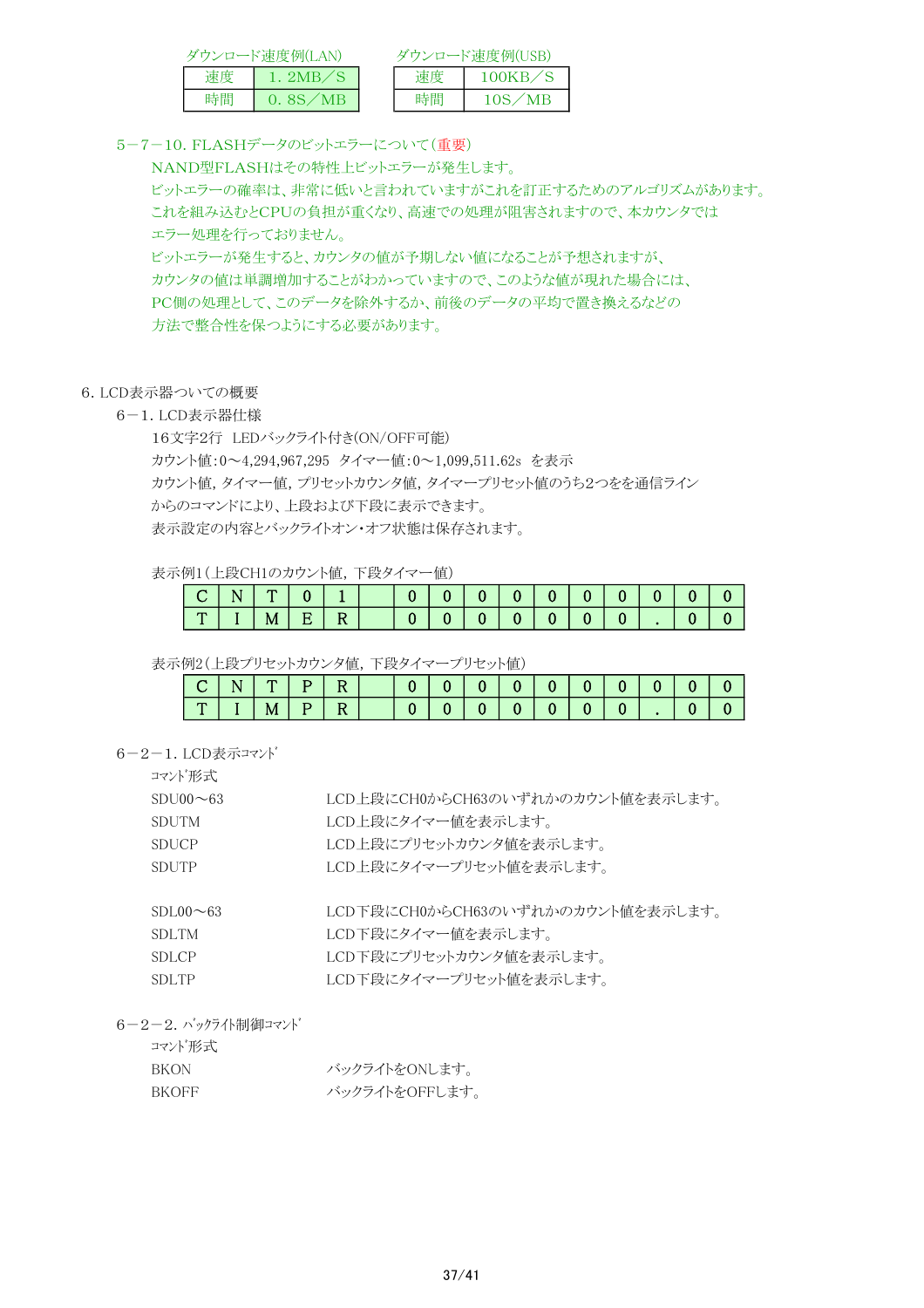# 7.ファームウェアのバージョンアップ

 CT48-01Eはファームウェアのバージョンアップが通信環境を使って行えます 手順は以下の通りです。

 WindowsXP などのPCでUSB通信ラインを通して行いますので、USBケーブルでPCとカウンタを接続します。 バージョンアップ用ファイル(最新版)をHPサイトから入手しておきます。

 (以下、フラッシュROM書込ソフトが用意できているものとして記載されています。用意されていない場合は この項目の最後にある 初めてバージョンアップする場合 を参照してください)

#### バージョンアップの手順

1.フラッシュROM書込ソフト FWRITE.exe を立ち上げます。

| [H8SX1668●   空き   空き   空き   空き |                                                                 |
|--------------------------------|-----------------------------------------------------------------|
| CPU情報ファイル                      | オブション                                                           |
| H8SX1668.FWI<br>参照』            | □ 書込み後すぐ実行                                                      |
| COMボート                         | 書込み後ペリファイ                                                       |
| COM5<br>$\vert$                | ウェイトバラメータ「<br>$\frac{1}{\sqrt{2}}$                              |
| ボーレート<br>19200(8~18MHz)        | 高速転送<br>✔ 有効<br>高速ボーレート クロック(Hz)<br>$\bullet$ 12000000<br>38400 |
| ●書込み<br>Ⅹ中止                    | 9 ヘルプ<br>- 目 設定…<br>5 終了                                        |

左の画面になるようにセットしてください。 COMポートは、USB接続が、行われている ときの、見なしポート番号を入力します。 詳しくは 2-3. USB通信の設定 を参照 してください。

2.カウンタ本体を書込みモードに移行します。 書込モードへの移行方法は、前面パネルのRES/FWR穴に見えている押しボタンSWを3秒以上 押し続けます。(時間が短いとリセット動作となってしまいます) 移行がうまくいったかどうかは、次の項目がうまくいくかどうかで判断できます。

- 3.画面の書込ボタンをクリックすると、書込前のROM消去がはじまり、すぐに書込ファイルを要求してきます。 要求に従って、あらかじめ用意したバージョンアップ用ファイルを指定すると、1~2秒で書込完了します。
- 4.画面の終了ボタンをクリックして書込を完了します。 カウンタ本体の電源を切り、再度(5~6秒以上後)電源を入れると新しいプログラムでスタートします。 あらかじめ設定されていた、LAN関係の定数(IPアドレスなど)、タイマ停止・カウント値停止用のプリセット値 などは、保存されています。

はじめてバージョンアップを行う場合

初めてバージョンアップを行う場合は、バージョンアップ用ソフト(フラッシュROM書込みソフト)が必要です。 このソフトは、HP上にアップロードされていませんので、弊社開発部へお申し込みください。 必要な、ソフトウェアをお送りいたします。

PCはUSB通信ができるようになっていなければなりません。 USB通信を初めて使う場合は、USBドライバをPCにインストゥールしておく必要があります。 その手順は、 2-3. USB通信の設定 をご覧ください。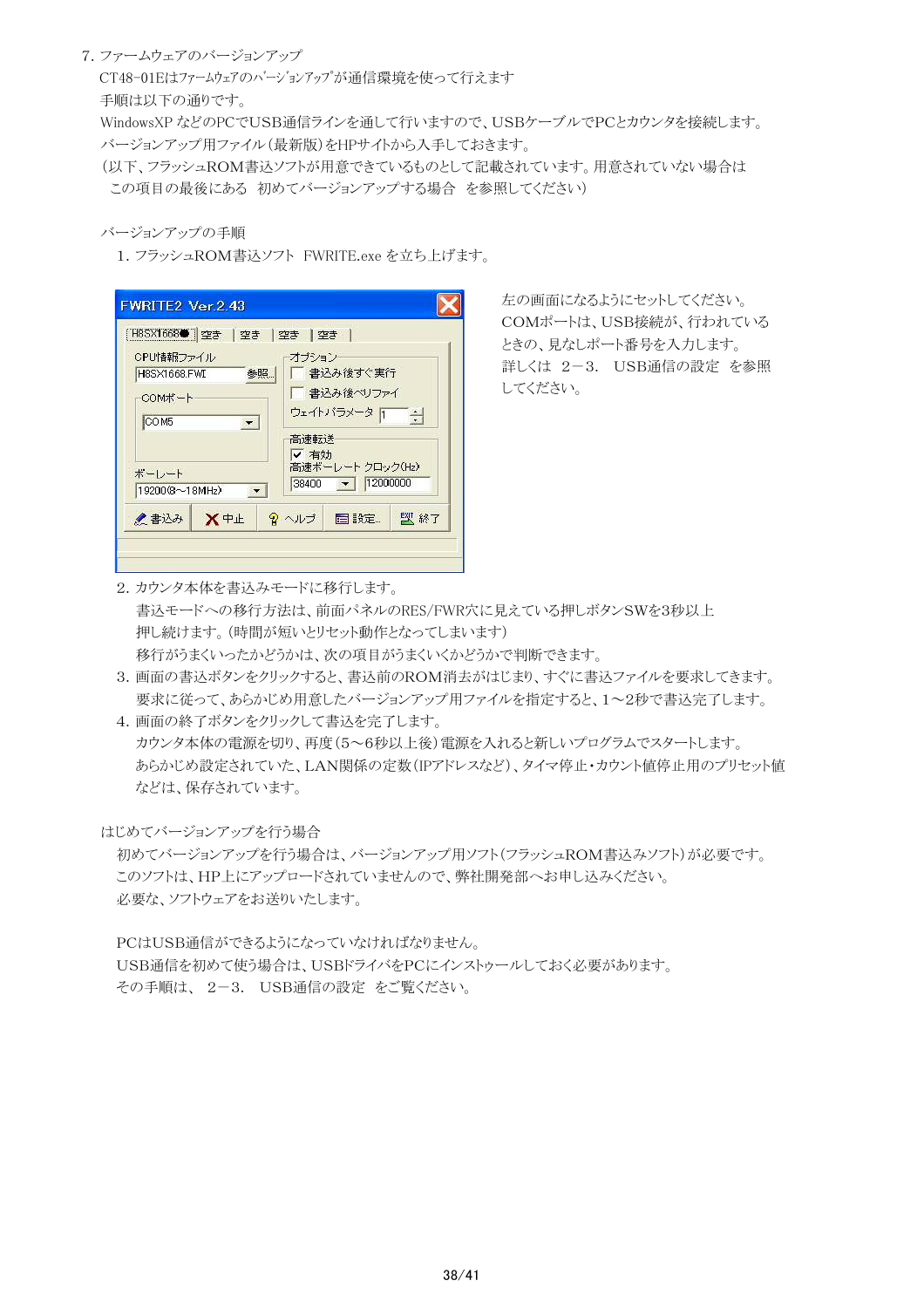# フラッシュROM書込みソフトの準備

1.お送りしたフォルダ内の FWRITE.exe をダブルクリックすると下の画面が立ち上がります。 まず、CPU情報ファイルの項の参照ボタンで同時にお送りしたフォルダ内にある、"H8SX1668.FWI" を指定します。

| CPU情報ファイル            | オブション                                                                       |
|----------------------|-----------------------------------------------------------------------------|
| 参照                   | 書込み後すぐ実行                                                                    |
| COMボート               | 書込み後ペリファイ                                                                   |
| COM <sub>5</sub>     | ウェイトバラメータ 日                                                                 |
| $\blacktriangledown$ | $\equiv$                                                                    |
| ボーレート                | 高速転送<br>✔ 有効<br>高速ボーレート BRR値 計算<br>12000000<br>38400<br>$\vert \cdot \vert$ |

- 2.高速転送にチェックを入れ、クロック(Hz)に、12000000と書き込みます。 (ボーレートが19200(8~18MHz)、高速ボーレートが38400になっていますがこれは変更しません)
- 3. 以上の準備が終わると、画面はバージョンアップの手順の1. 項の画面のようになります。 このソフトを終了して再度立ち上げても画面は保存されており、同じ画面が立ち上がります。 初めてこのソフトを使う場合はここまでの手順の後に、バージョンアップの手順1.項へ進んでください。
- 8.複数のカウンタの同時制御

2台以上のカウンタを同時制御できます。

 CTXX-01Eは、XXCHのカウンタが内蔵されていますが、同じシリーズののカウンタを同時制御で使いたい場合 複数のCTXX-01Eを使って実現することができます。

概略は以下のようになります。

1台目のカウンタのRUN(TTL OUT)を2台目のカウンタのGATE(TTL IN)に接続します。

同様に3台目以降も可能です。

2台目以降のカウンタに"DSAS"コマンドで自動停止禁止を送っておきます。

2台目以降のカウンタを"STRT"コマンドでスタートさせます。

必要ならば1台目のカウンタに外部からのゲート信号を入力します。

必要ならば1台目のカウンタにタイマ停止の準備をします("CLTM"、"ENTS","STPRdddd")

必要ならば1台目のカウンタにカウンタ停止の準備をします("CLPC"、"ENCS","SCPRdddd")

1台目のカウンタを"STRT"コマンドでスタートさせます。

この手順で複数台のタイマを同じタイシグでカウント開始・停止できます。

 同様に、ゲート信号同期データ収集機能により、複数台のCTXX-01Eにより多チャンネルのデータ収集 が、可能です。

9. RUN出力TTLパルス最小10μsの指定·解除

カウンタ動作中にはRUN TTLレベルが出力されますが、この信号を他の機器に接続して同期をとろうとした場合 場合によっては、パルス幅が短かすぎて信頼性が保てないことがあります。

たとえば、内部タイマ同期でカウンタの途中経過をメモリーにため込むのに、ON時間10ms, OFF時間0μsと 指定すると、OFF時間は最小の120nsになりますが、これを他の機器に接続してもパルス幅が短くて、 うまく働かない可能性があります。

このように、RUN出力が10μsよりも短い場合に、"MIN10U EN" コマンドを与えておくと、最小パルス幅を10μs にしてくれる機能です。 機能の解除は "MIN10U DS" で行えます。 状態は、"MIN10U?" で問合せでき、 "EN" や "DS" と返されます。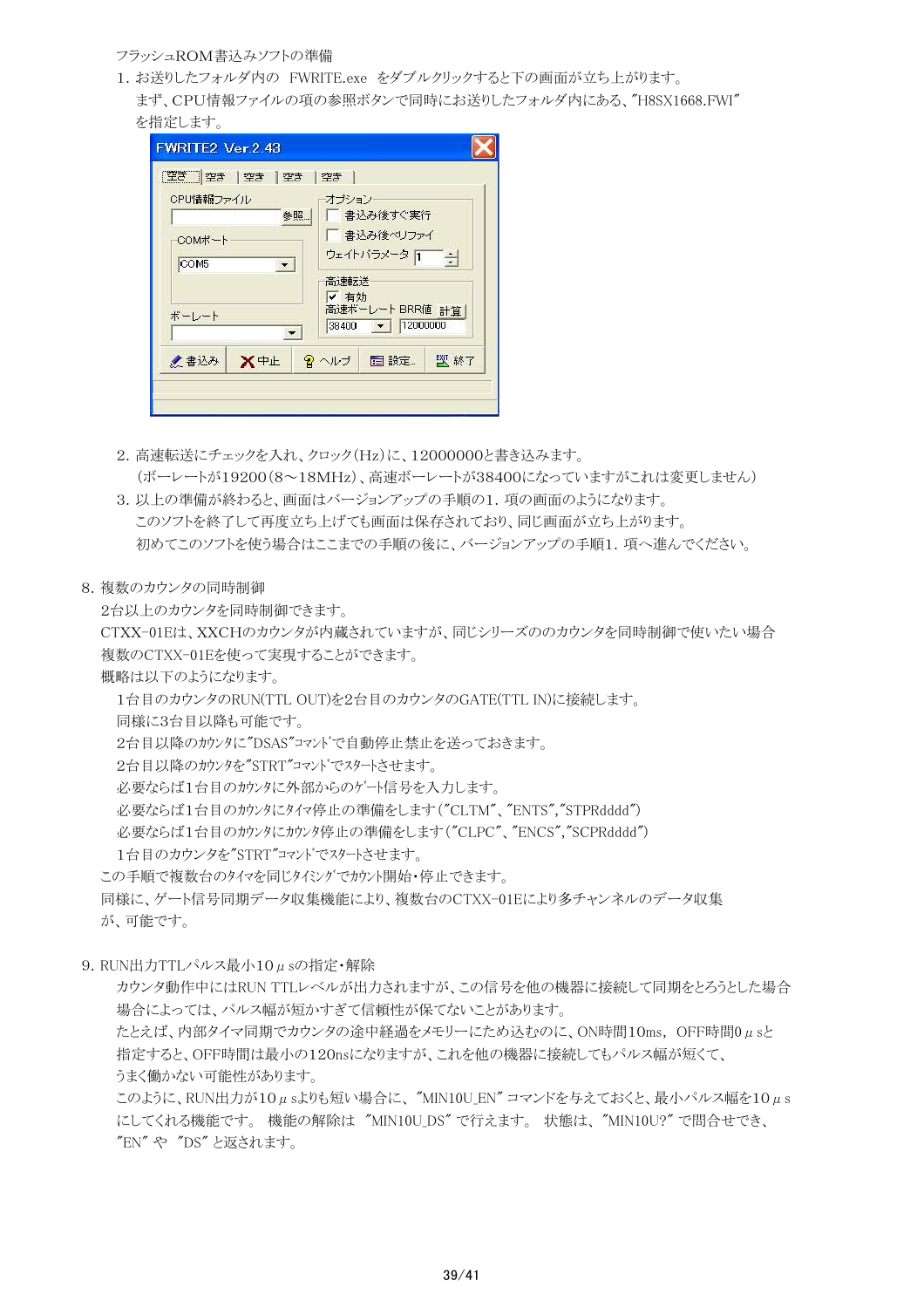# 10.カウンタの使用注意事項

CT48-01Eは高速でカウントする途中経過を正しく把握するために、カウントの途中でデータ読み出しコマンド があると、約120nsカウントを停止し、32ビットのデータをラッチします。 同時にタイマも停止されます。 毎秒20回読み出しが行われると、毎秒 120ns×20=2.4μs 時間カウンタが停止することになります。 1回の読み出しに要する停止時間は皆同じで、たとえ一つのカウンタの読み出しであっても、全ての カウンタとタイマは同時に停止しますので、少ないコマンドでたくさんの情報を読み出した方が安全です。 タイマ停止モードやカウント値停止モードでは、読み出しによるカウンタ停止にに伴う誤差は無いものと考えら れます。 たとえばタイマ停止モードで1秒後に停止するようにカウンタを働かせたとします。 1秒間にカウント値読出が10回行われると、読出しを行わないときと比較してタイマは 120ns×10=1.2μs遅れて停止します。 一方、同じく合計1.2μs同時に停止したカウンタもこの分 遅れてカウントが終了します。 従って、指定された時間内だけカウント動作が行われたことになります。 外部からのゲート信号内のパルスをカウントする場合は、ゲート信号から読み出し時間を引いた分だけカウント 時間が短くなりますので注意が必要です。

カウントの途中でカウントデータを読み出さない場合はこれらの注意は必要ありません。

複数台のカウンタを同時制御で使う場合(7.複数のカウンタの同時制御 参照)のご注意 複数台のカウンタを同時制御でお使いになる場合、それぞれのカウンタの途中経過を読み出す場合には 読み出されるカウンタ(モジュール)のみが、読み出し毎に120ns の時間、カウントを停止します。 従って、カウントパルスの状況と読み出しタイシグや読み出し回数のばらつきにより、各カウンタ(モジュール) 間のカウントデータに誤差が生じることになりますので、注意が必要です。

 例) あるカウンタ(モジュール)のみ毎秒10回読み出した場合 読み出されたカウンタ(モジュール)の時間は毎秒 120ns×10=1.2μs 遅れます。 また、カウント誤差が 1.2μs/1s (0.00012%)発生します。

#### 11.外部機器との接続





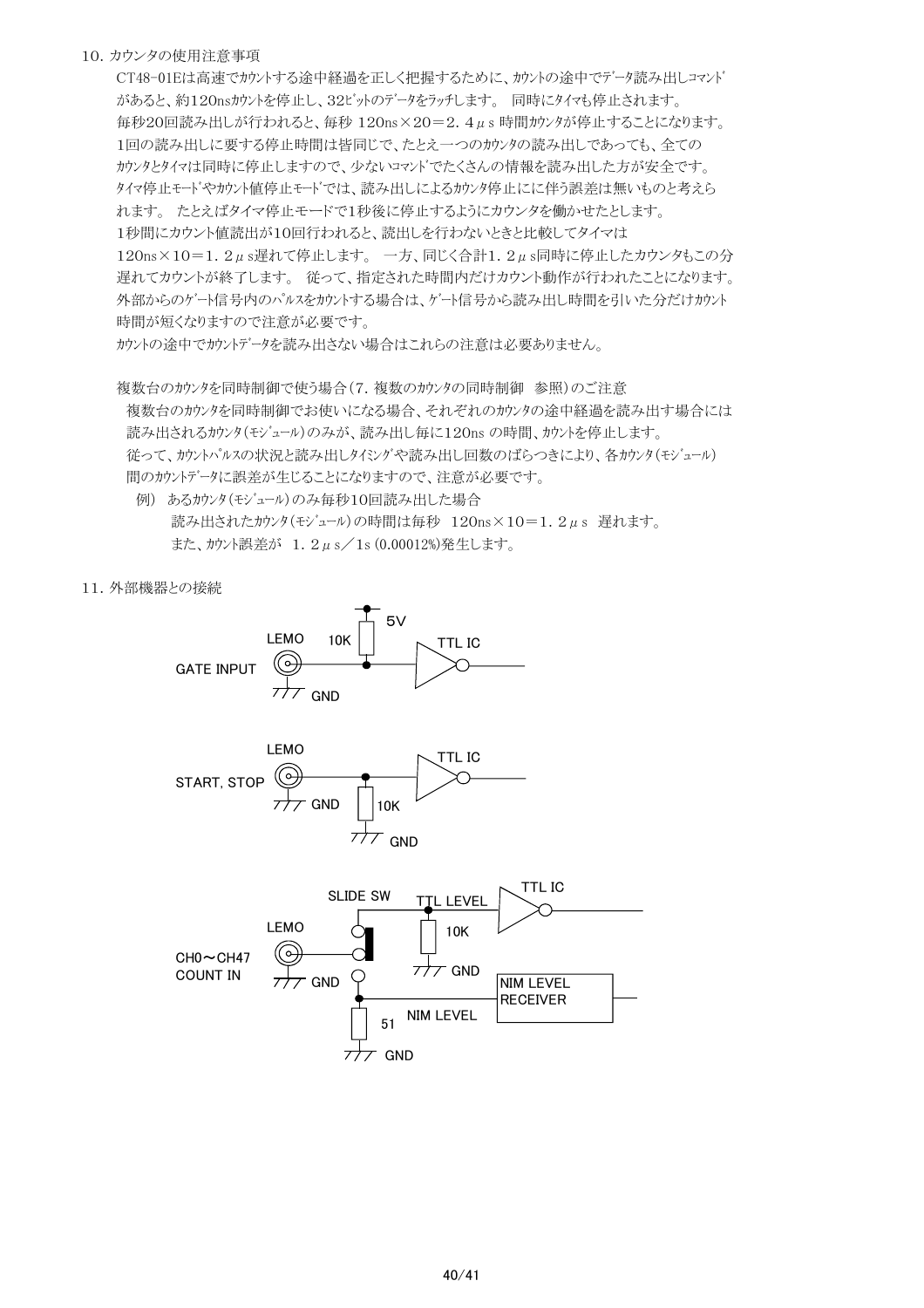| 電源          |                                           | AC90~240V 10W (NCT08-01E型は、NIM BINから6V0.85Aの電源を供給します)                                                                 |  |  |
|-------------|-------------------------------------------|-----------------------------------------------------------------------------------------------------------------------|--|--|
| カウンタ入力      | TTL レベル入力                                 | 電圧レベル 3.3V or 5V                                                                                                      |  |  |
|             |                                           | $\mathrm{Zin} = 10\mathrm{K}\,\Omega$                                                                                 |  |  |
|             | $(3.3V\sim5V)$                            | カウント周波数 100MHz以上                                                                                                      |  |  |
|             | NIMレベル入力                                  | 電流レベル -12mA~-36mA:"1" -4mA~+20mA:"0"                                                                                  |  |  |
|             |                                           | $\mathrm{Zin} = 50 \Omega$                                                                                            |  |  |
|             |                                           | カウント周波数 300MHz以上                                                                                                      |  |  |
|             | 入力コネクタ                                    | LEMO ERA00250CTL 相当                                                                                                   |  |  |
|             | チャンネル数                                    | 0~xxチャンネル (CH7はプリセットカウンタ) xx: 8, 16, 32, 48, 64                                                                       |  |  |
|             | カウント桁数                                    | $32^{\circ}$ ył (0~4, 294, 967, 295)                                                                                  |  |  |
| タイマ機能       | チャンネル数                                    | 17+ $\nu$ <sup>2</sup> $\nu$ 40 <sup><math>\nu</math></sup> $\nu$ <sup>1</sup> 1 $\sim$ 1, 099, 511, 627, 775 $\mu$ s |  |  |
|             | 分解能・精度                                    | 0.000001秒 $(1 \mu s)$ 精度 0.005%                                                                                       |  |  |
|             | 設定時間                                      | 1~1,099,511,627,775μs または ms 単位指定可                                                                                    |  |  |
| fixedカウンタ機能 | チャンネル数                                    | 1チャンネル CH7 固定                                                                                                         |  |  |
|             | 設定カウント数                                   | 1~4, 294, 967, 295cts または Kcts 単位指定可                                                                                  |  |  |
| カウントモート     | single mode                               | スタートリガまたは"STRT"コマントで、指定時間または指定                                                                                        |  |  |
|             |                                           | カウント数内の入力パルスを1回だけカウントします                                                                                              |  |  |
|             |                                           | ストップトリガまたは、"STOP"コマントで途中停止できます                                                                                        |  |  |
|             |                                           | 設定時間停止、設定カウント数停止を禁止するとストップトリガ                                                                                         |  |  |
|             |                                           | または"STOP"コマントで停止するまでカウントします                                                                                           |  |  |
| カウントデータ     | GATE同期                                    | GATE信号に同期してGATE ON時間毎の累計データを自動                                                                                        |  |  |
| 収集モード       | データ収集モード                                  | 収集します。 最大10000データ。                                                                                                    |  |  |
| (RAM保存時)    |                                           | GATE ON時間とOFF時間の合計は約1ms以上必要です                                                                                         |  |  |
| FLASH保存時    | 内部タイマクロック                                 | 内部タイマクロックに同期してクロック ON時間毎の累計データを                                                                                       |  |  |
| は、RAMの約     | 同期データ収集                                   | 自動収集します。 最大10000データ。                                                                                                  |  |  |
| 8000倍可能     | モート゛                                      | クロック ON時間とOFF時間の合計は約1ms以上必要です                                                                                         |  |  |
| TTL ゲート IN  |                                           | 外部GATE入力により、全カウンタ及びタイマに同時ゲートがかけられます。                                                                                  |  |  |
|             |                                           | オープンまたは"H"でカウントします。内部スイッチで論理反転できます。                                                                                   |  |  |
|             |                                           | GATE同期データ収集モードの同期信号になります。                                                                                             |  |  |
| カウント中LED    | カウント中を示すLED(緑)があります                       |                                                                                                                       |  |  |
| カウント中OUT    | かソト中を表すTTL出力があります。                        |                                                                                                                       |  |  |
| (RUN OUT)   |                                           | 複数のモジュールを使用する場合この出力を次の段のモジュールのTTLゲートINに                                                                               |  |  |
|             |                                           | 入力することにより最上位のモジュールで同時にコントロールできます                                                                                      |  |  |
|             |                                           | 内部スイッチで論理反転できます。短パルスを10μs以上に時間整形できます。                                                                                 |  |  |
| コントロール入力    |                                           | カウンタスタート入力(TTL IN 立上り) カウンタストップ入力(TTL IN 立上り)                                                                         |  |  |
|             |                                           | 内部スイッチで論理反転できます                                                                                                       |  |  |
| LCD表示機能     | 表示文字数                                     | 16文字2行                                                                                                                |  |  |
|             | 表示値                                       | カウント値、タイマー値、プリセットカウンタ値、タイマープリセット値                                                                                     |  |  |
|             | 表示カウント値                                   | $0 \sim 4$ , 294, 967, 295cts                                                                                         |  |  |
|             | 表示タイマー値                                   | $0 \sim 1, 099, 511.62s$                                                                                              |  |  |
| 通信機能        | LAN(TCP/IP SOCKET CONNECTION 同時8接続可), USB |                                                                                                                       |  |  |
| バージョンアップ    | USBポートを利用したファームウェアのハージョンアップ機能があります        |                                                                                                                       |  |  |
| ケース         |                                           | EIA1U(H88*W482*D330)/8CH, 16CH EIA2U(H132*W482*D330)/32CH~64CH                                                        |  |  |

その他ご不明の点は、下記宛お問い合わせ下さい。

ツジ電子株式会社 開発・設計部

〒300-0013 茨城県土浦市神立町3739

TEL 029-832-3031(代表) FAX 029-832-2662

E-mail : info2@tsuji-denshi.co.jp